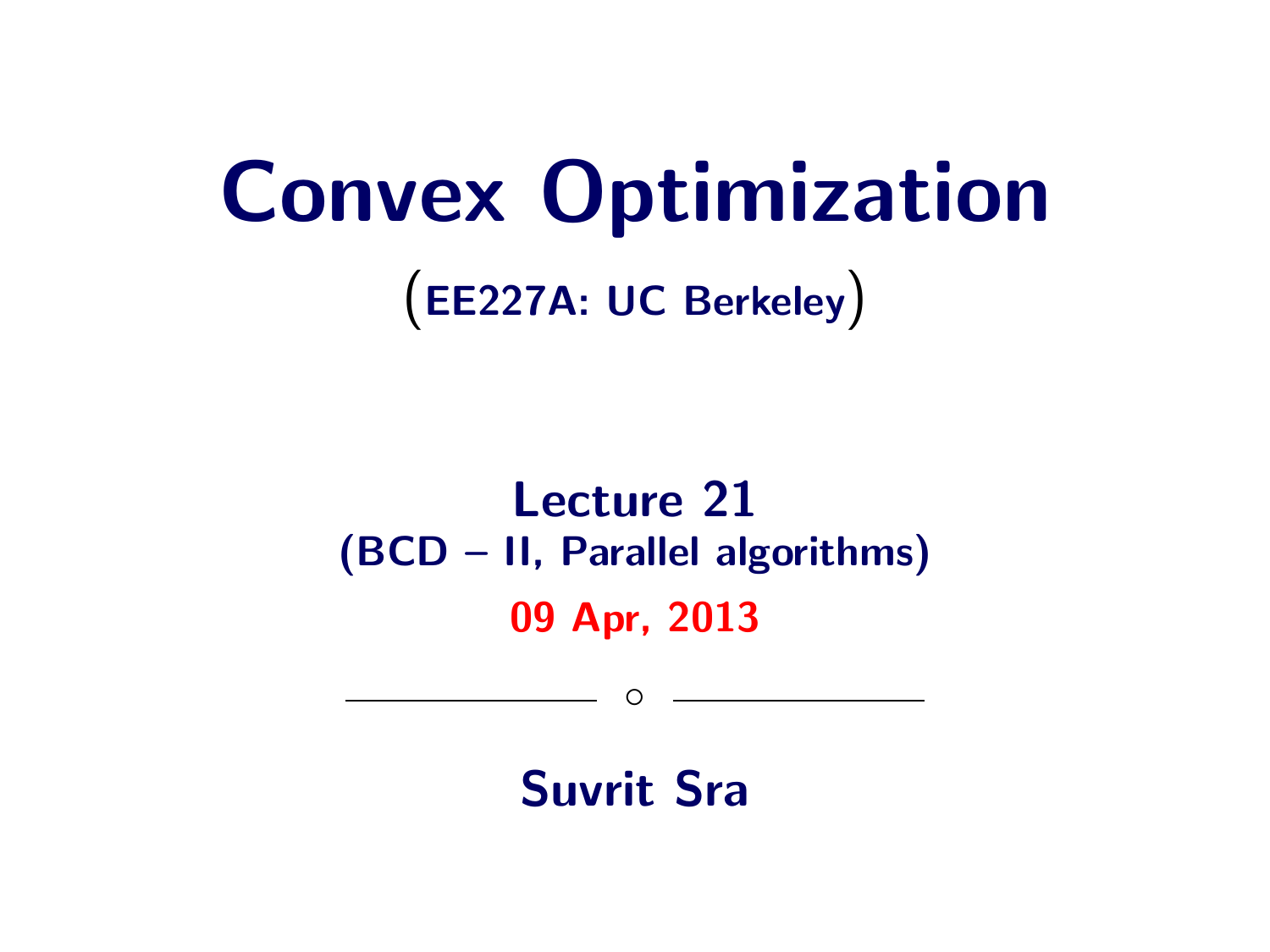- $\triangleright$  Use following URL to submit your project material
- $\triangleright$  <https://www.easychair.org/conferences/?conf=ee227a2013>
- $\triangleright$  You'll have to sign up at easychair for submitting
- $\blacktriangleright$  Make sure **each author** is in the system
- $\triangleright$  Deadline:  $4/12/2013$ ; 5pm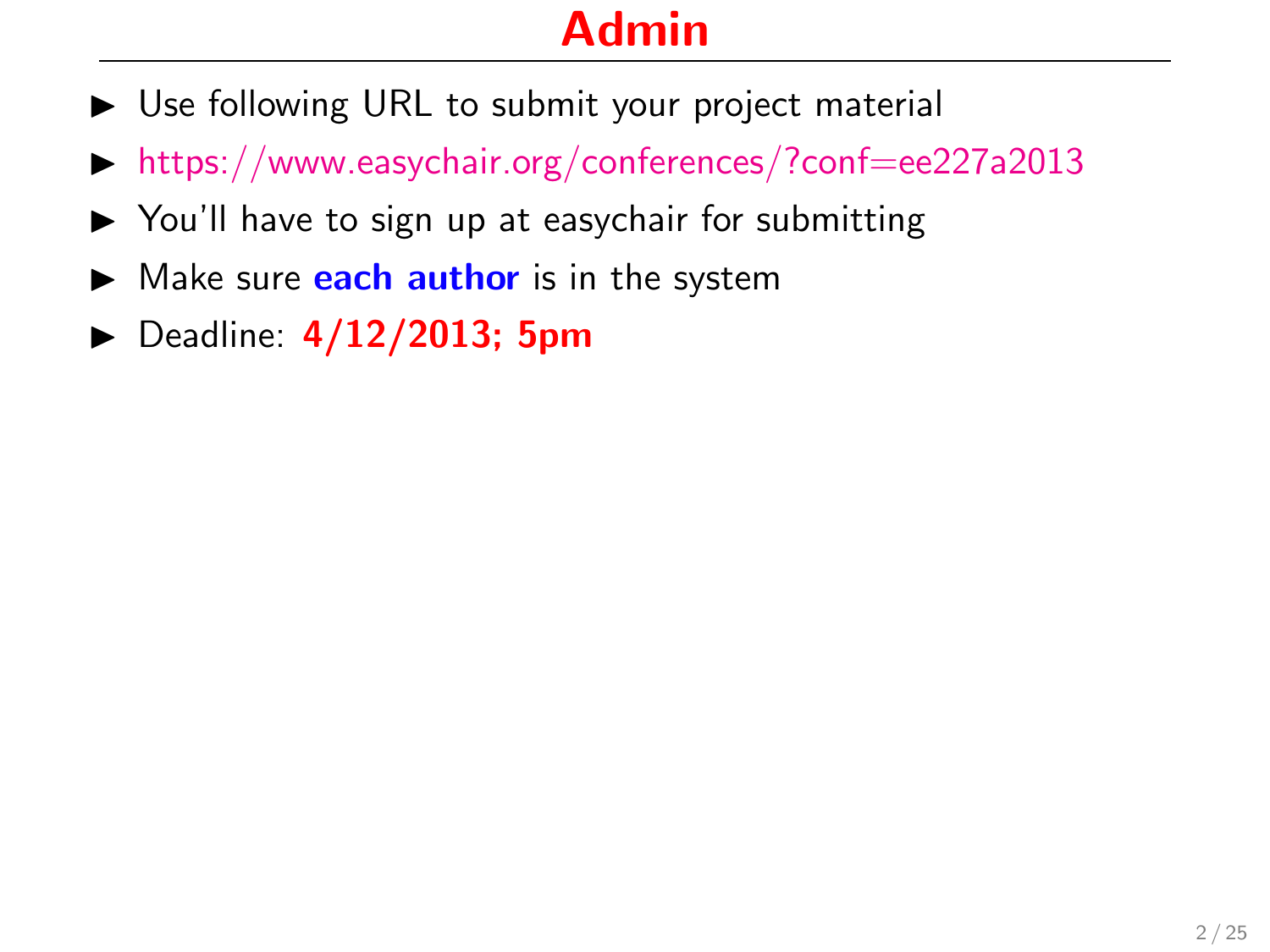- $\triangleright$  Use following URL to submit your project material
- $\triangleright$  <https://www.easychair.org/conferences/?conf=ee227a2013>
- $\triangleright$  You'll have to sign up at easychair for submitting
- $\blacktriangleright$  Make sure **each author** is in the system
- $\triangleright$  Deadline:  $4/12/2013$ ; 5pm
- $\blacktriangleright$  I'll assign the papers for review via easychair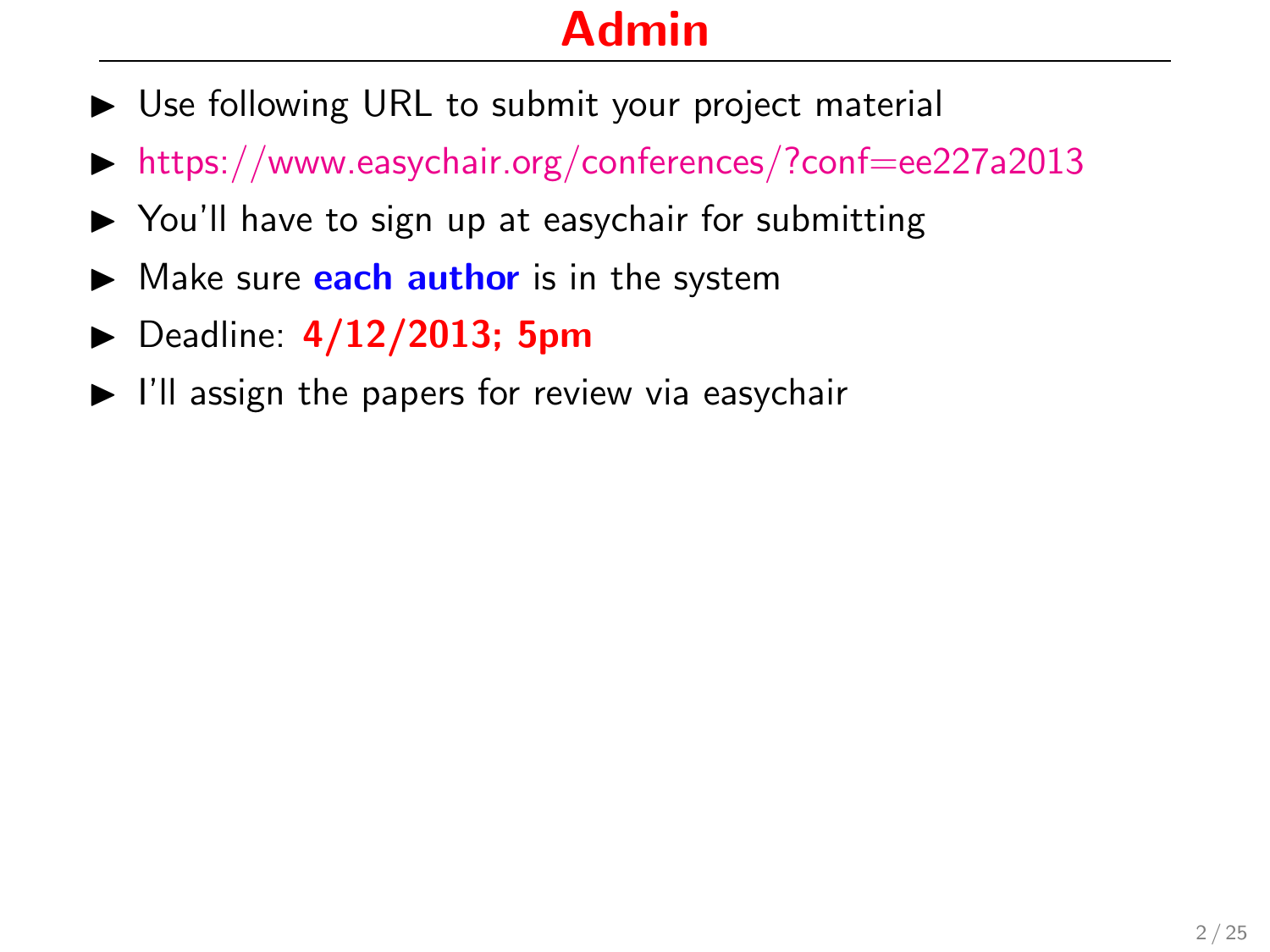- $\triangleright$  Use following URL to submit your project material
- $\triangleright$  <https://www.easychair.org/conferences/?conf=ee227a2013>
- $\triangleright$  You'll have to sign up at easychair for submitting
- $\blacktriangleright$  Make sure **each author** is in the system
- $\triangleright$  Deadline:  $4/12/2013$ ; 5pm
- $\blacktriangleright$  I'll assign the papers for review via easychair
- $\triangleright$  You'll have to upload review to easychair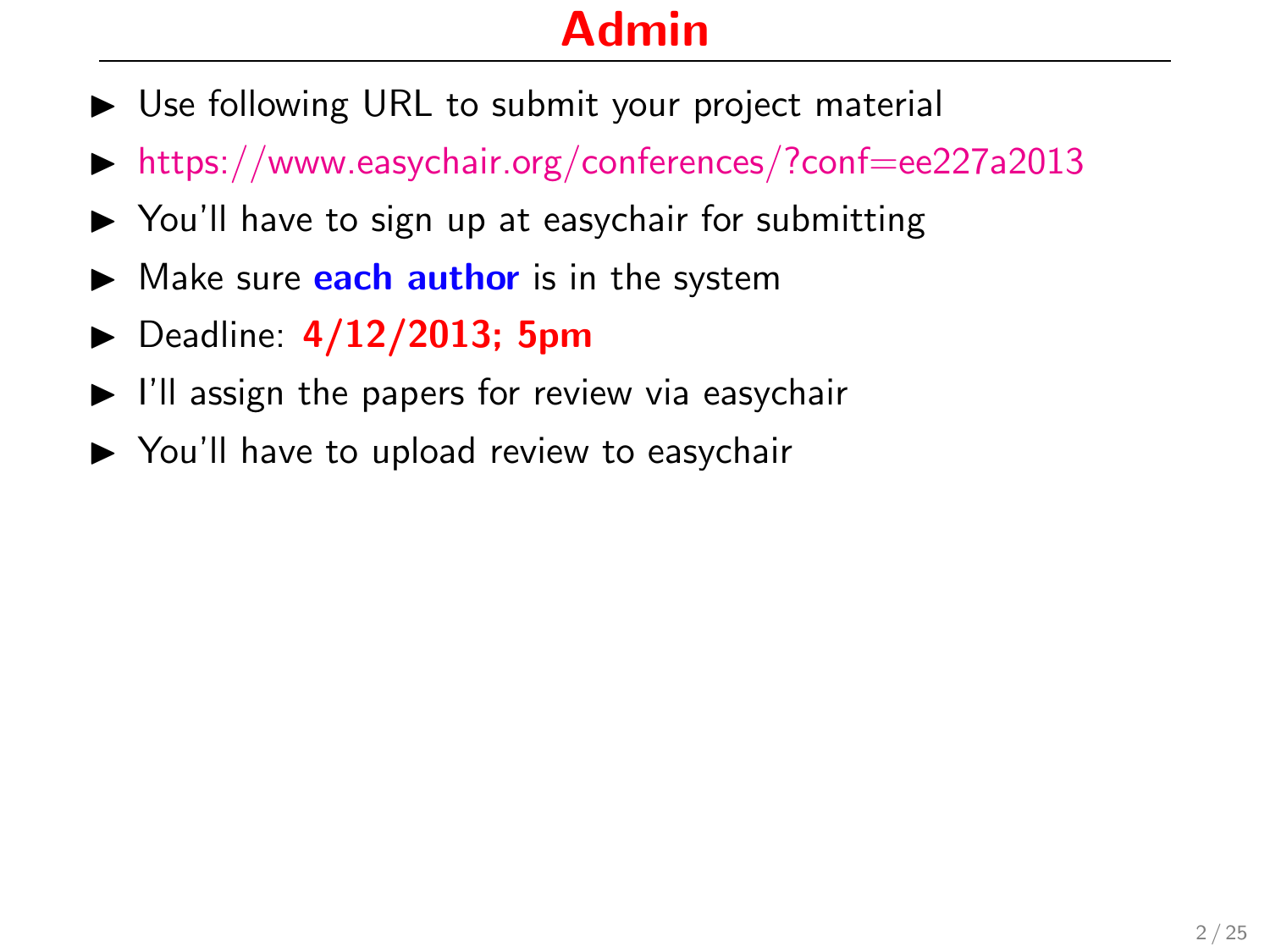- $\triangleright$  Use following URL to submit your project material
- $\triangleright$  <https://www.easychair.org/conferences/?conf=ee227a2013>
- $\triangleright$  You'll have to sign up at easychair for submitting
- $\blacktriangleright$  Make sure **each author** is in the system
- $\triangleright$  Deadline:  $4/12/2013$ ; 5pm
- $\blacktriangleright$  I'll assign the papers for review via easychair
- $\triangleright$  You'll have to upload review to easychair
- Reviews are **per person**
- $\triangleright$  No class on  $4/11$
- $\triangleright$  Again: project submissions are electronic only!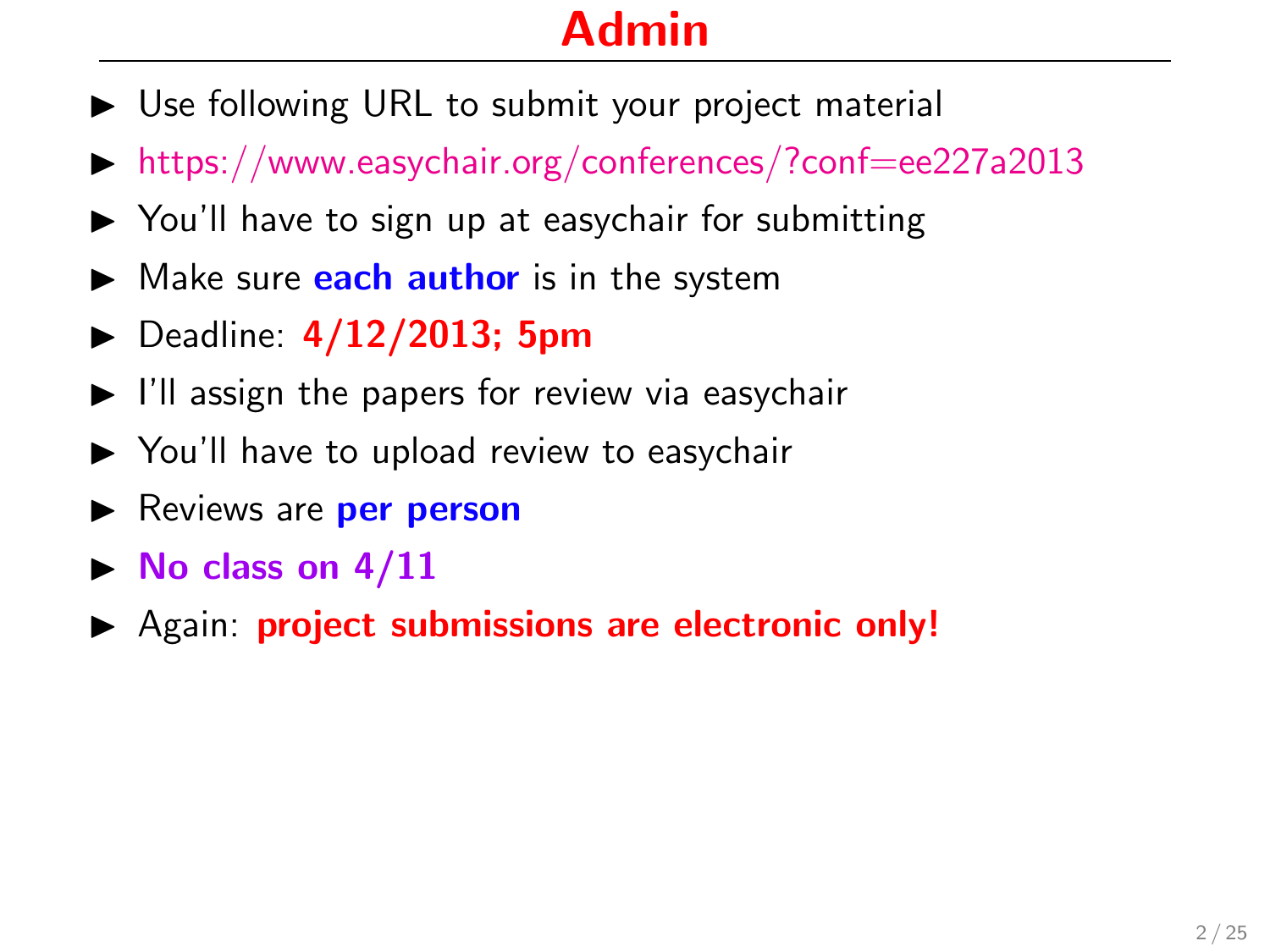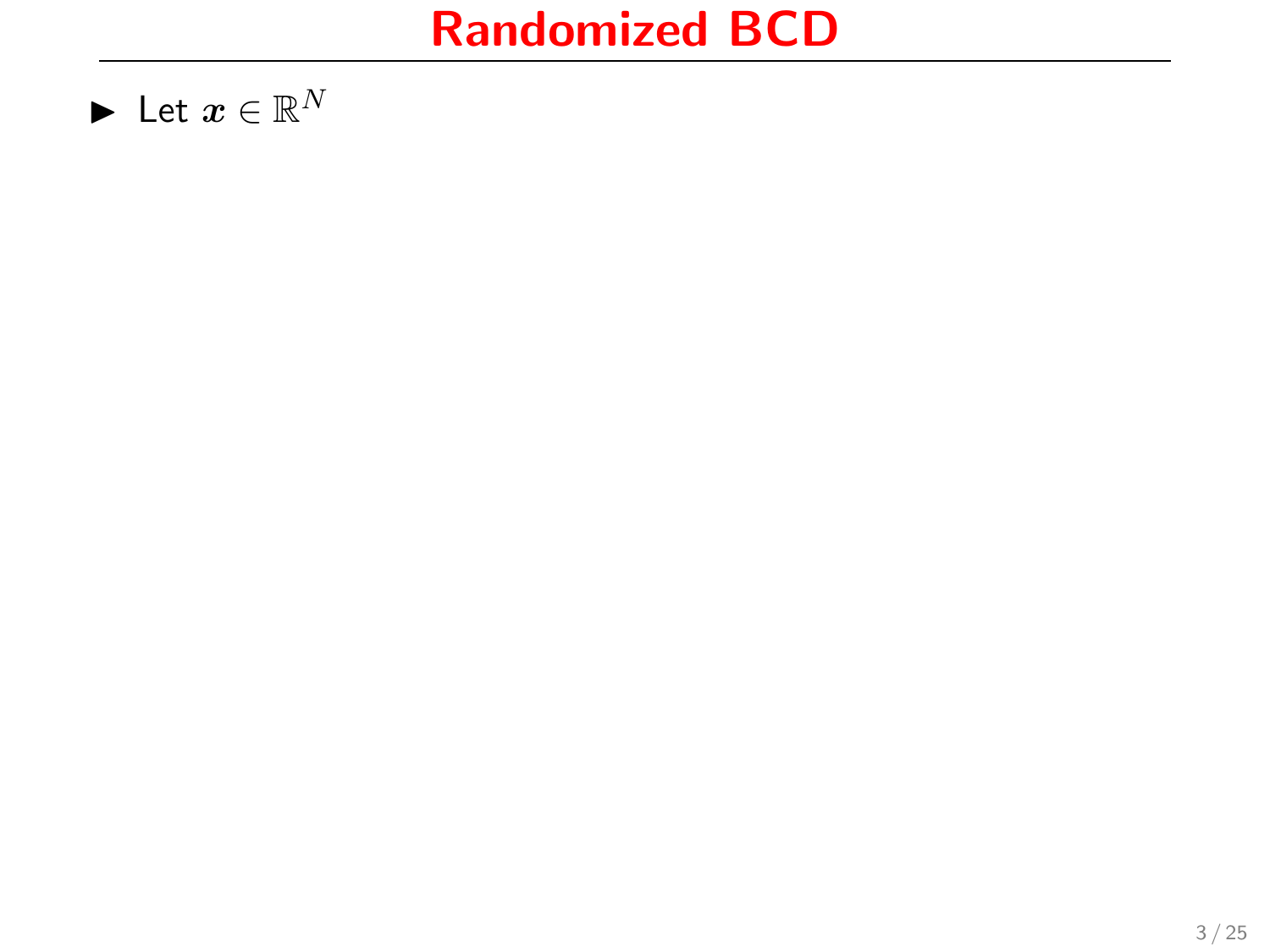- $\blacktriangleright$  Let  $x\in\mathbb{R}^N$
- $\blacktriangleright$  Any vector  $x = \sum_{i=1}^N x_i e_i$ , where  $e_i$  is  $i$ th canonical basis **vector** (*i*th column of the identity matrix)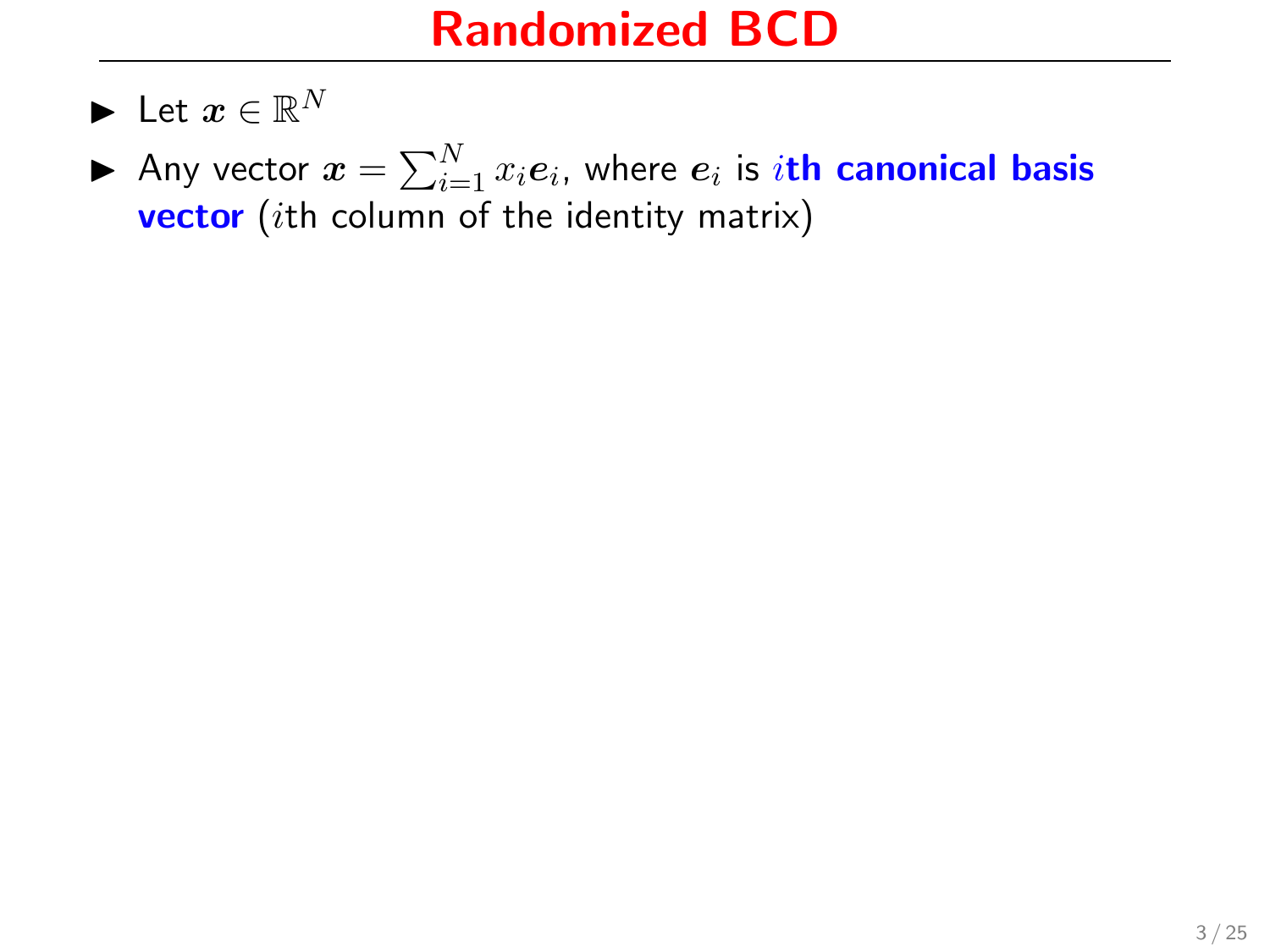- $\blacktriangleright$  Let  $x\in\mathbb{R}^N$
- $\blacktriangleright$  Any vector  $x = \sum_{i=1}^N x_i e_i$ , where  $e_i$  is  $i$ th canonical basis **vector** (*i*th column of the identity matrix)
- $\blacktriangleright$  Decompose x into n blocks of size  $N_i$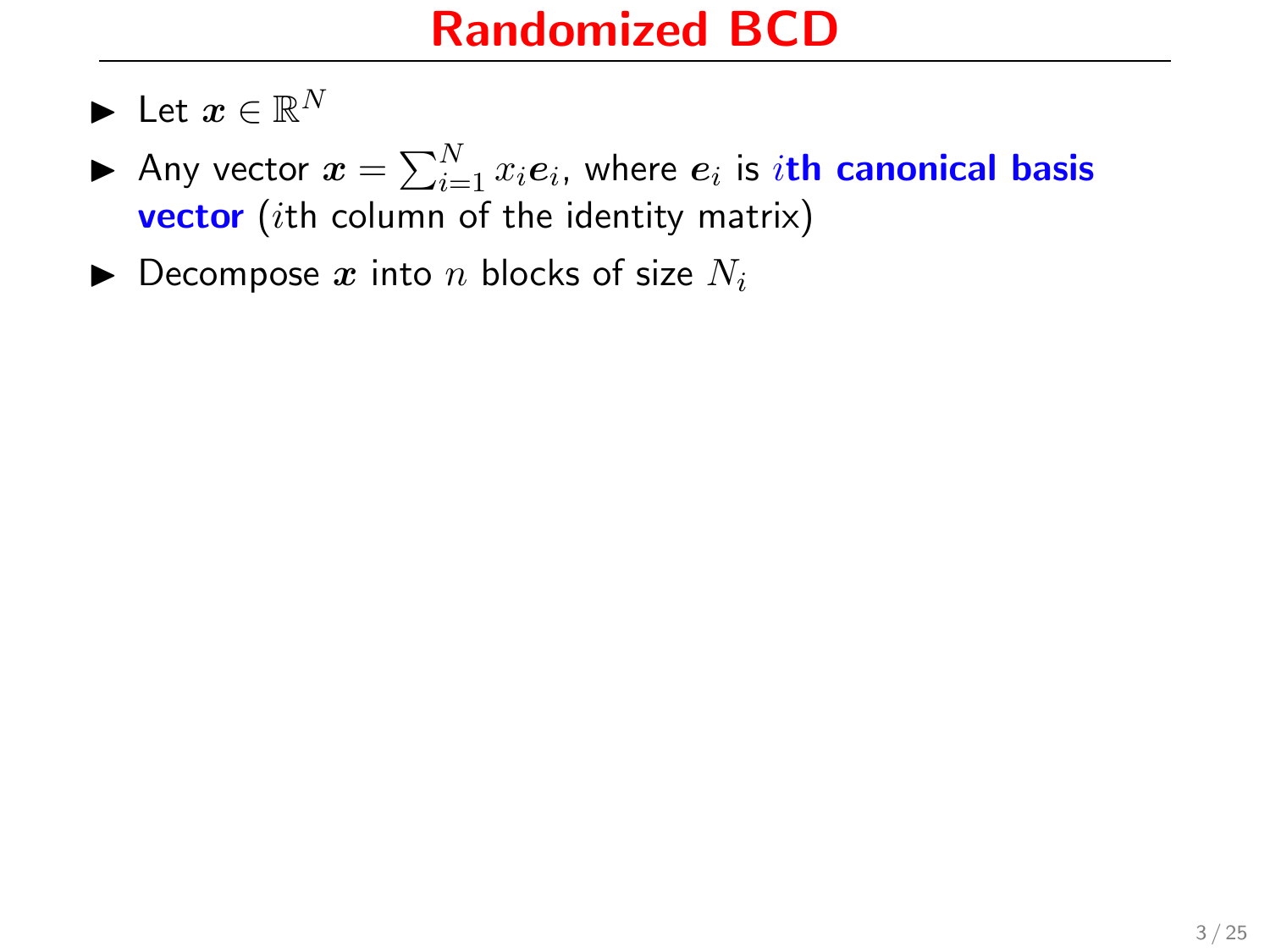- $\blacktriangleright$  Let  $x\in\mathbb{R}^N$
- $\blacktriangleright$  Any vector  $x = \sum_{i=1}^N x_i e_i$ , where  $e_i$  is  $i$ th canonical basis **vector** (*i*th column of the identity matrix)
- $\blacktriangleright$  Decompose x into n blocks of size  $N_i$
- $\blacktriangleright$  Say block 1 contains coordinates  $\{1,3,5\}.$ 
	- We write  $x^{(1)} = (x_1, x_3, x_5)$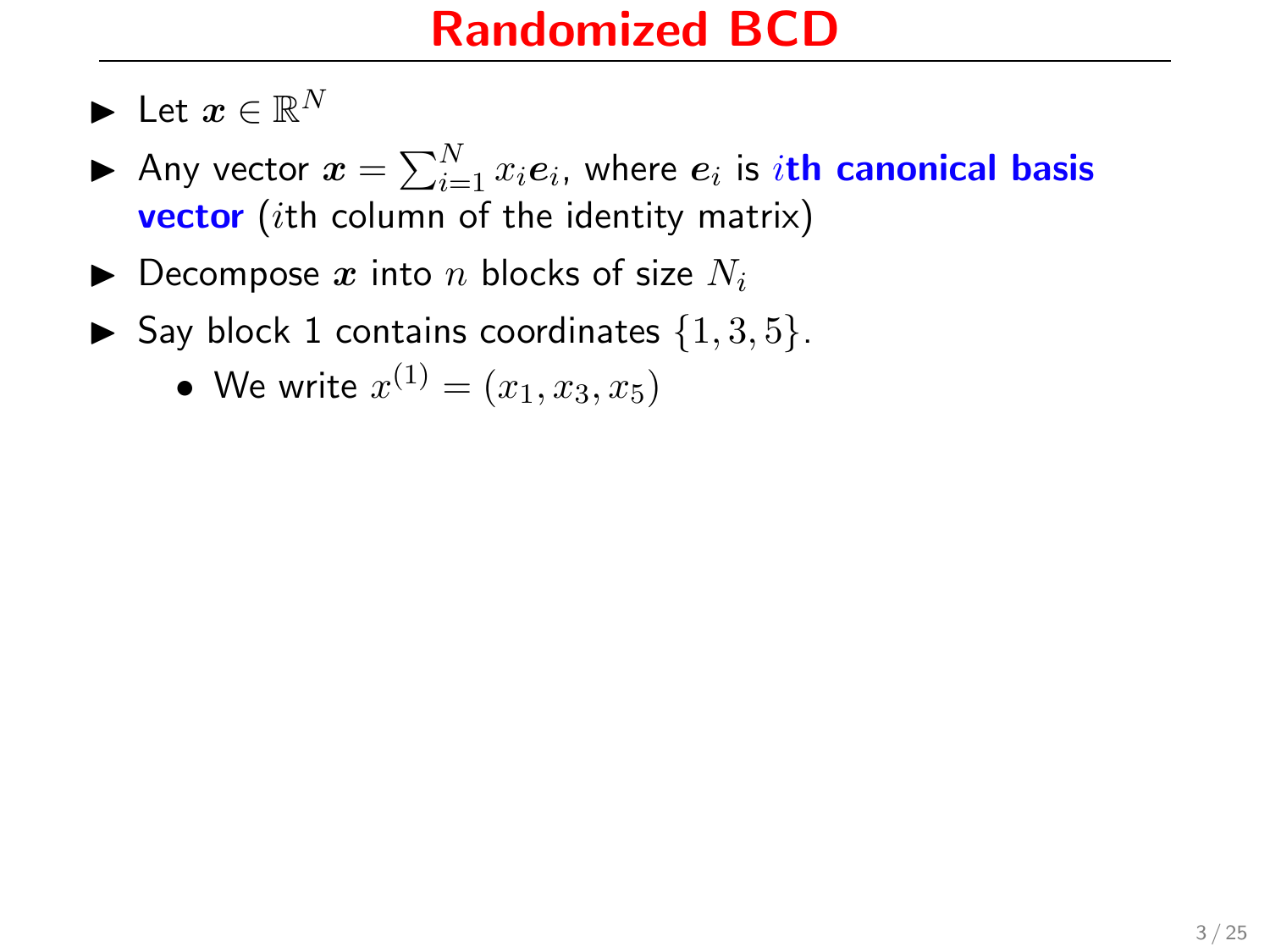- $\blacktriangleright$  Let  $x\in\mathbb{R}^N$
- $\blacktriangleright$  Any vector  $x = \sum_{i=1}^N x_i e_i$ , where  $e_i$  is  $i$ th canonical basis **vector** (*i*th column of the identity matrix)
- $\blacktriangleright$  Decompose x into n blocks of size  $N_i$
- $\blacktriangleright$  Say block 1 contains coordinates  $\{1, 3, 5\}.$ 
	- We write  $x^{(1)} = (x_1, x_3, x_5)$
	- Alternatively,  $x^{(i)} = x_1 \boldsymbol{e}_1 + x_3 \boldsymbol{e}_3 + x_5 \boldsymbol{e}_5$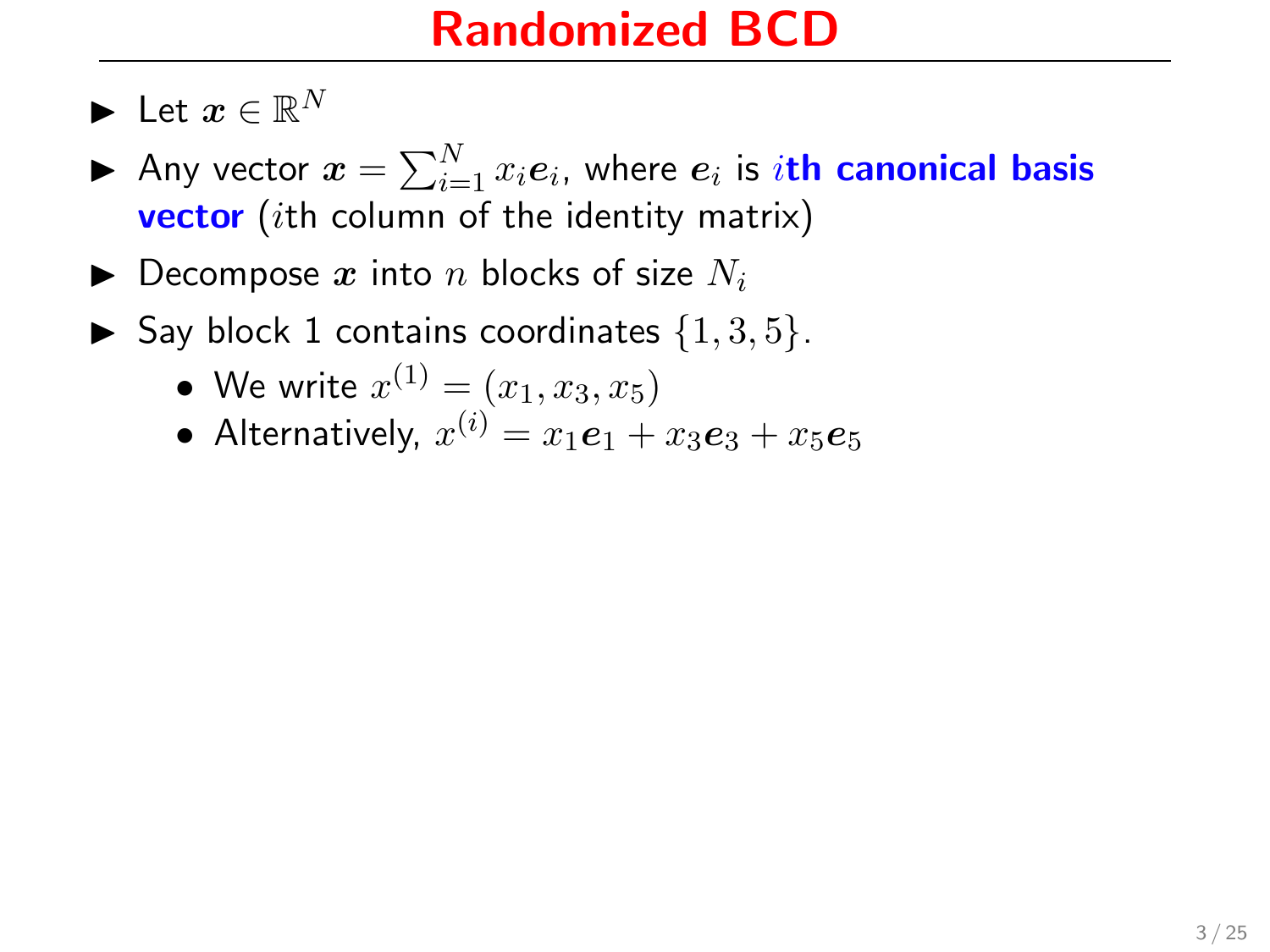- $\blacktriangleright$  Let  $x\in\mathbb{R}^N$
- $\blacktriangleright$  Any vector  $x = \sum_{i=1}^N x_i e_i$ , where  $e_i$  is  $i$ th canonical basis **vector** (*i*th column of the identity matrix)
- $\blacktriangleright$  Decompose x into n blocks of size  $N_i$
- $\blacktriangleright$  Say block 1 contains coordinates  $\{1, 3, 5\}.$ 
	- We write  $x^{(1)} = (x_1, x_3, x_5)$
	- Alternatively,  $x^{(i)} = x_1 \boldsymbol{e}_1 + x_3 \boldsymbol{e}_3 + x_5 \boldsymbol{e}_5$
	- Define  $E_1 := [\boldsymbol{e}_1, \boldsymbol{e}_3, \boldsymbol{e}_5]$   $(N \times 3$  matrix)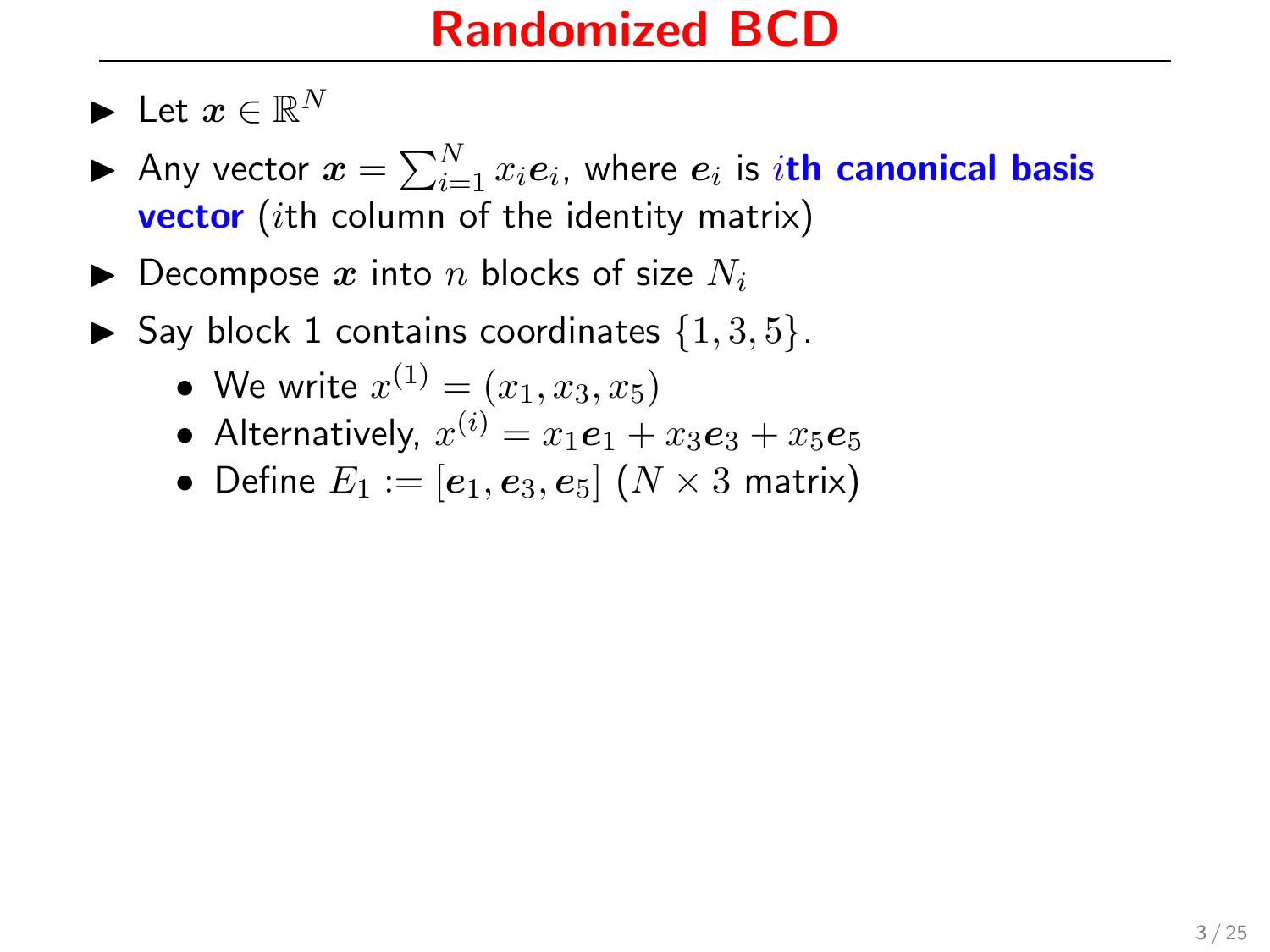- $\blacktriangleright$  Let  $x\in\mathbb{R}^N$
- $\blacktriangleright$  Any vector  $x = \sum_{i=1}^N x_i e_i$ , where  $e_i$  is  $i$ th canonical basis **vector** (*i*th column of the identity matrix)
- $\blacktriangleright$  Decompose x into n blocks of size  $N_i$
- $\blacktriangleright$  Say block 1 contains coordinates  $\{1,3,5\}$ .
	- We write  $x^{(1)} = (x_1, x_3, x_5)$
	- Alternatively,  $x^{(i)} = x_1 \boldsymbol{e}_1 + x_3 \boldsymbol{e}_3 + x_5 \boldsymbol{e}_5$
	- Define  $E_1 := [\boldsymbol{e}_1, \boldsymbol{e}_3, \boldsymbol{e}_5]$   $(N \times 3$  matrix)
	- Then,  $x^{(1)} = E_1^T x$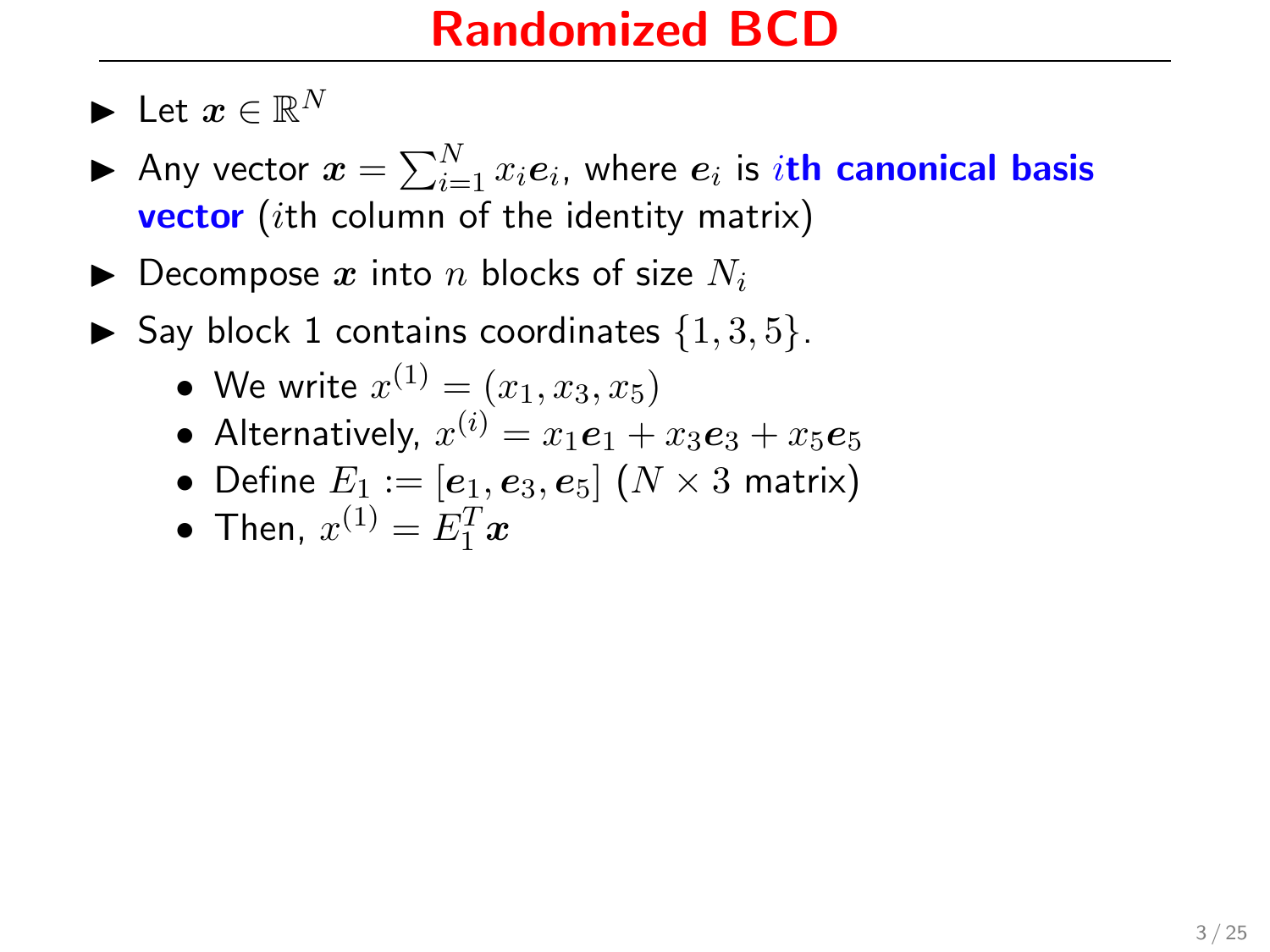- $\blacktriangleright$  Let  $x\in\mathbb{R}^N$
- $\blacktriangleright$  Any vector  $x = \sum_{i=1}^N x_i e_i$ , where  $e_i$  is  $i$ th canonical basis **vector** (*i*th column of the identity matrix)
- $\blacktriangleright$  Decompose x into n blocks of size  $N_i$
- $\blacktriangleright$  Say block 1 contains coordinates  $\{1, 3, 5\}.$ 
	- We write  $x^{(1)} = (x_1, x_3, x_5)$
	- Alternatively,  $x^{(i)} = x_1 \boldsymbol{e}_1 + x_3 \boldsymbol{e}_3 + x_5 \boldsymbol{e}_5$
	- Define  $E_1 := [\boldsymbol{e}_1, \boldsymbol{e}_3, \boldsymbol{e}_5]$   $(N \times 3$  matrix)
	- Then,  $x^{(1)} = E_1^T x$

 $\blacktriangleright$  More generally, say  $\pi$  is a random perm of  $[N] := \{1, 2, ..., N\}$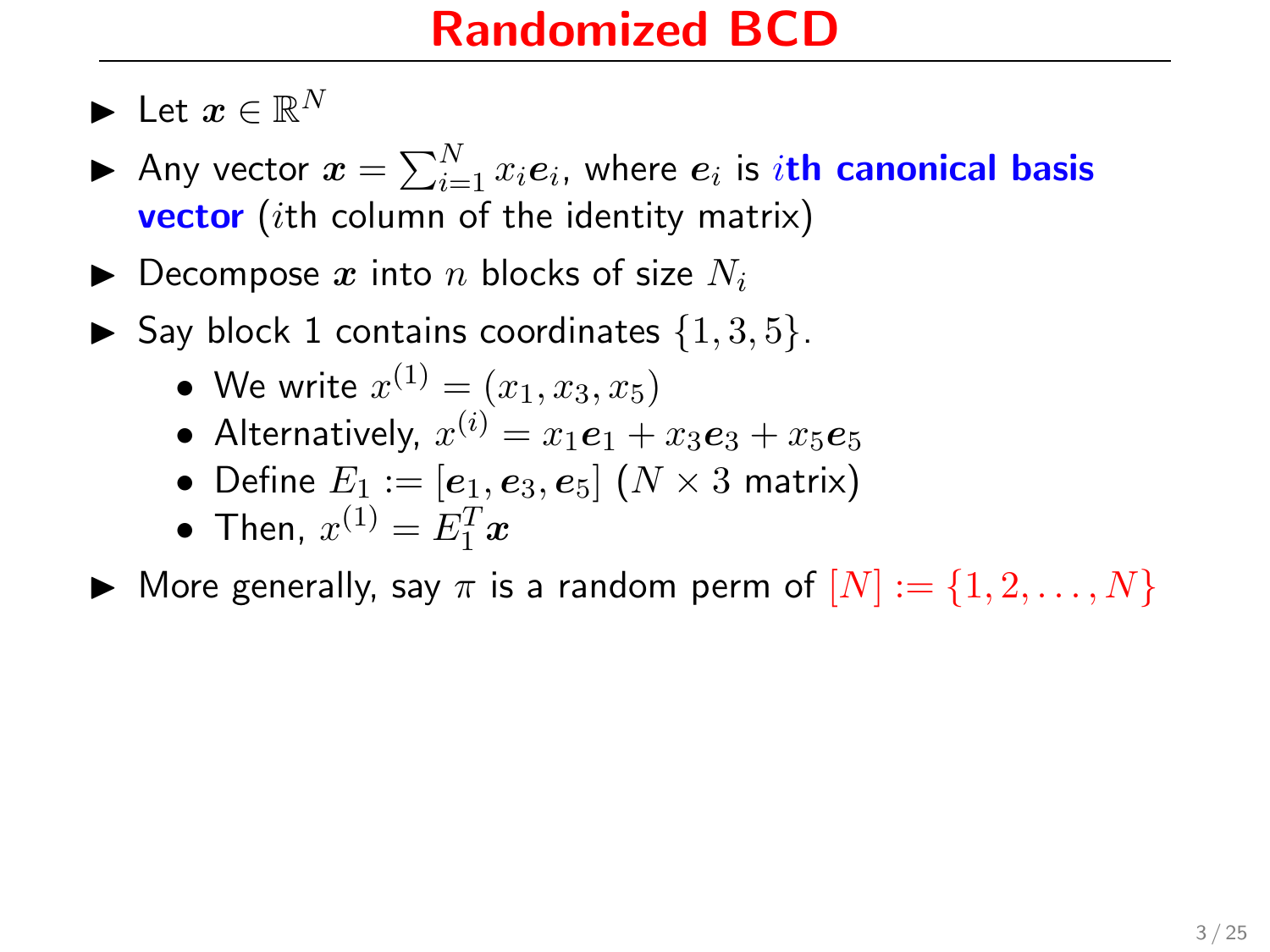- $\blacktriangleright$  Let  $x\in\mathbb{R}^N$
- $\blacktriangleright$  Any vector  $x = \sum_{i=1}^N x_i e_i$ , where  $e_i$  is  $i$ th canonical basis **vector** (*i*th column of the identity matrix)
- $\blacktriangleright$  Decompose x into n blocks of size  $N_i$
- $\blacktriangleright$  Say block 1 contains coordinates  $\{1,3,5\}$ .
	- We write  $x^{(1)} = (x_1, x_3, x_5)$
	- Alternatively,  $x^{(i)} = x_1 \boldsymbol{e}_1 + x_3 \boldsymbol{e}_3 + x_5 \boldsymbol{e}_5$
	- Define  $E_1 := [\boldsymbol{e}_1, \boldsymbol{e}_3, \boldsymbol{e}_5]$   $(N \times 3$  matrix)
	- Then,  $x^{(1)} = E_1^T x$
- $\blacktriangleright$  More generally, say  $\pi$  is a random perm of  $[N] := \{1, 2, ..., N\}$
- $\blacktriangleright$  Let E be the permutation of I induced by  $\pi$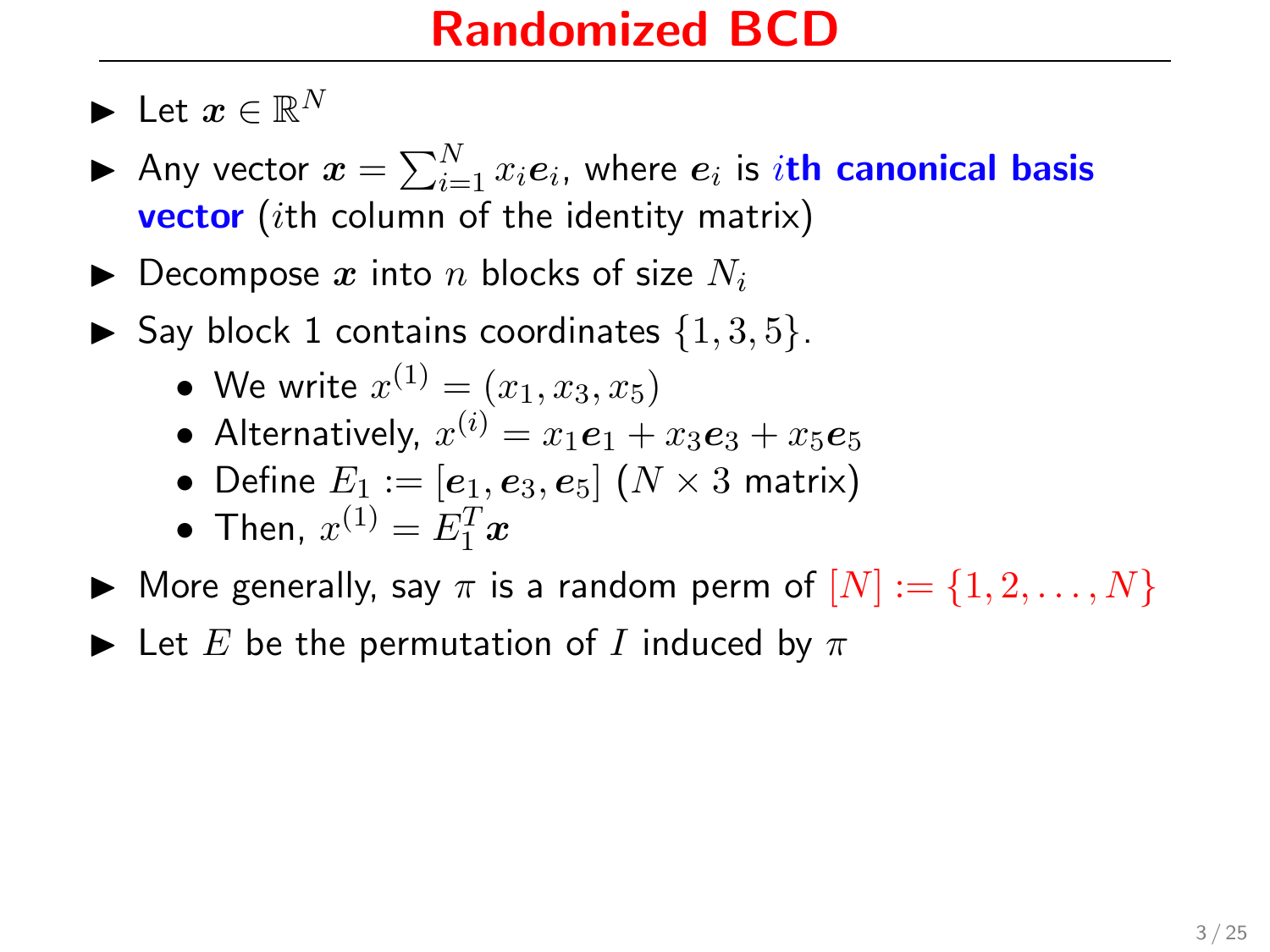$\blacktriangleright$  Decomposition:  $E = [E_1, \ldots, E_n]$  into n blocks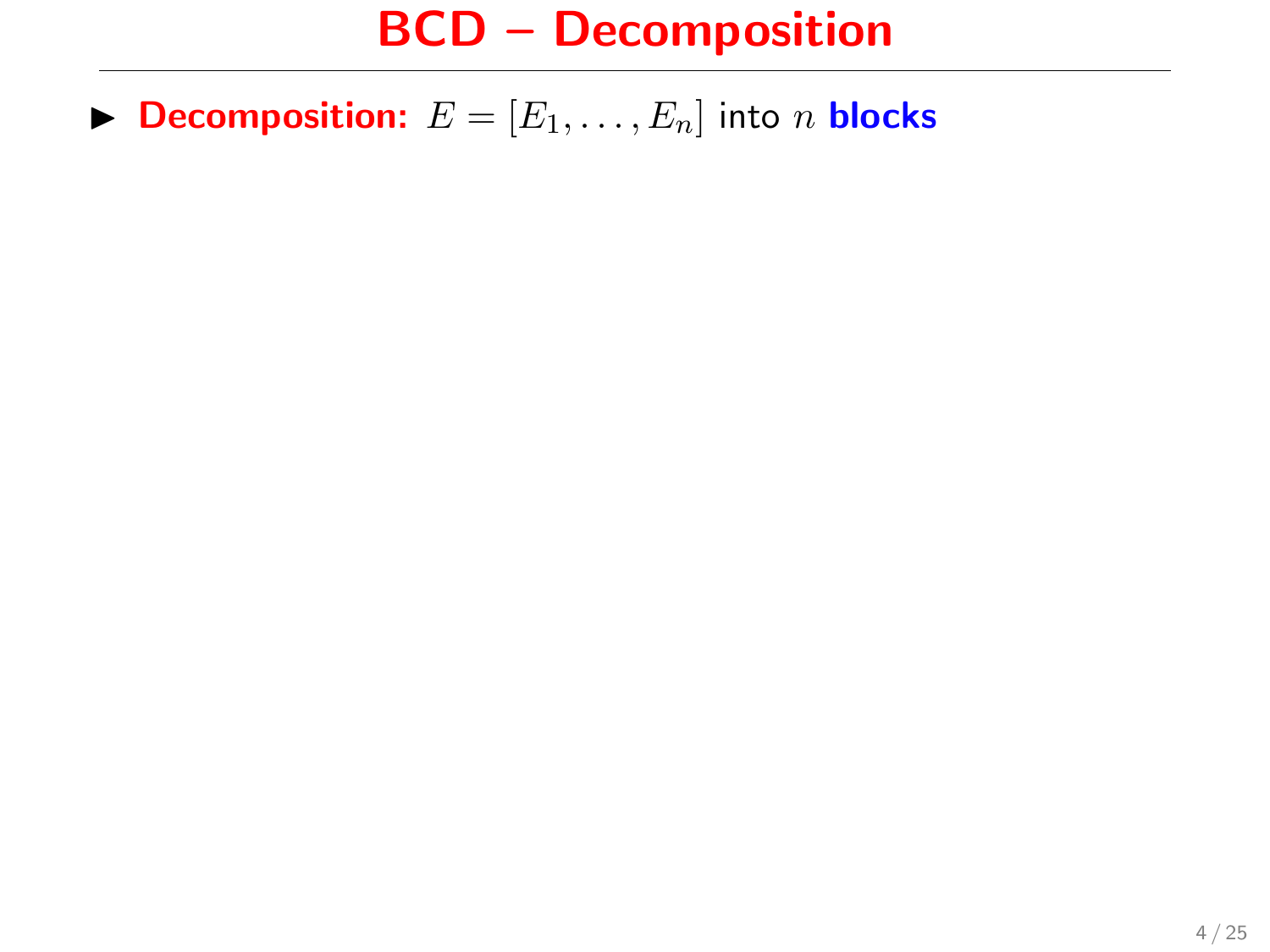- **Decomposition:**  $E = [E_1, \ldots, E_n]$  into *n* **blocks**
- $\blacktriangleright$  Corresponding decomposition of x is

$$
(\underbrace{E_1^T \mathbf{x}}_{N_1+}, \underbrace{E_2^T \mathbf{x}}_{N_2+}, \dots, \underbrace{E_n^T \mathbf{x}}_{N_n=N}) = (x^{(1)}, x^{(2)}, \dots, x^{(n)})
$$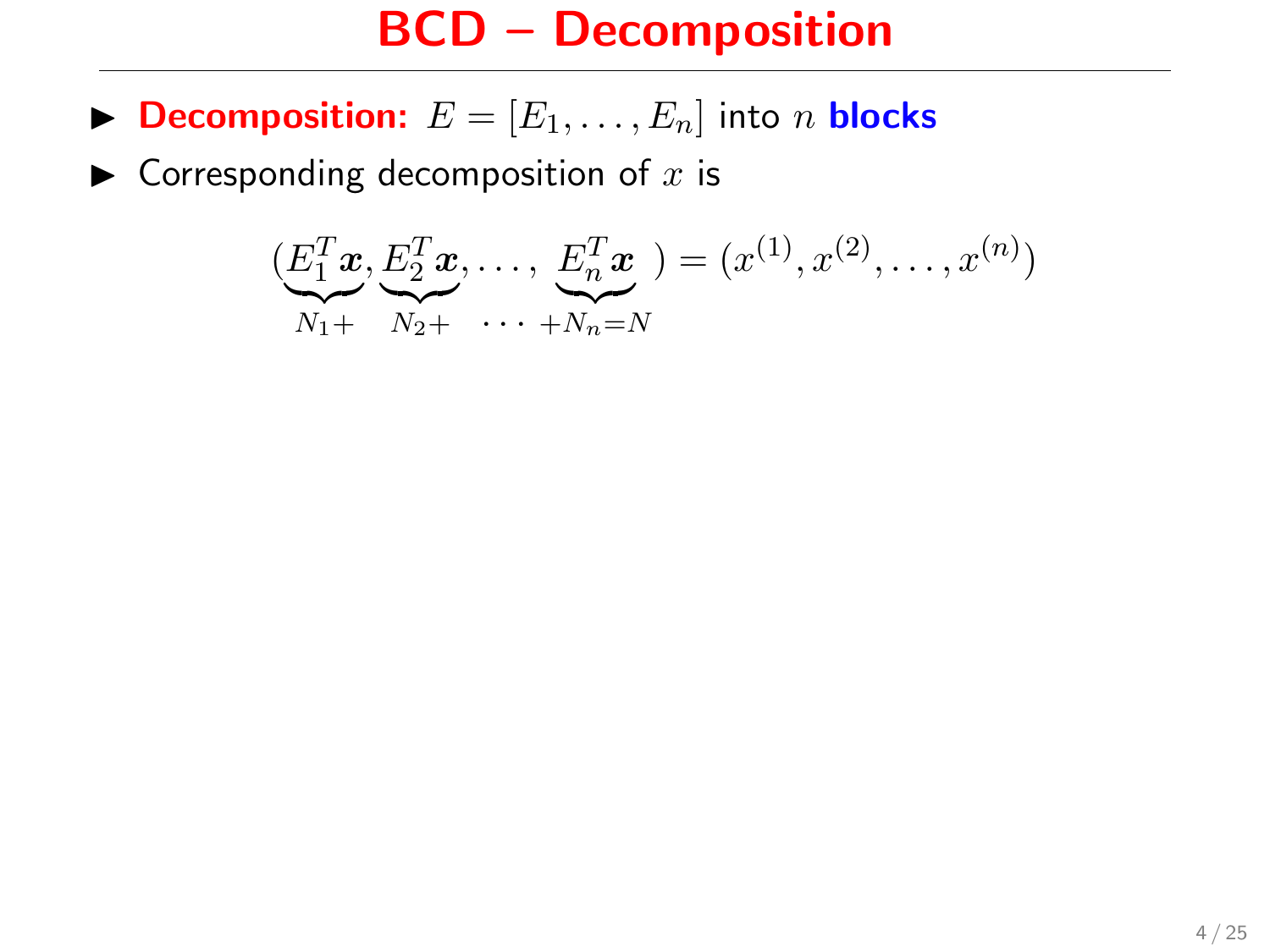- **Decomposition:**  $E = [E_1, \ldots, E_n]$  into *n* **blocks**
- $\blacktriangleright$  Corresponding decomposition of x is

$$
(\underbrace{E_1^T \mathbf{x}}_{N_1+}, \underbrace{E_2^T \mathbf{x}}_{N_2+}, \dots, \underbrace{E_n^T \mathbf{x}}_{N_n=N}) = (x^{(1)}, x^{(2)}, \dots, x^{(n)})
$$

• Observation:

$$
E_i^T E_j = \begin{cases} I_{N_i} & i = j \\ 0_{N_i, N_j} & i \neq j. \end{cases}
$$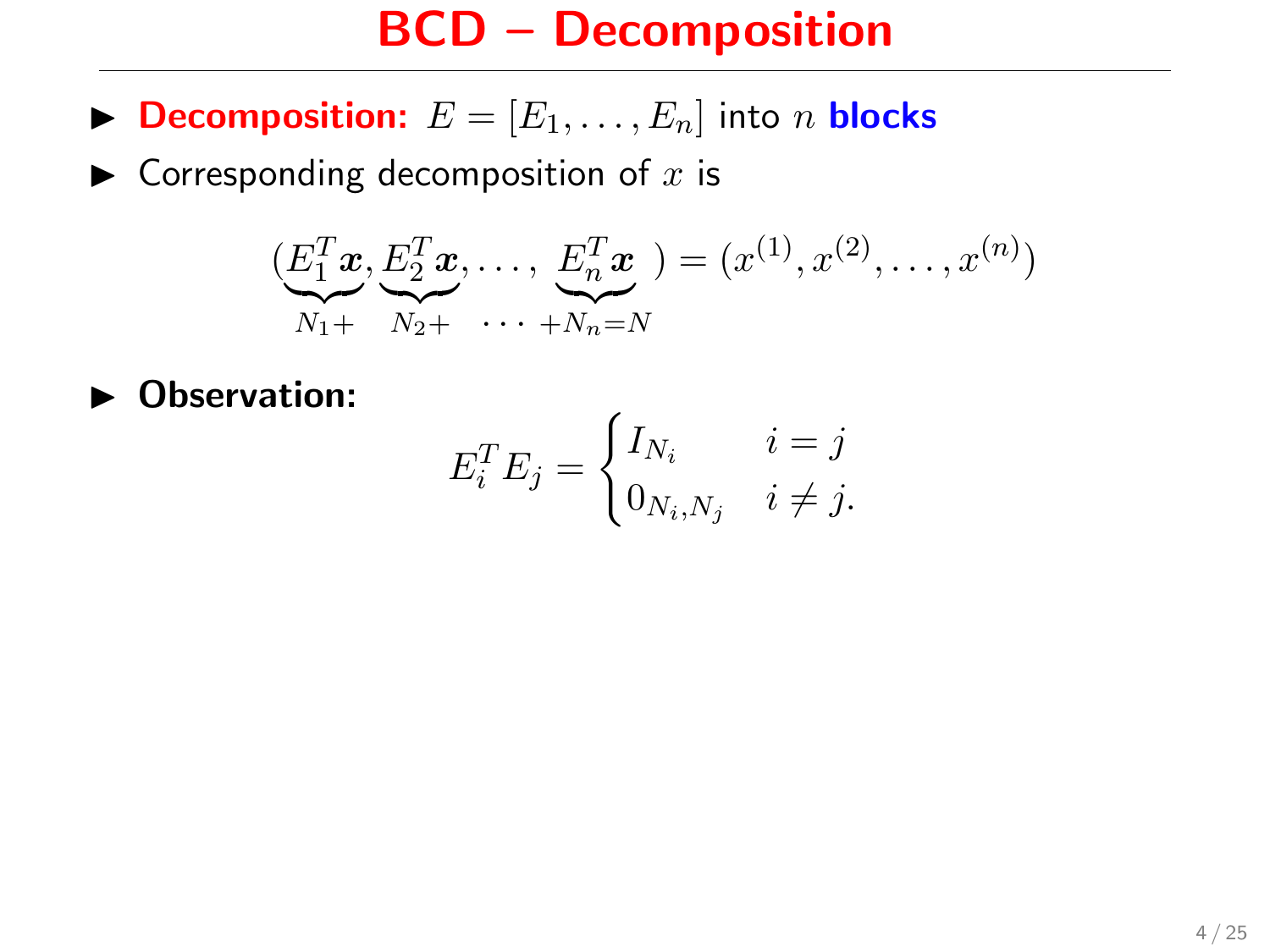- **Decomposition:**  $E = [E_1, \ldots, E_n]$  into *n* **blocks**
- $\blacktriangleright$  Corresponding decomposition of x is

$$
(\underbrace{E_1^T \mathbf{x}}_{N_1+}, \underbrace{E_2^T \mathbf{x}}_{N_2+}, \dots, \underbrace{E_n^T \mathbf{x}}_{N_n=N}) = (x^{(1)}, x^{(2)}, \dots, x^{(n)})
$$

 $\blacktriangleright$  Observation:

$$
E_i^T E_j = \begin{cases} I_{N_i} & i = j \\ 0_{N_i, N_j} & i \neq j. \end{cases}
$$

 $\triangleright$  So the  $E_i$ s define our partitioning of the coordinates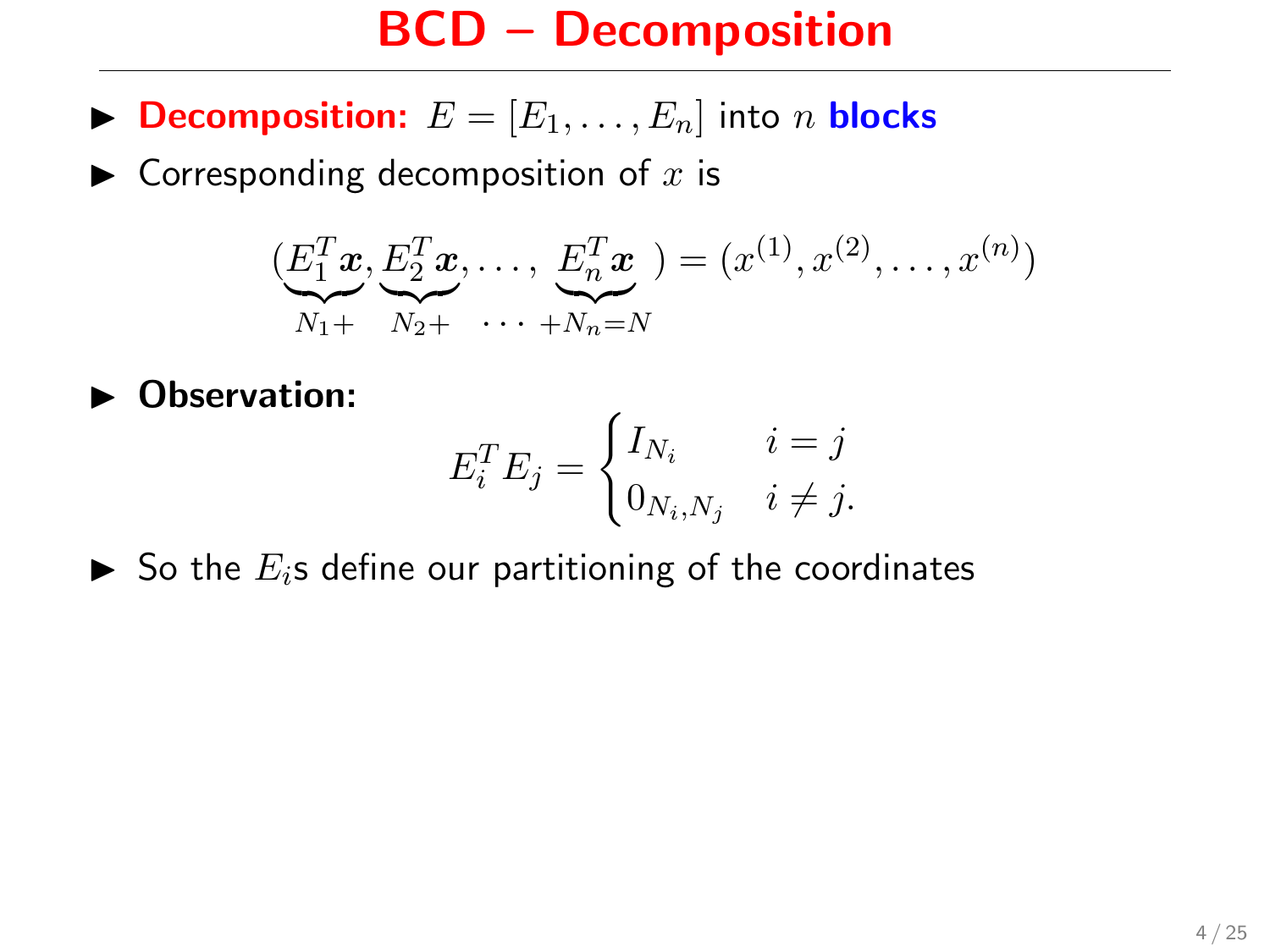- **Decomposition:**  $E = [E_1, \ldots, E_n]$  into *n* **blocks**
- $\triangleright$  Corresponding decomposition of x is

$$
(\underbrace{E_1^T \mathbf{x}}_{N_1+}, \underbrace{E_2^T \mathbf{x}}_{N_2+}, \dots, \underbrace{E_n^T \mathbf{x}}_{N_n=N}) = (x^{(1)}, x^{(2)}, \dots, x^{(n)})
$$

 $\blacktriangleright$  Observation:

$$
E_i^T E_j = \begin{cases} I_{N_i} & i = j \\ 0_{N_i, N_j} & i \neq j. \end{cases}
$$

- $\triangleright$  So the  $E_i$ s define our partitioning of the coordinates
- $\triangleright$  Just fancier notation for a random partition of coordinates
- $\blacktriangleright$  Now with this notation  $\ldots$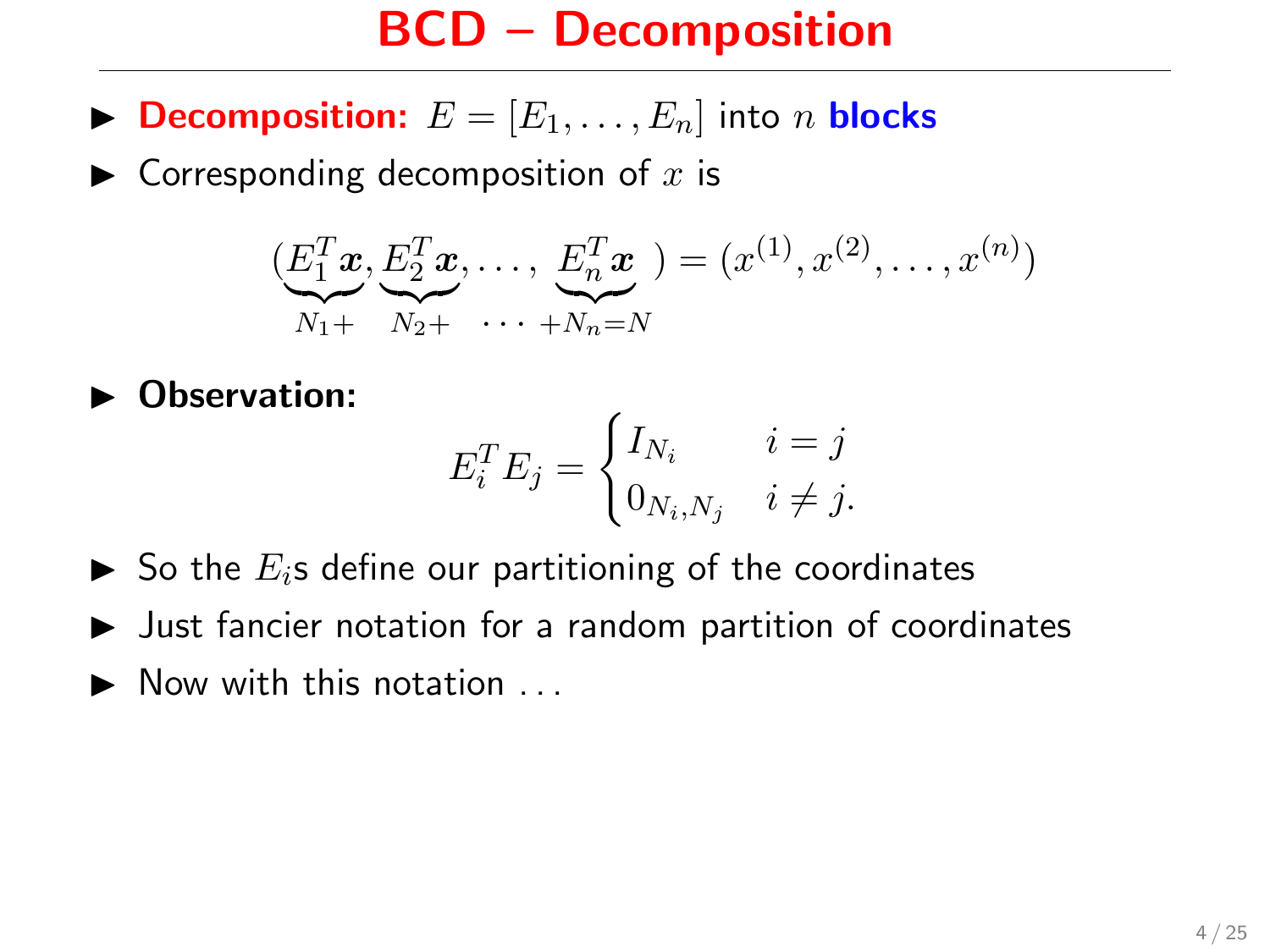$$
\min f(\boldsymbol{x}) \text{ where } \boldsymbol{x} \in \mathbb{R}^N
$$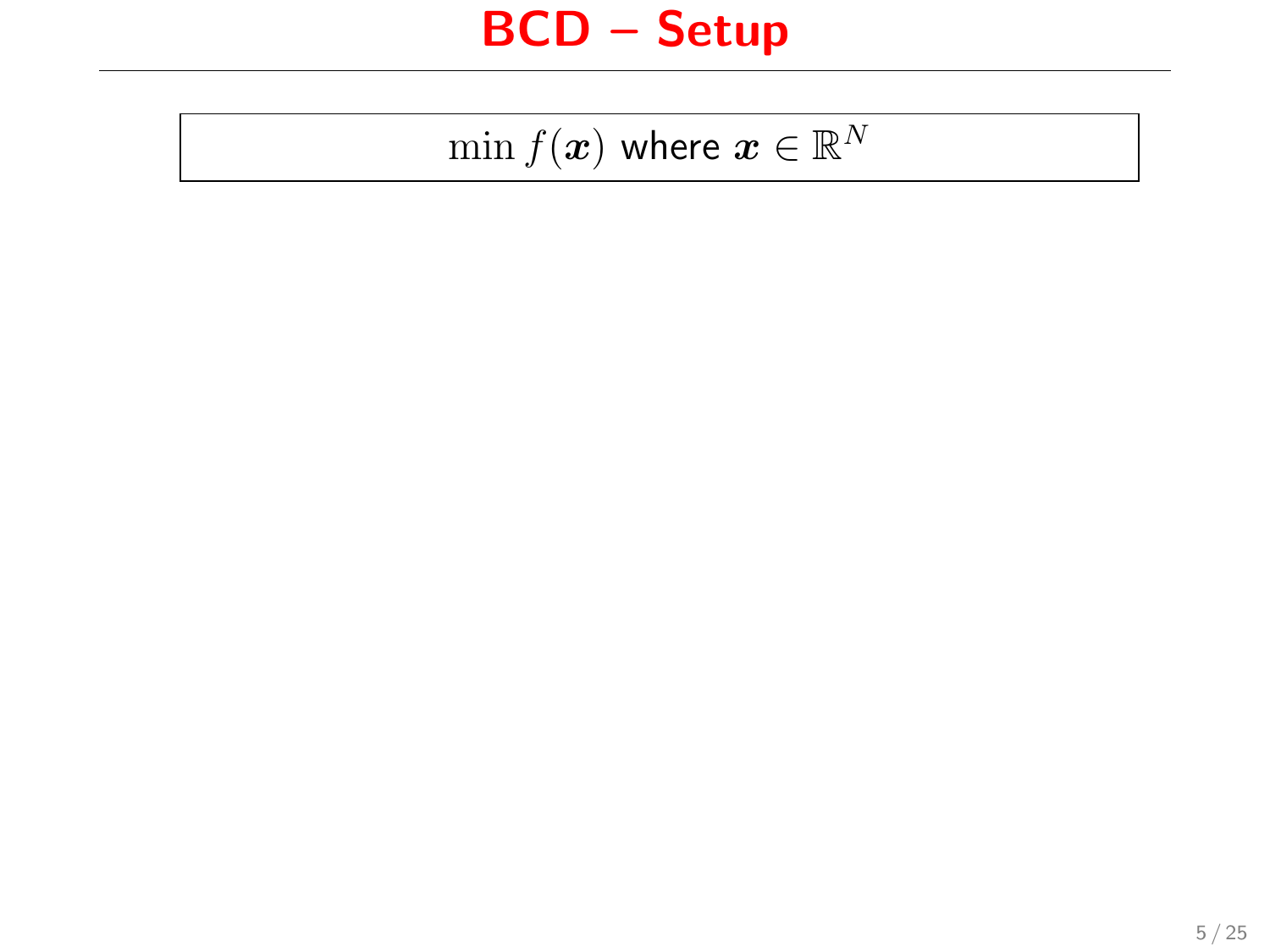$\min f(\boldsymbol{x})$  where  $\boldsymbol{x} \in \mathbb{R}^N$ 

**Assume** gradient of block  $i$  is Lipschitz continuous<sup>\*\*</sup>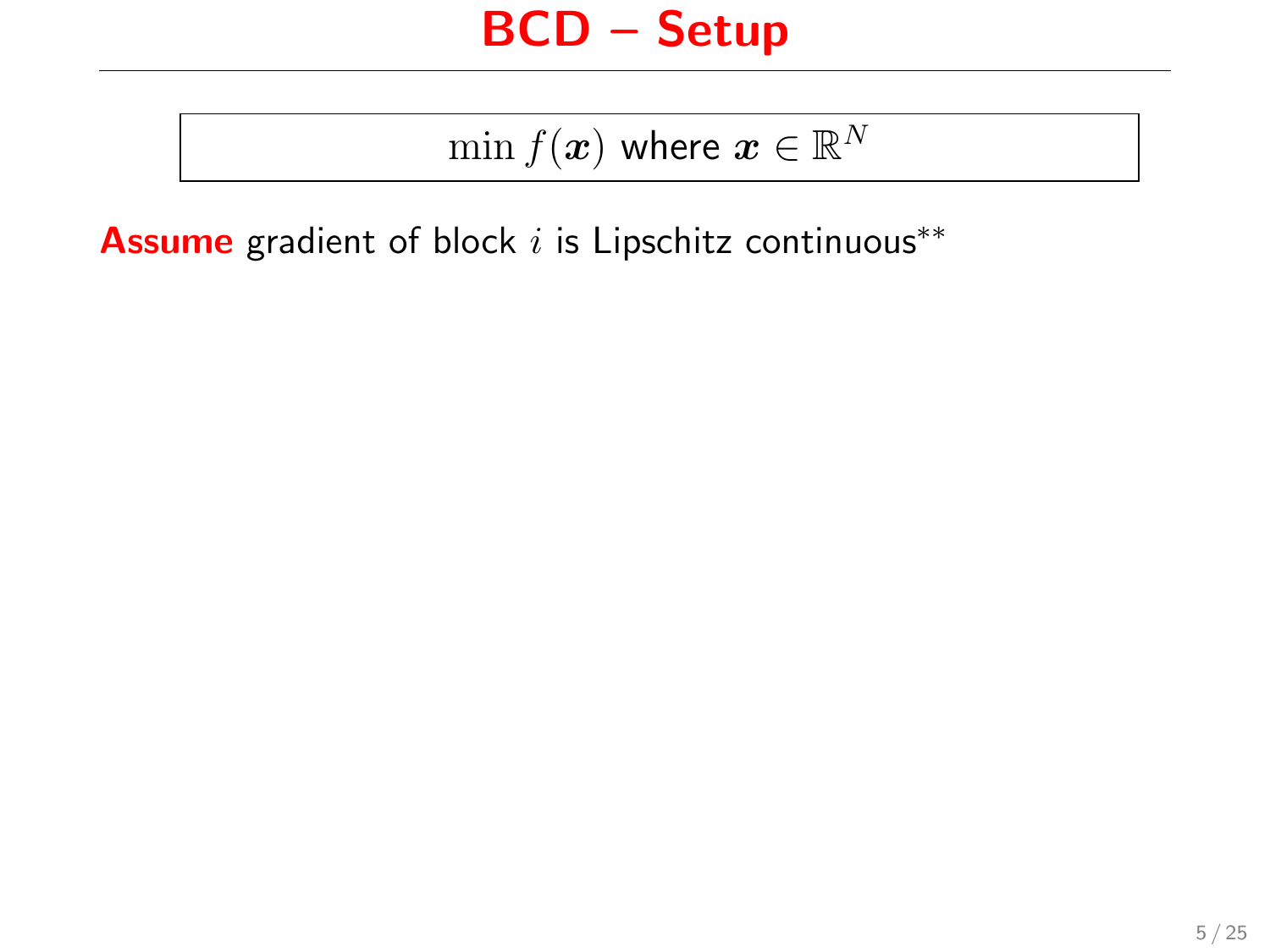$\min f(\boldsymbol{x})$  where  $\boldsymbol{x} \in \mathbb{R}^N$ 

**Assume** gradient of block  $i$  is Lipschitz continuous<sup>\*\*</sup>

$$
\|\nabla_i f(\boldsymbol{x} + E_i h) - \nabla_i f(\boldsymbol{x})\|_* \leq L_i \|h\|
$$

Block gradient  $\nabla_i f(\boldsymbol{x})$  is projection of full grad:  $E_i^T \nabla f(\boldsymbol{x})$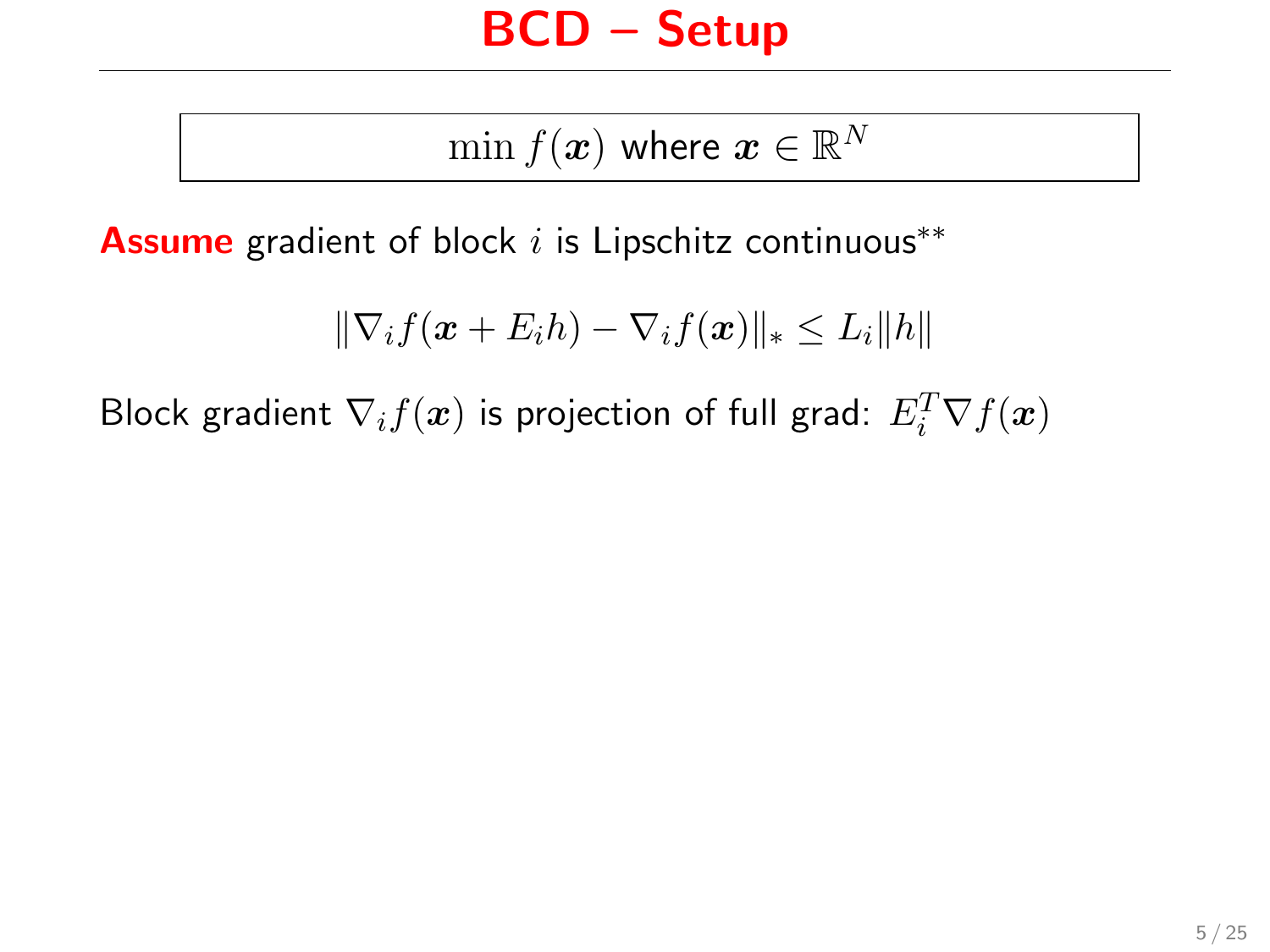$\min f(\boldsymbol{x})$  where  $\boldsymbol{x} \in \mathbb{R}^N$ 

**Assume** gradient of block  $i$  is Lipschitz continuous<sup>\*\*</sup>

$$
\|\nabla_i f(\boldsymbol{x} + E_i h) - \nabla_i f(\boldsymbol{x})\|_* \leq L_i \|h\|
$$

Block gradient  $\nabla_i f(\boldsymbol{x})$  is projection of full grad:  $E_i^T \nabla f(\boldsymbol{x})$ ∗∗ — each block can use its own norm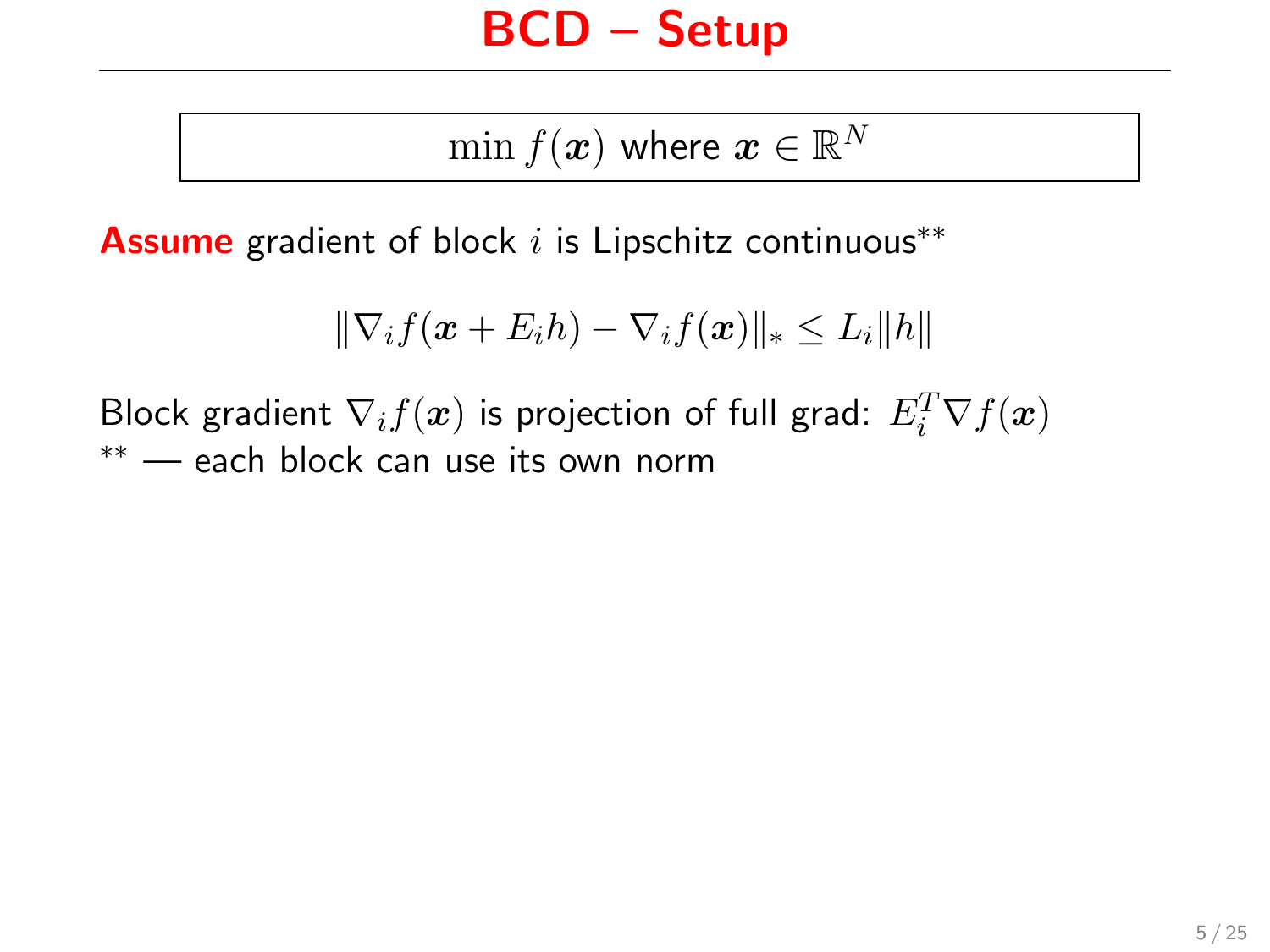$\min f(\boldsymbol{x})$  where  $\boldsymbol{x} \in \mathbb{R}^N$ 

Assume gradient of block  $i$  is Lipschitz continuous<sup>\*\*</sup>

$$
\|\nabla_i f(\boldsymbol{x} + E_i h) - \nabla_i f(\boldsymbol{x})\|_* \leq L_i \|h\|
$$

Block gradient  $\nabla_i f(\boldsymbol{x})$  is projection of full grad:  $E_i^T \nabla f(\boldsymbol{x})$ ∗∗ — each block can use its own norm

Block Coordinate "Gradient" Descent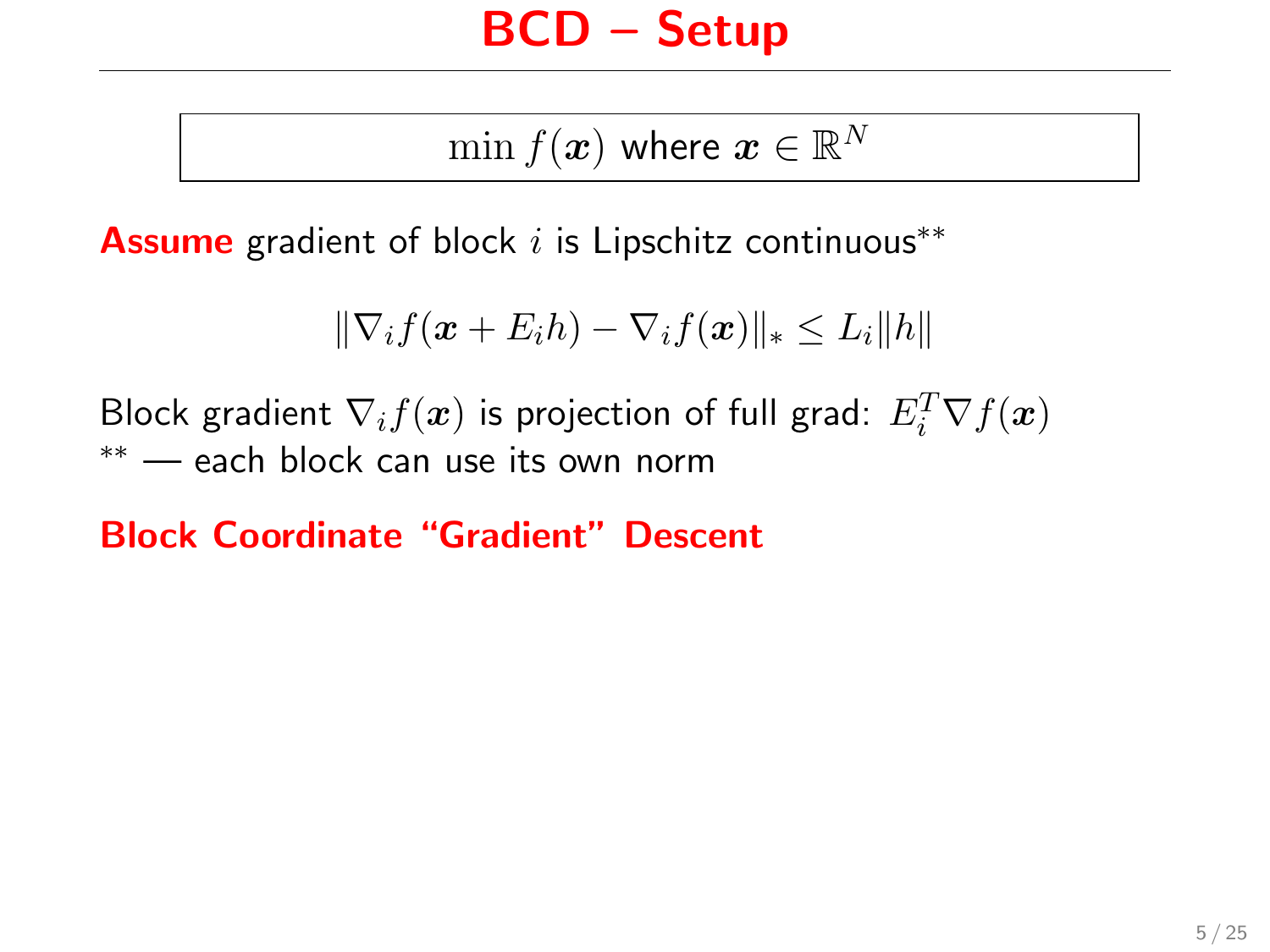$\min f(\boldsymbol{x})$  where  $\boldsymbol{x} \in \mathbb{R}^N$ 

Assume gradient of block  $i$  is Lipschitz continuous<sup>\*\*</sup>

$$
\|\nabla_i f(\boldsymbol{x} + E_i h) - \nabla_i f(\boldsymbol{x})\|_* \leq L_i \|h\|
$$

Block gradient  $\nabla_i f(\boldsymbol{x})$  is projection of full grad:  $E_i^T \nabla f(\boldsymbol{x})$ ∗∗ — each block can use its own norm

#### Block Coordinate "Gradient" Descent

 $\triangleright$  Using the descent lemma, we have blockwise upper bounds

 $f(\boldsymbol{x}+E_i h) \leq f(\boldsymbol{x}) + \langle \nabla_i f(\boldsymbol{x}), h \rangle + \frac{L_i}{2} ||h||^2$ , for  $i=1,\ldots,n$ .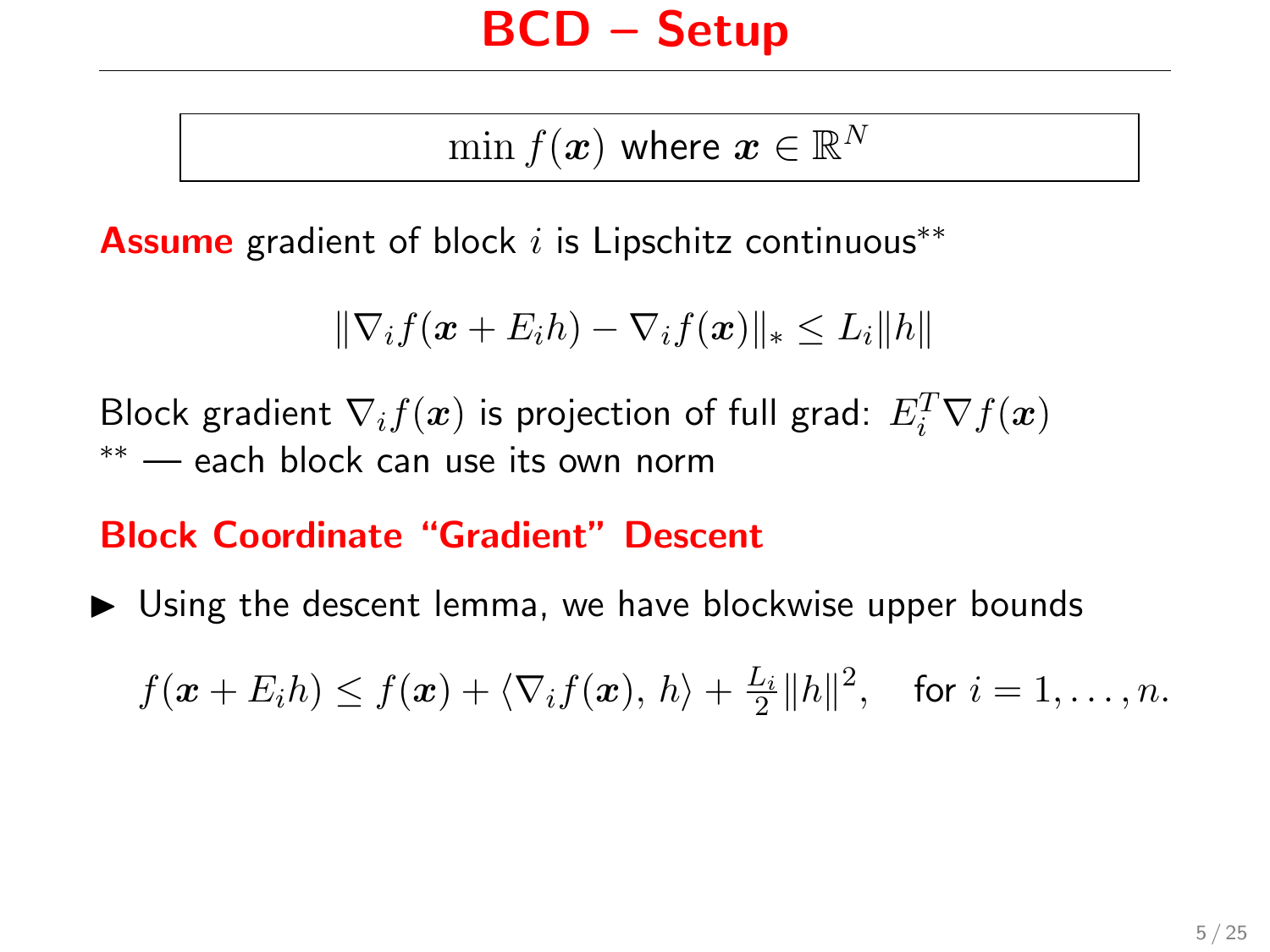$\min f(\boldsymbol{x})$  where  $\boldsymbol{x} \in \mathbb{R}^N$ 

Assume gradient of block  $i$  is Lipschitz continuous<sup>\*\*</sup>

$$
\|\nabla_i f(\boldsymbol{x} + E_i h) - \nabla_i f(\boldsymbol{x})\|_* \leq L_i \|h\|
$$

Block gradient  $\nabla_i f(\boldsymbol{x})$  is projection of full grad:  $E_i^T \nabla f(\boldsymbol{x})$ ∗∗ — each block can use its own norm

#### Block Coordinate "Gradient" Descent

 $\triangleright$  Using the descent lemma, we have blockwise upper bounds

 $f(\boldsymbol{x}+E_i h) \leq f(\boldsymbol{x}) + \langle \nabla_i f(\boldsymbol{x}), h \rangle + \frac{L_i}{2} ||h||^2$ , for  $i=1,\ldots,n$ .

 $\triangleright$  At each step, minimize these upper bounds!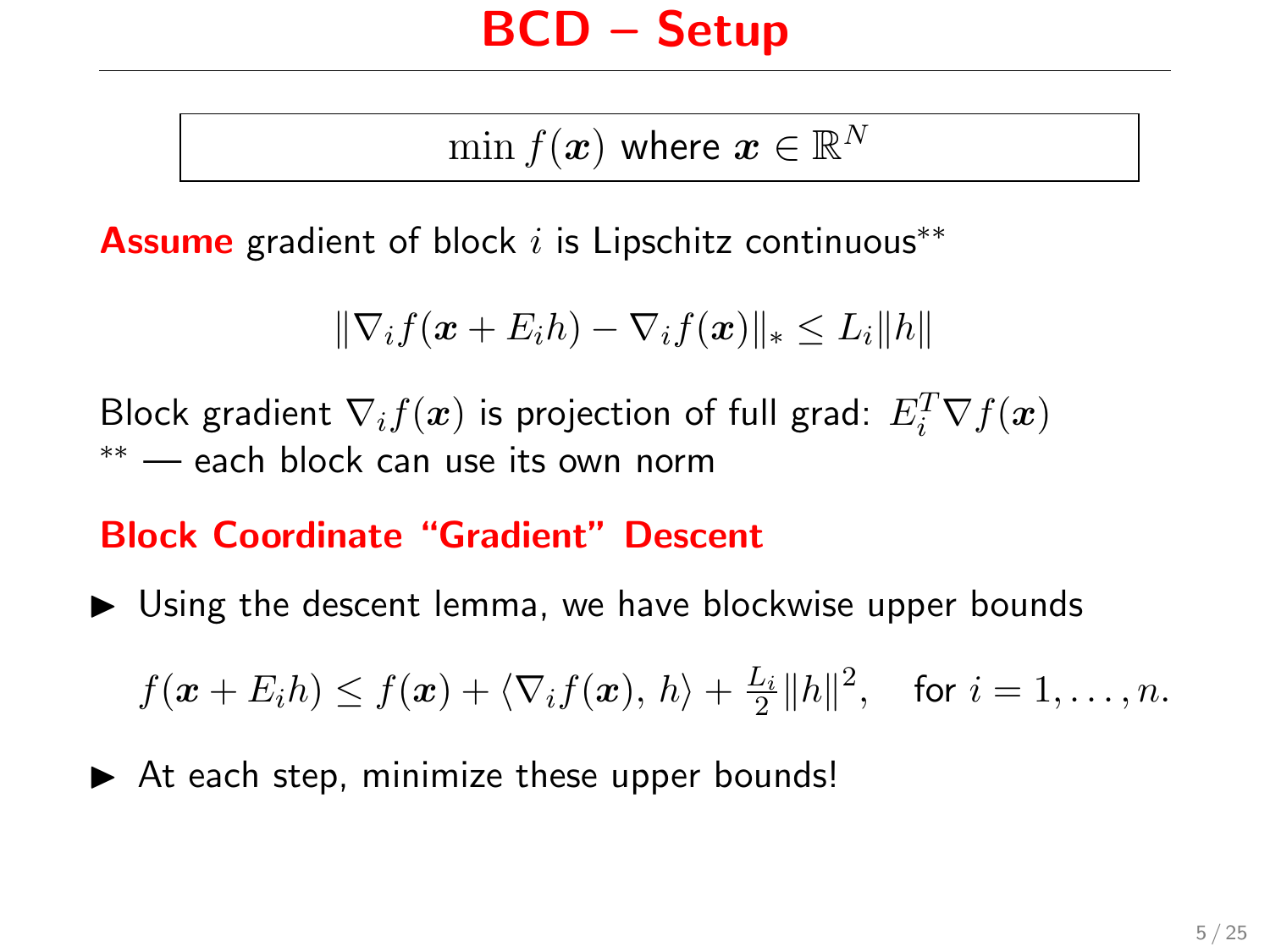For  $k \geq 0$  (no init. of x necessary)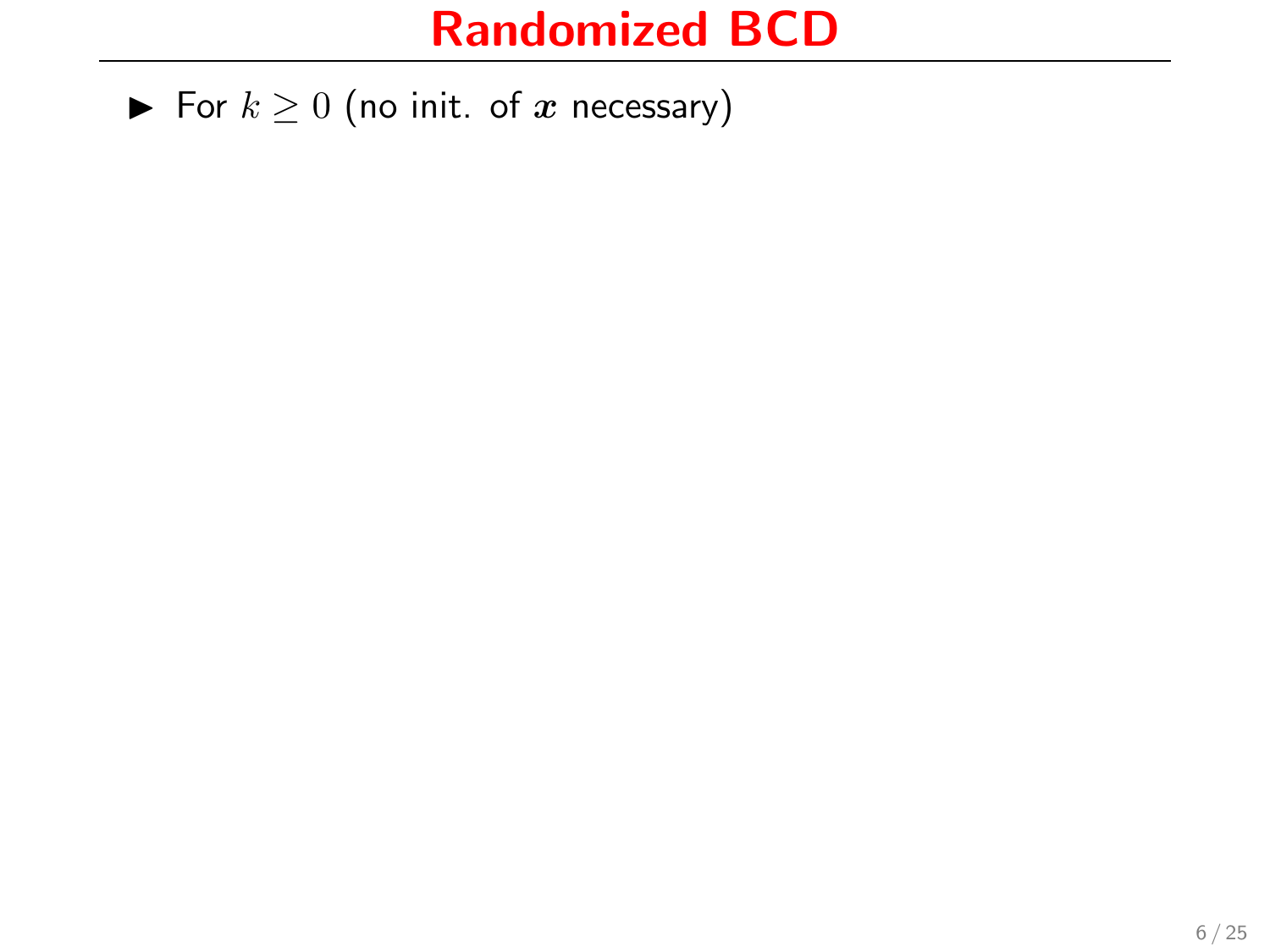- For  $k \geq 0$  (no init. of x necessary)
- $\blacktriangleright$  Pick a block i from [n] with probability  $p_i > 0$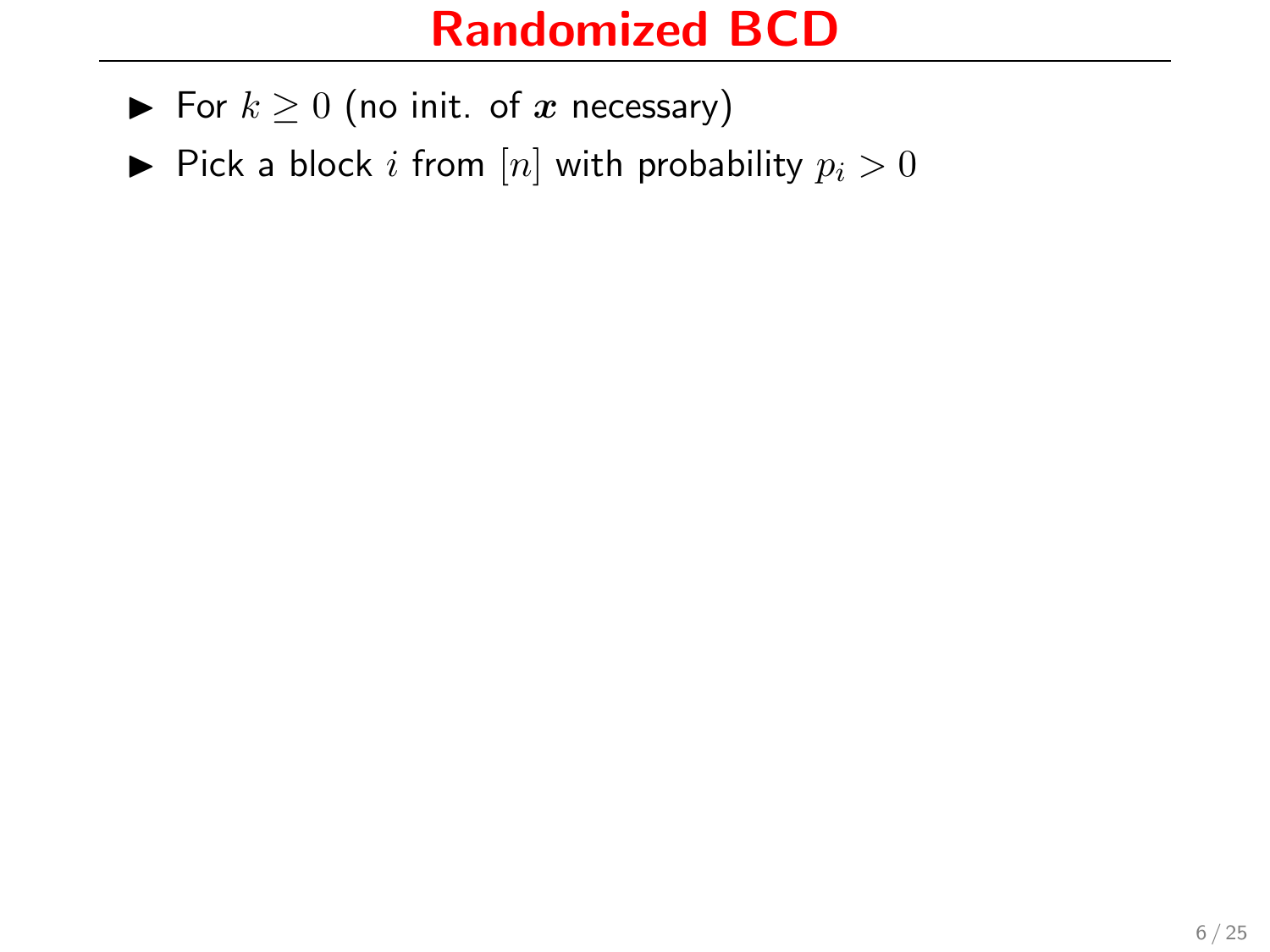- For  $k \geq 0$  (no init. of x necessary)
- $\blacktriangleright$  Pick a block i from [n] with probability  $p_i > 0$
- $\triangleright$  Optimize upper bound (partial gradient step) for block i

$$
h = \operatorname*{argmin}_{h} f(\boldsymbol{x}_k) + \langle \nabla_i f(\boldsymbol{x}_k), h \rangle + \frac{L_i}{2} ||h||^2
$$
  

$$
h = -\frac{1}{L_i} \nabla_i f(\boldsymbol{x}_k)
$$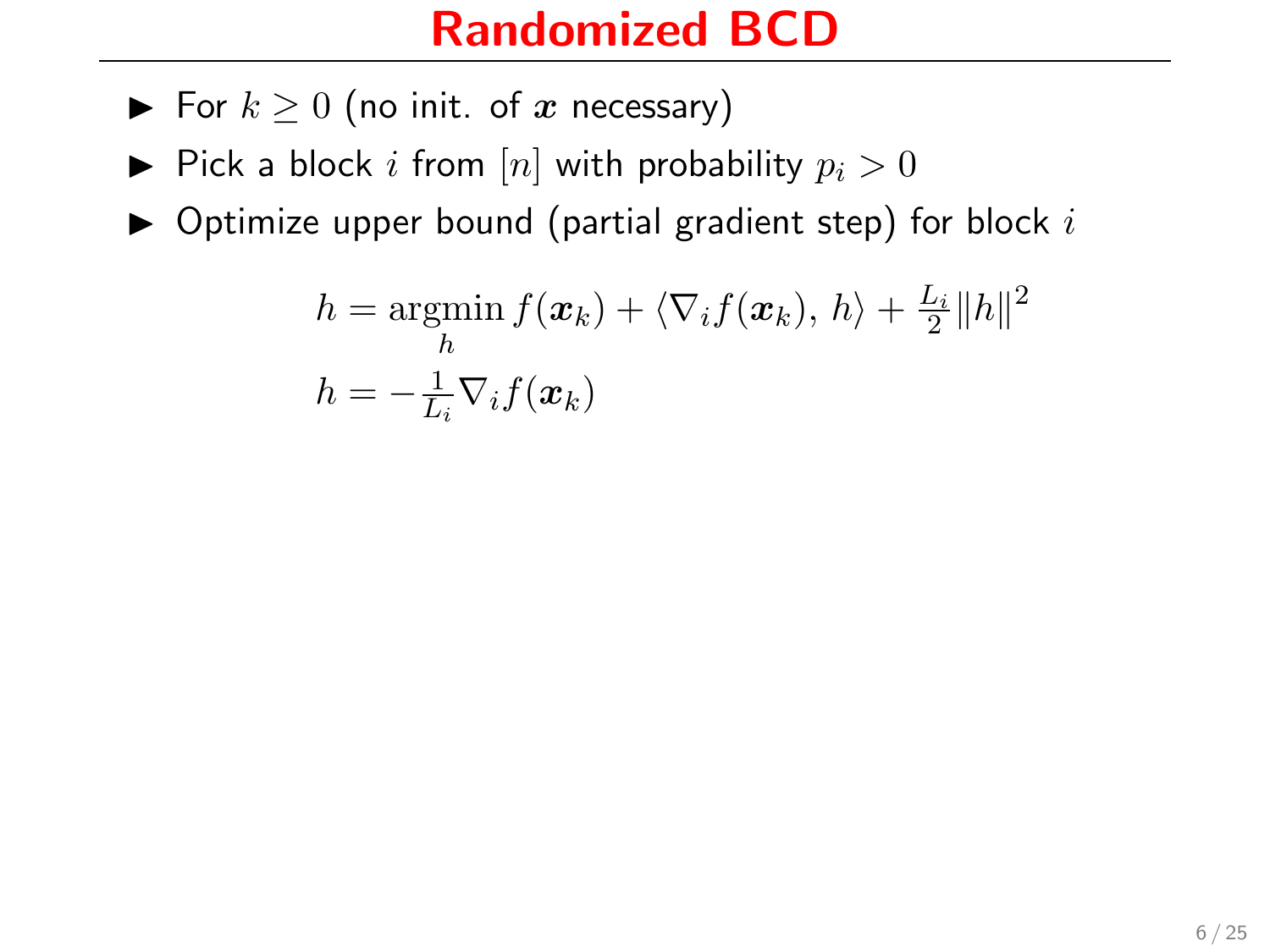- ► For  $k \geq 0$  (no init. of x necessary)
- $\blacktriangleright$  Pick a block i from [n] with probability  $p_i > 0$
- $\triangleright$  Optimize upper bound (partial gradient step) for block i

$$
h = \operatorname*{argmin}_{h} f(\boldsymbol{x}_k) + \langle \nabla_i f(\boldsymbol{x}_k), h \rangle + \frac{L_i}{2} ||h||^2
$$
  

$$
h = -\frac{1}{L_i} \nabla_i f(\boldsymbol{x}_k)
$$

 $\blacktriangleright$  Update the impacted coordinates of x, formally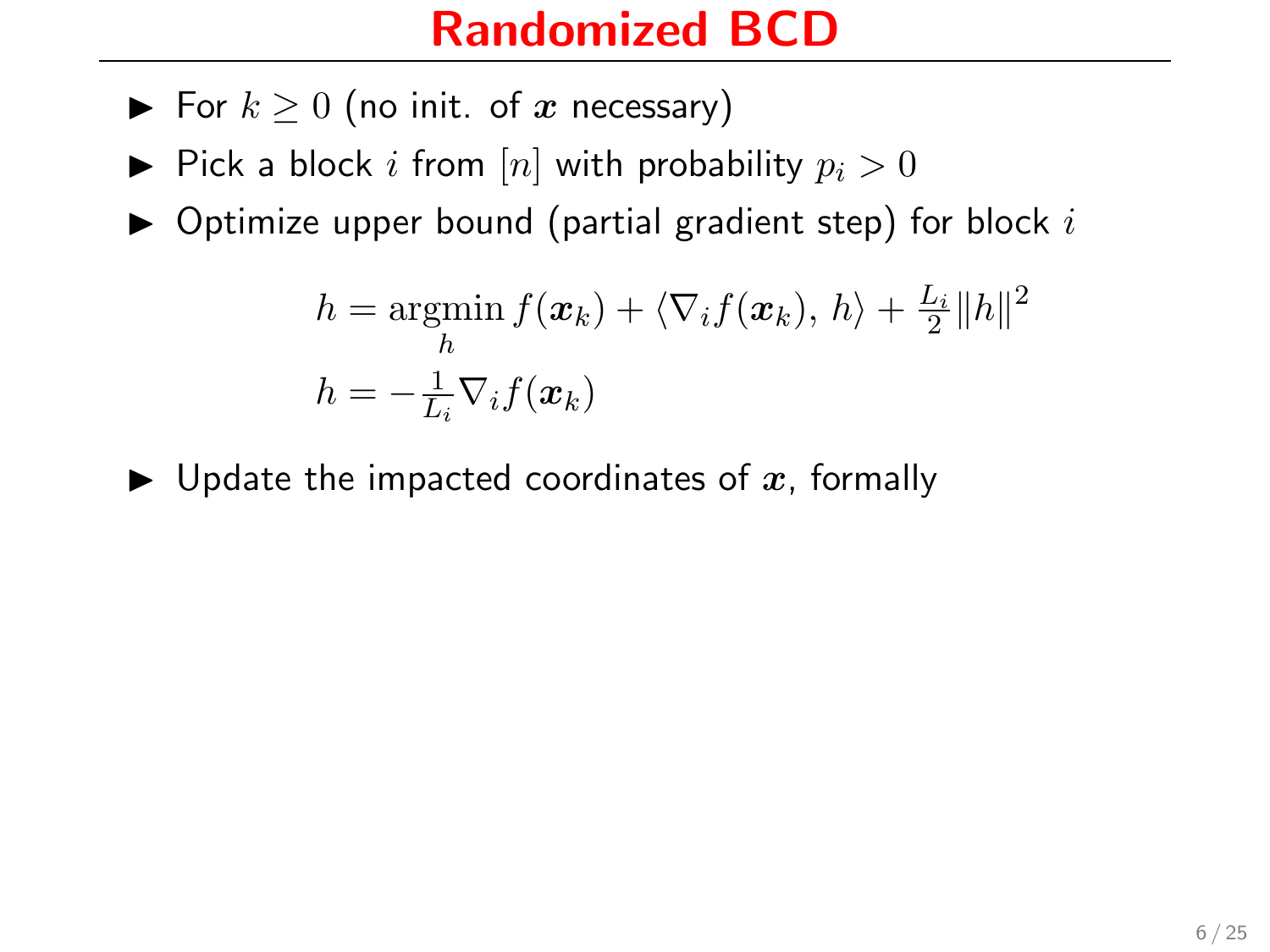- ► For  $k \geq 0$  (no init. of x necessary)
- $\blacktriangleright$  Pick a block i from [n] with probability  $p_i > 0$
- $\triangleright$  Optimize upper bound (partial gradient step) for block i

$$
h = \operatorname*{argmin}_{h} f(\boldsymbol{x}_k) + \langle \nabla_i f(\boldsymbol{x}_k), h \rangle + \frac{L_i}{2} ||h||^2
$$
  

$$
h = -\frac{1}{L_i} \nabla_i f(\boldsymbol{x}_k)
$$

 $\blacktriangleright$  Update the impacted coordinates of x, formally

$$
\begin{aligned} \boldsymbol{x}_{k+1}^{(i)} &\leftarrow \boldsymbol{x}_k^{(i)} + h \\ \boldsymbol{x}_{k+1} &\leftarrow \boldsymbol{x}_k - \frac{1}{L_i} E_i \nabla_i f(\boldsymbol{x}_k) \end{aligned}
$$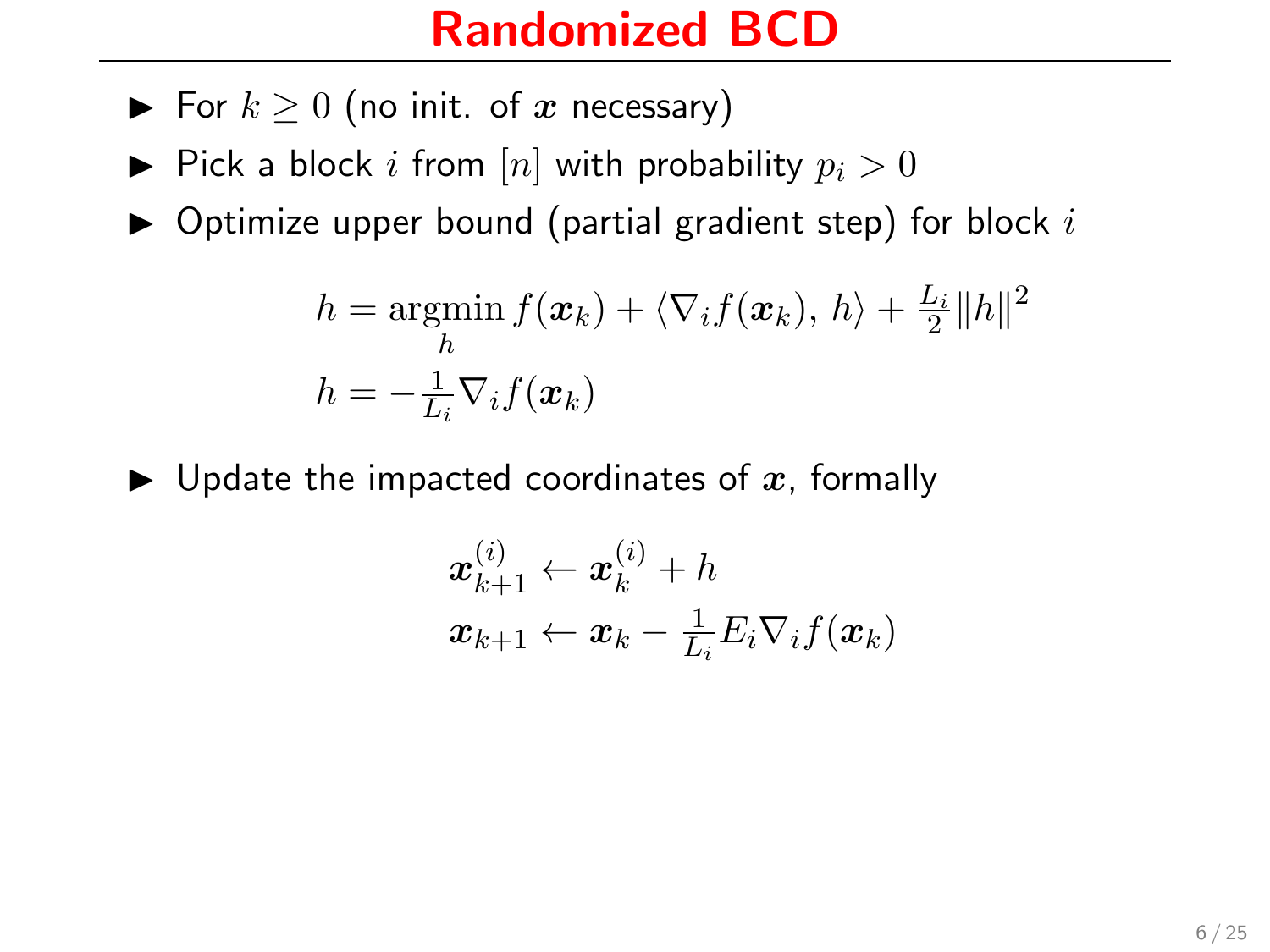- For  $k \geq 0$  (no init. of x necessary)
- $\blacktriangleright$  Pick a block i from [n] with probability  $p_i > 0$
- $\triangleright$  Optimize upper bound (partial gradient step) for block i

$$
h = \operatorname*{argmin}_{h} f(\boldsymbol{x}_k) + \langle \nabla_i f(\boldsymbol{x}_k), h \rangle + \frac{L_i}{2} ||h||^2
$$
  

$$
h = -\frac{1}{L_i} \nabla_i f(\boldsymbol{x}_k)
$$

 $\blacktriangleright$  Update the impacted coordinates of x, formally

$$
\begin{aligned} \boldsymbol{x}_{k+1}^{(i)} &\leftarrow \boldsymbol{x}_k^{(i)} + h \\ \boldsymbol{x}_{k+1} &\leftarrow \boldsymbol{x}_k - \frac{1}{L_i} E_i \nabla_i f(\boldsymbol{x}_k) \end{aligned}
$$

**Notice:** Original BCD had:  $x_k^{(i)} = \operatorname{argmin}_h f(\dots, \underbrace{h}_{\text{block }i}, \dots)$ block i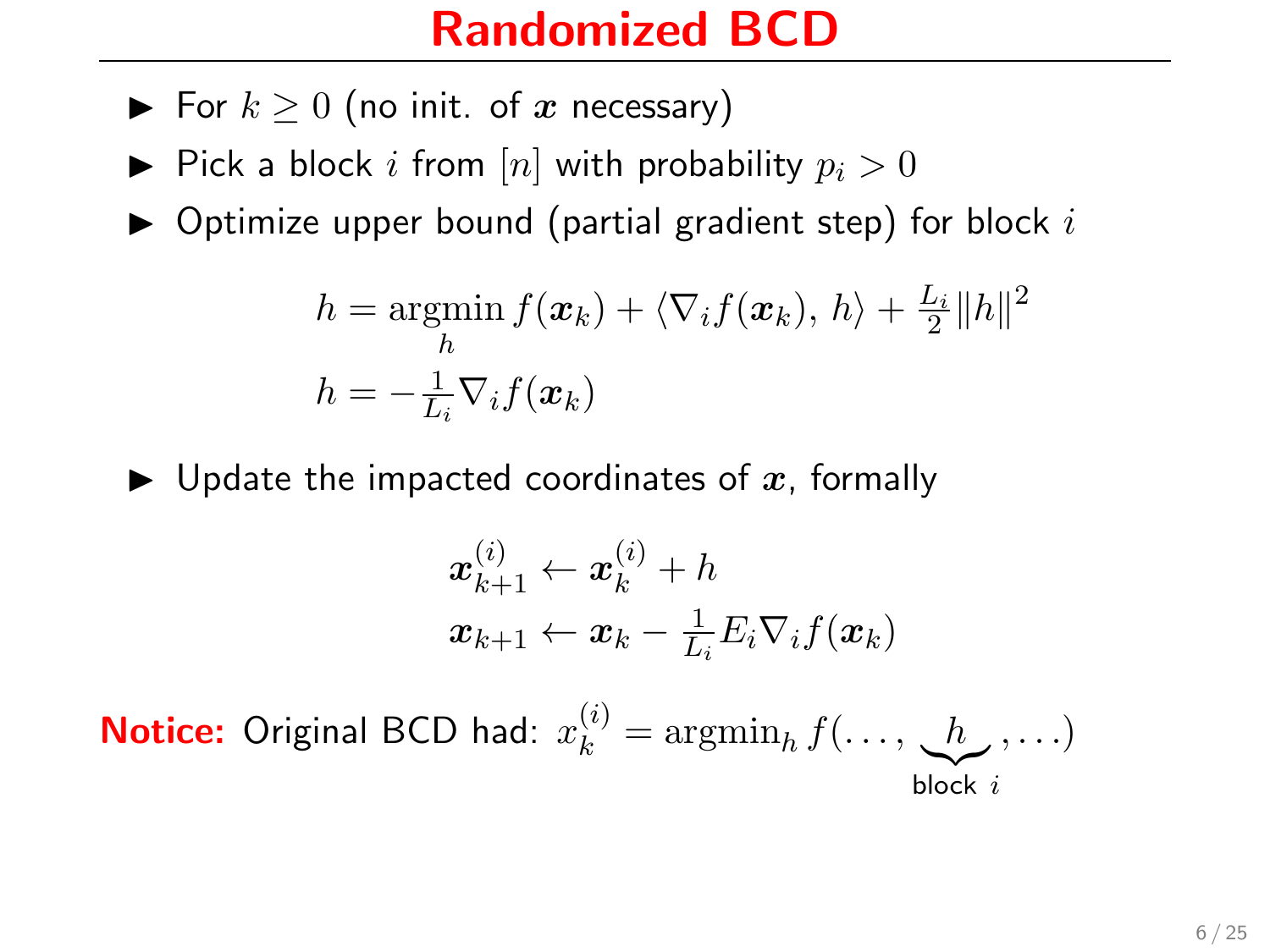- ► For  $k \geq 0$  (no init. of x necessary)
- $\blacktriangleright$  Pick a block i from [n] with probability  $p_i > 0$
- $\triangleright$  Optimize upper bound (partial gradient step) for block i

$$
h = \operatorname*{argmin}_{h} f(\boldsymbol{x}_k) + \langle \nabla_i f(\boldsymbol{x}_k), h \rangle + \frac{L_i}{2} ||h||^2
$$
  

$$
h = -\frac{1}{L_i} \nabla_i f(\boldsymbol{x}_k)
$$

 $\blacktriangleright$  Update the impacted coordinates of x, formally

$$
\begin{aligned} \boldsymbol{x}_{k+1}^{(i)} &\leftarrow \boldsymbol{x}_k^{(i)} + h \\ \boldsymbol{x}_{k+1} &\leftarrow \boldsymbol{x}_k - \frac{1}{L_i} E_i \nabla_i f(\boldsymbol{x}_k) \end{aligned}
$$

**Notice:** Original BCD had:  $x_k^{(i)} = \operatorname{argmin}_h f(\dots, \underbrace{h}_{\text{block }i}, \dots)$ block i We'll call this BCM (Block Coordinate Minimization)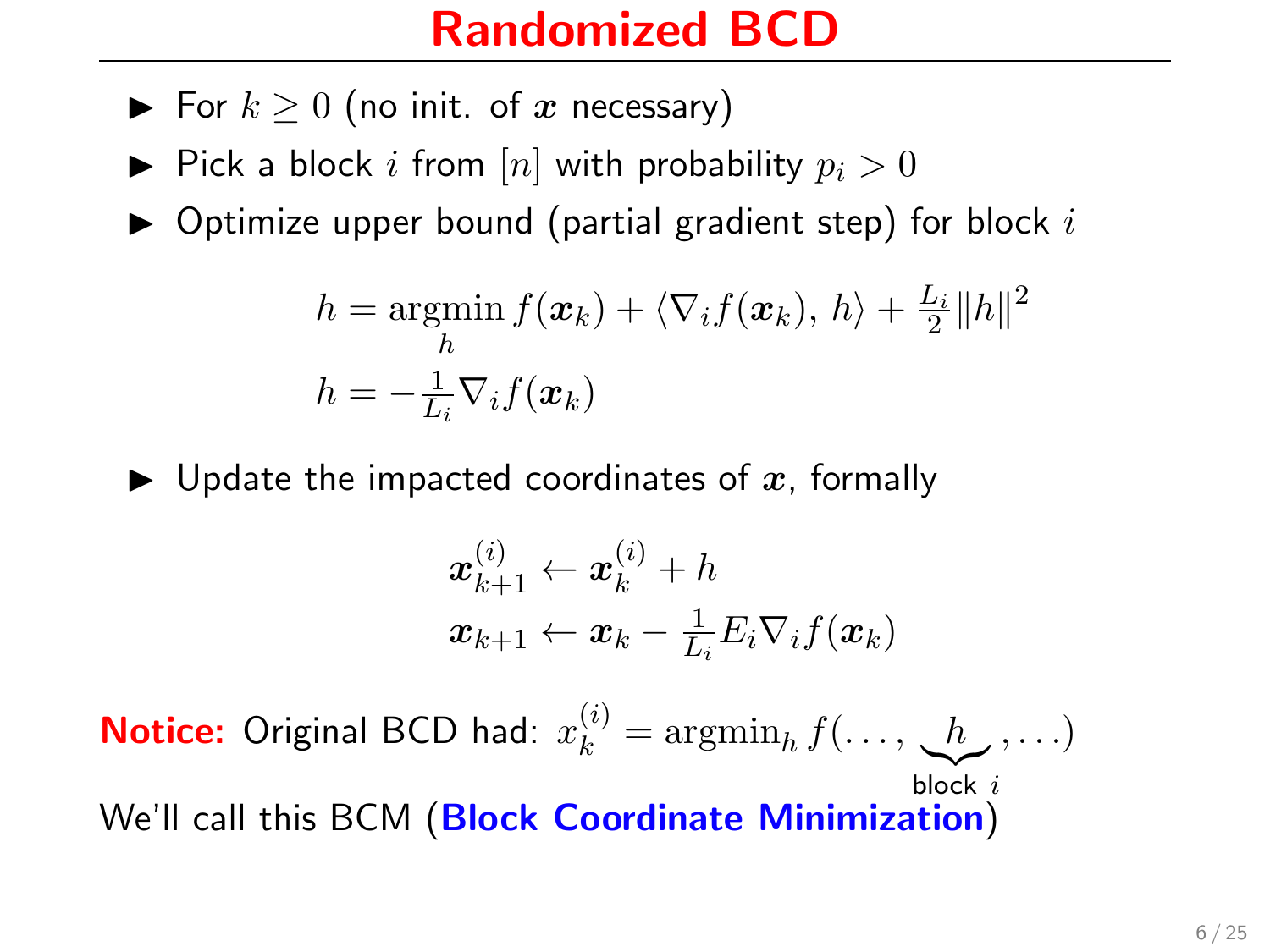# Randomized BCD — slight extension

$$
\min f(\boldsymbol{x}) + r(\boldsymbol{x})
$$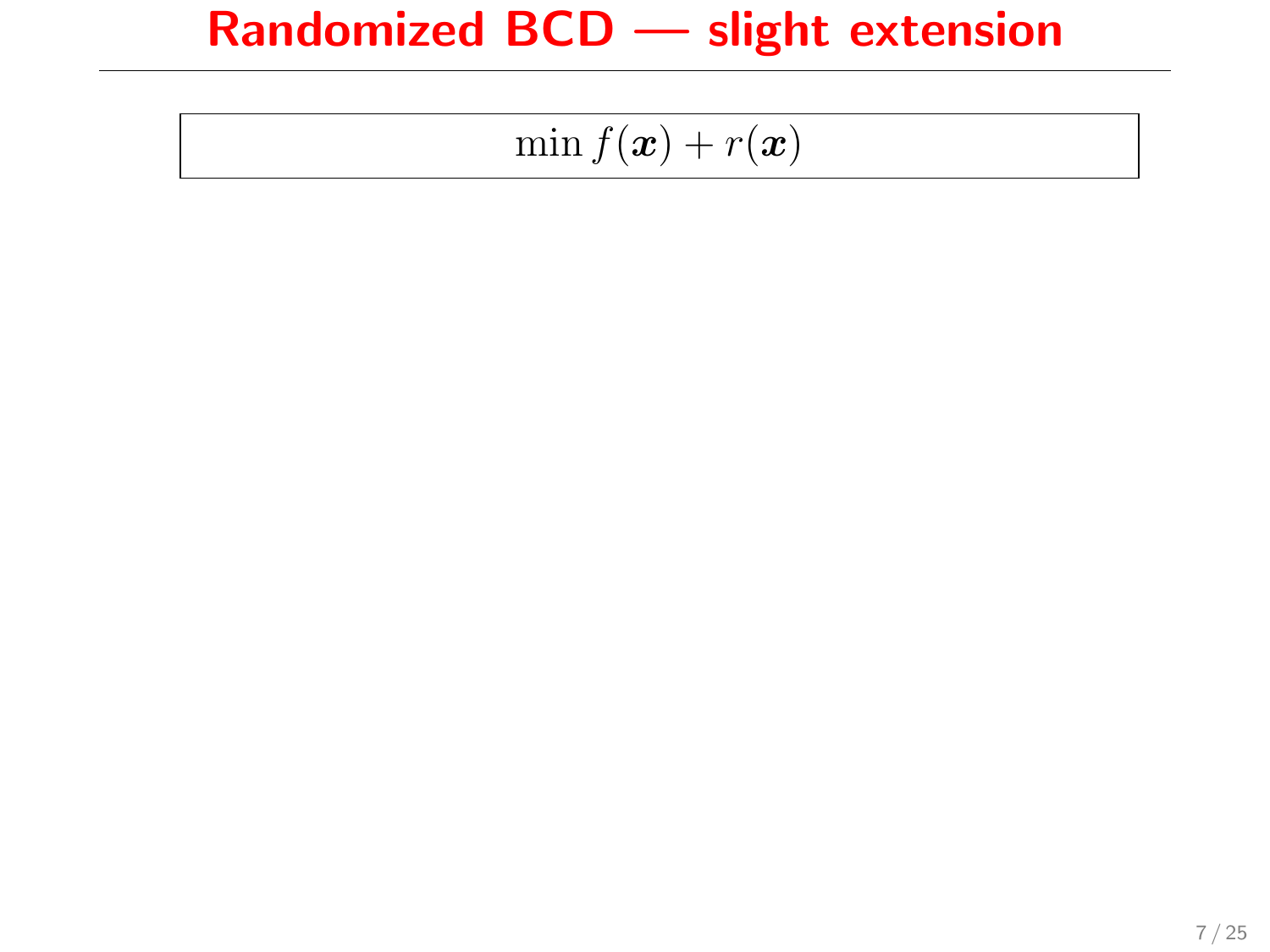# Randomized BCD — slight extension

$$
\min f(\boldsymbol{x}) + r(\boldsymbol{x})
$$

 $\blacktriangleright$  If block separable  $r(x) := \sum_{i=1}^n r_i(x^{(i)})$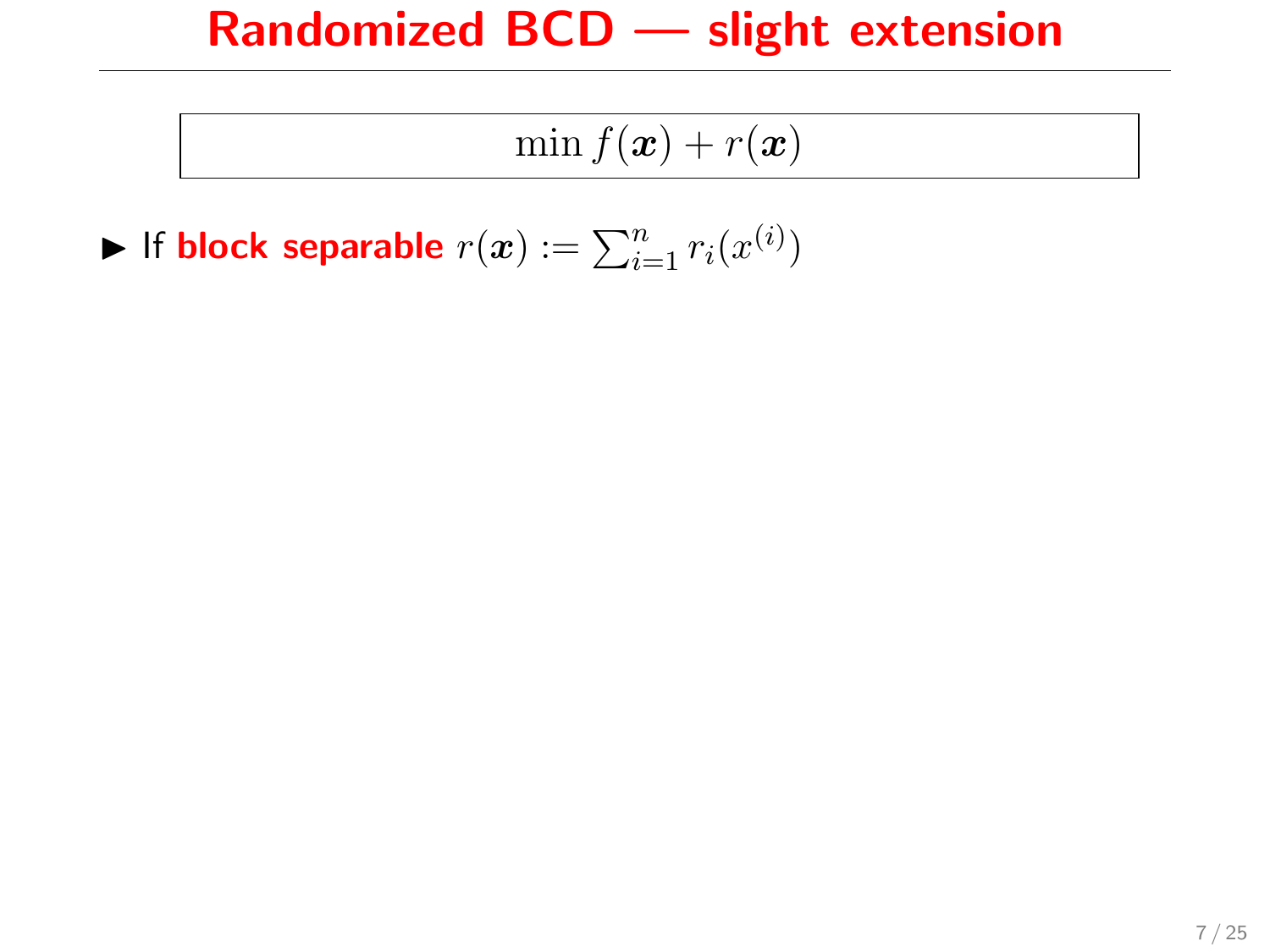# Randomized BCD — slight extension

$$
\min f(\boldsymbol{x}) + r(\boldsymbol{x})
$$

 $\blacktriangleright$  If block separable  $r(x) := \sum_{i=1}^n r_i(x^{(i)})$ 

$$
x_k^{(i)} = \operatorname*{argmin}_h f(\boldsymbol{x}_k) + \langle \nabla_i f(\boldsymbol{x}_k), h \rangle + \frac{L_i}{2} ||h||^2 + r_i (E_i^T \boldsymbol{x}_k + h)
$$
  

$$
x_k^{(i)} = \operatorname{prox}_{r_i}(\cdots)
$$

Exercise: Fill in the dots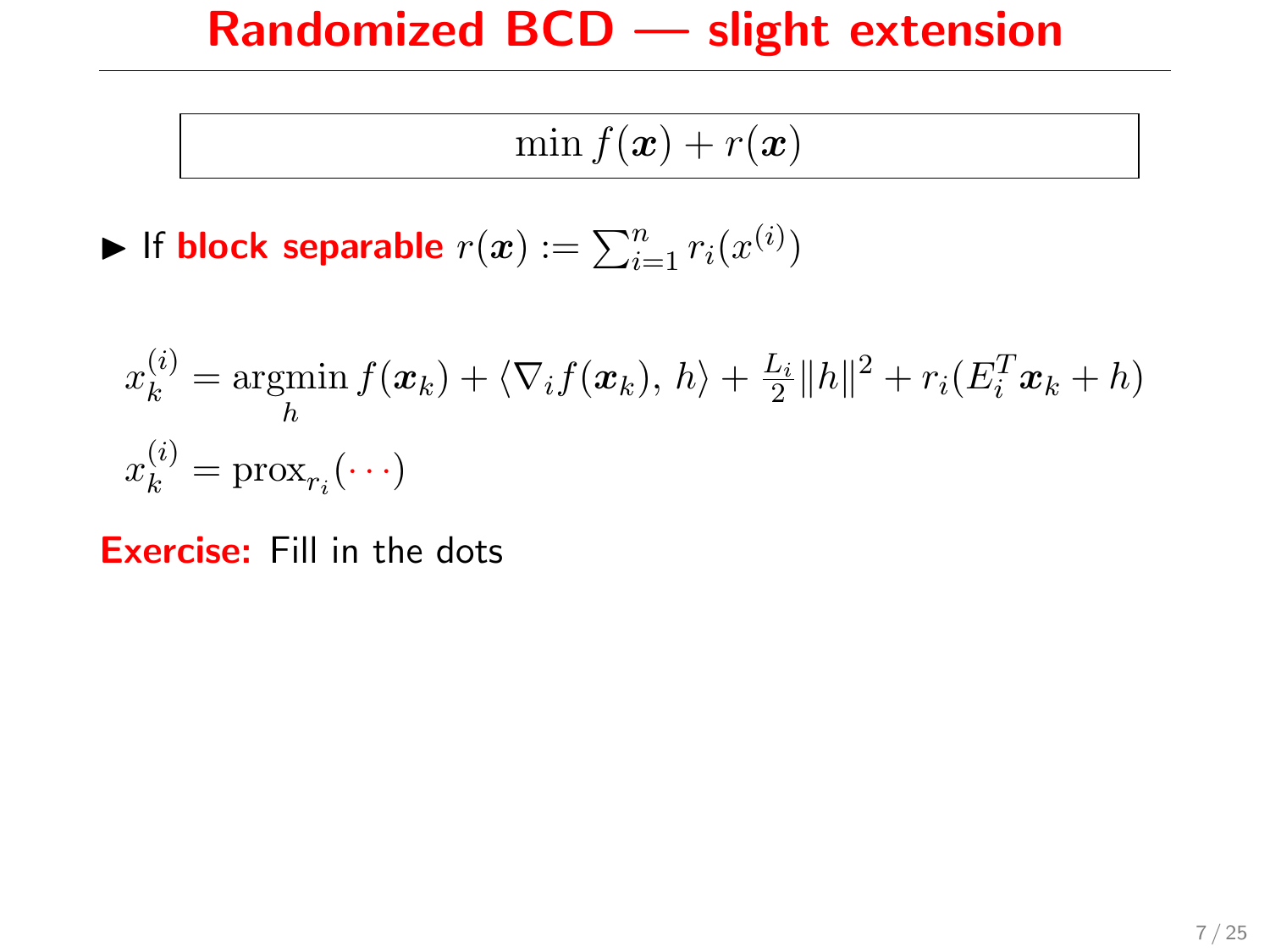## Randomized BCD — slight extension

$$
\min f(\boldsymbol{x}) + r(\boldsymbol{x})
$$

 $\blacktriangleright$  If block separable  $r(x) := \sum_{i=1}^n r_i(x^{(i)})$ 

$$
x_k^{(i)} = \operatorname*{argmin}_h f(\boldsymbol{x}_k) + \langle \nabla_i f(\boldsymbol{x}_k), h \rangle + \frac{L_i}{2} ||h||^2 + r_i (E_i^T \boldsymbol{x}_k + h)
$$
  

$$
x_k^{(i)} = \operatorname{prox}_{r_i}(\cdots)
$$

Exercise: Fill in the dots

$$
h = \text{prox}_{(1/L)r_i}\left(E_i^T \boldsymbol{x}_k - \frac{1}{L_i}\nabla_i f(\boldsymbol{x}_k)\right)
$$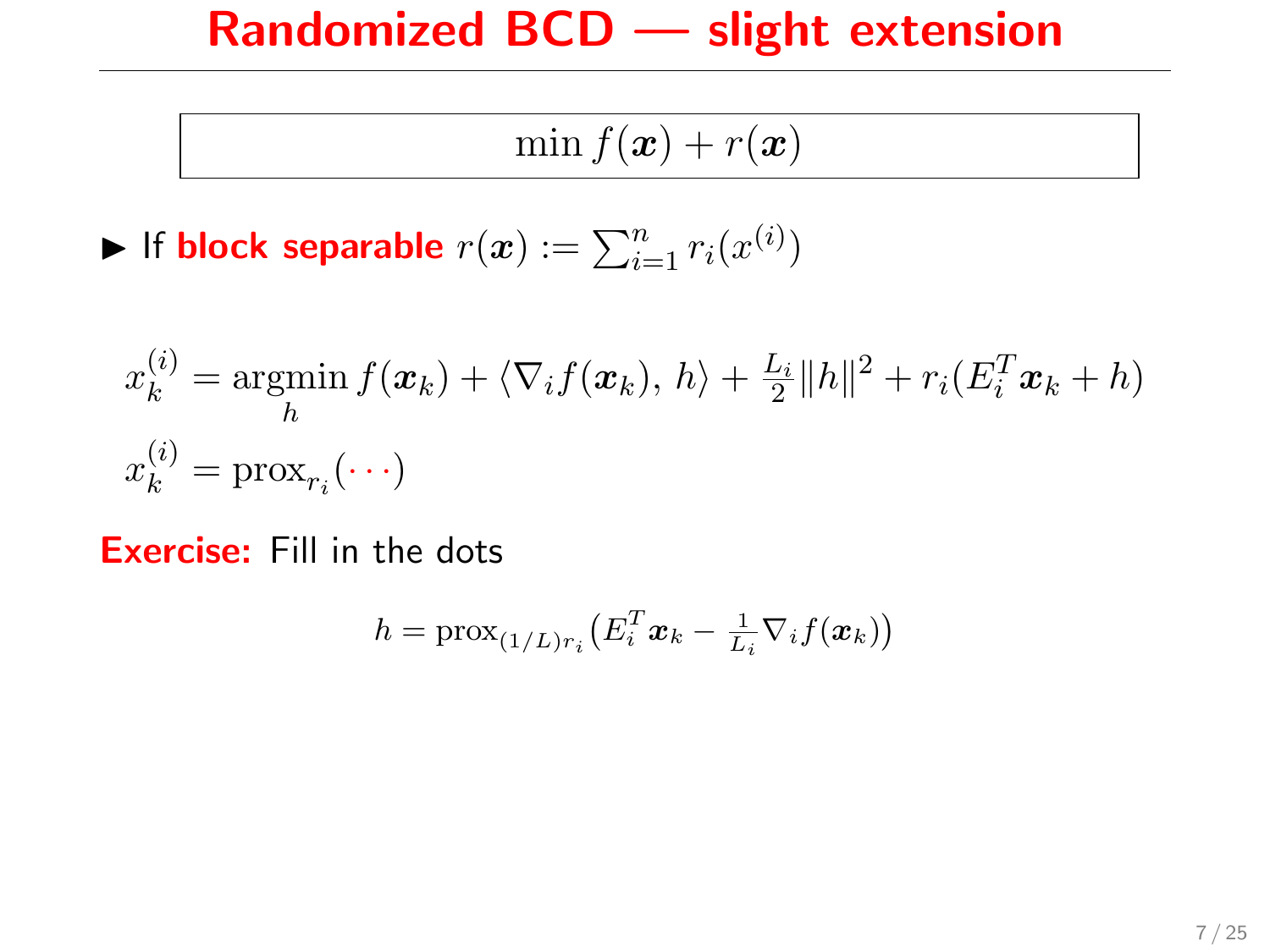$$
h \leftarrow \operatorname{argmin}_{h} f(\boldsymbol{x}_{k}) + \langle \nabla_i f(\boldsymbol{x}_{k}), h \rangle + \frac{L_i}{2} ||h||^2
$$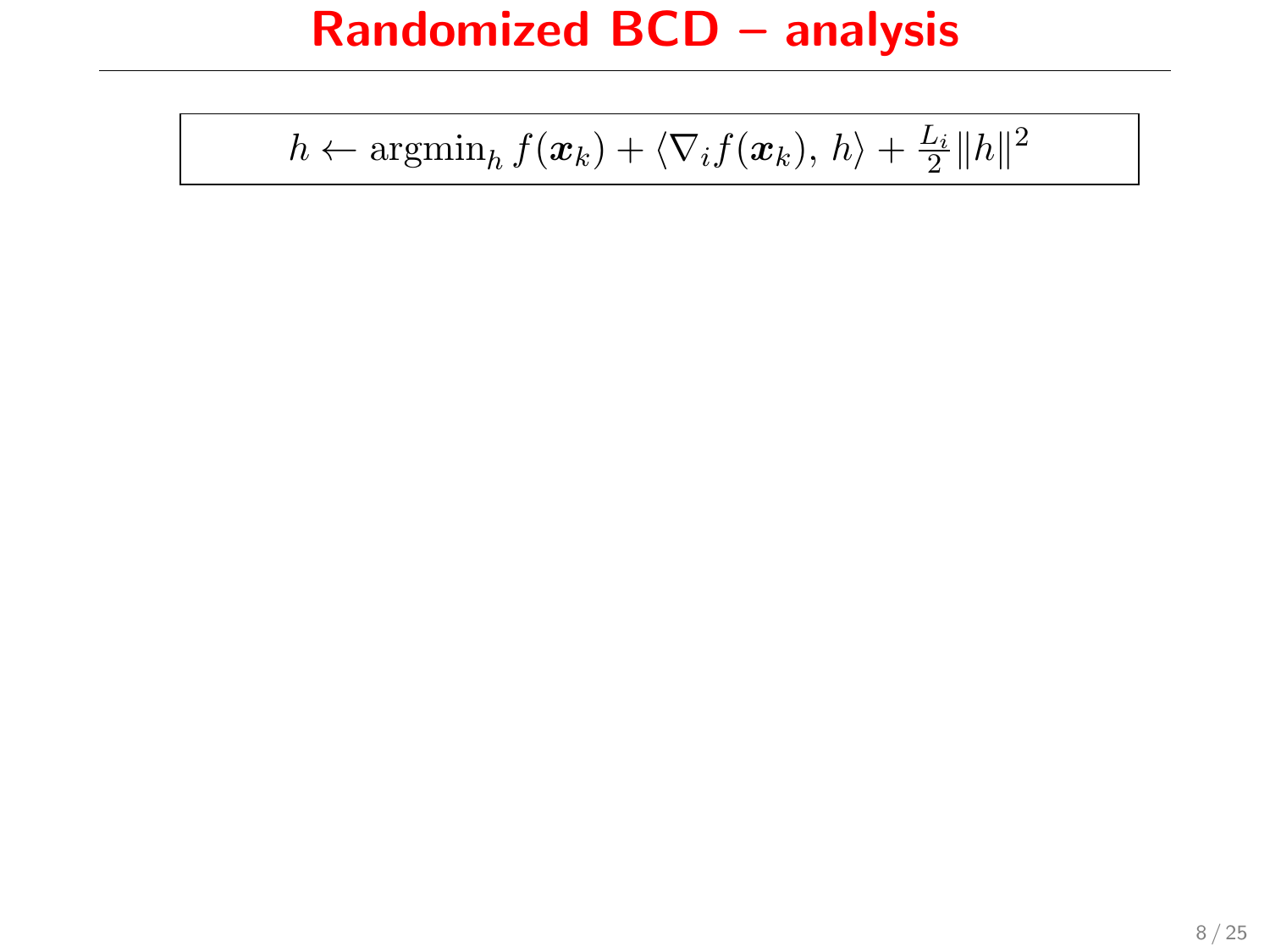$$
h \leftarrow \operatorname{argmin}_{h} f(\boldsymbol{x}_{k}) + \langle \nabla_{i} f(\boldsymbol{x}_{k}), h \rangle + \frac{L_{i}}{2} ||h||^{2}
$$

$$
\begin{array}{rcl} \boldsymbol{x}_{k+1} & = & \boldsymbol{x}_k + E_i h \\ f(\boldsymbol{x}_{k+1}) & \leq & f(\boldsymbol{x}_k) + \langle \nabla_i f(\boldsymbol{x}_k), \, h \rangle + \frac{L_i}{2} \|h\|^2 \end{array}
$$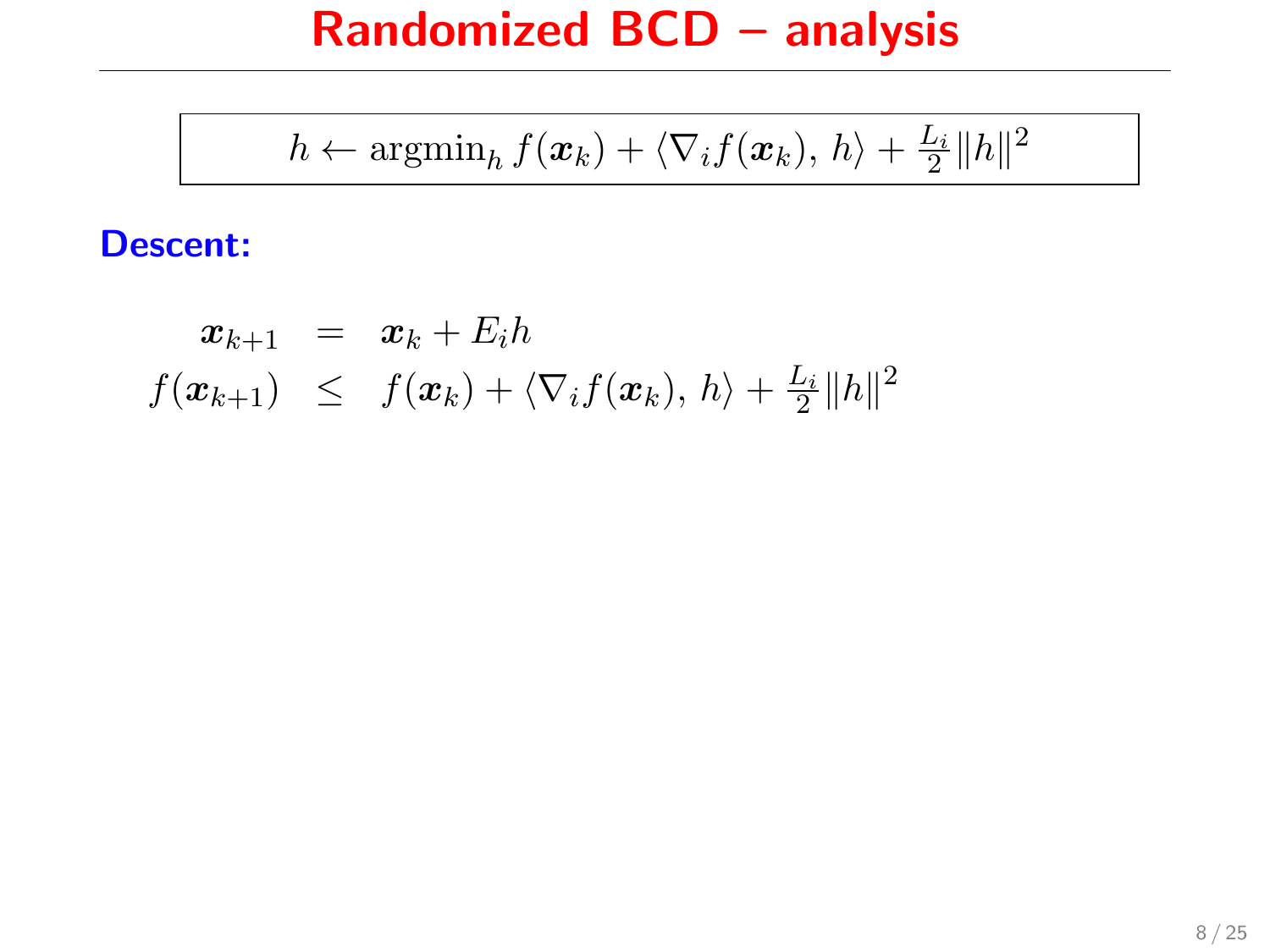$$
h \leftarrow \operatorname{argmin}_{h} f(\boldsymbol{x}_{k}) + \langle \nabla_{i} f(\boldsymbol{x}_{k}), h \rangle + \frac{L_{i}}{2} ||h||^{2}
$$

$$
\begin{array}{rcl}\n\boldsymbol{x}_{k+1} & = & \boldsymbol{x}_k + E_i h \\
f(\boldsymbol{x}_{k+1}) & \leq & f(\boldsymbol{x}_k) + \langle \nabla_i f(\boldsymbol{x}_k), h \rangle + \frac{L_i}{2} \|h\|^2 \\
\boldsymbol{x}_{k+1} & = & \boldsymbol{x}_k - \frac{1}{L_i} E_i \nabla_i f(\boldsymbol{x}_k)\n\end{array}
$$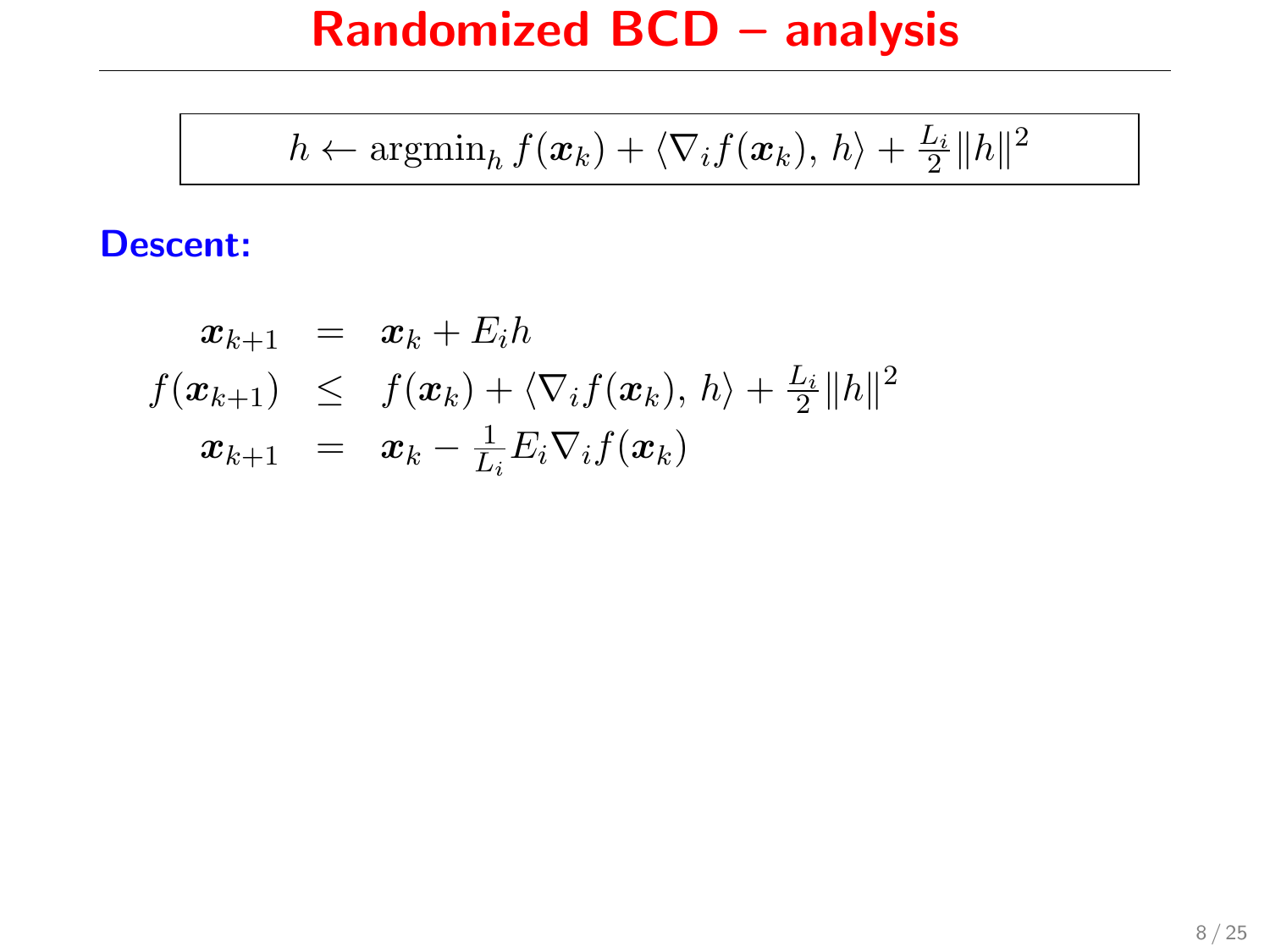$$
h \leftarrow \operatorname{argmin}_{h} f(\boldsymbol{x}_{k}) + \langle \nabla_{i} f(\boldsymbol{x}_{k}), h \rangle + \frac{L_{i}}{2} ||h||^{2}
$$

$$
\begin{array}{rcl}\n\boldsymbol{x}_{k+1} & = & \boldsymbol{x}_k + E_i h \\
f(\boldsymbol{x}_{k+1}) & \leq & f(\boldsymbol{x}_k) + \langle \nabla_i f(\boldsymbol{x}_k), h \rangle + \frac{L_i}{2} ||h||^2 \\
\boldsymbol{x}_{k+1} & = & \boldsymbol{x}_k - \frac{1}{L_i} E_i \nabla_i f(\boldsymbol{x}_k) \\
f(\boldsymbol{x}_{k+1}) & \leq & f(\boldsymbol{x}_k) - \frac{1}{L_i} ||\nabla_i f(\boldsymbol{x}_k)||^2 + \frac{L_i}{2} \left\| - \frac{1}{L_i} \nabla_i f(\boldsymbol{x}_k) \right\|^2\n\end{array}
$$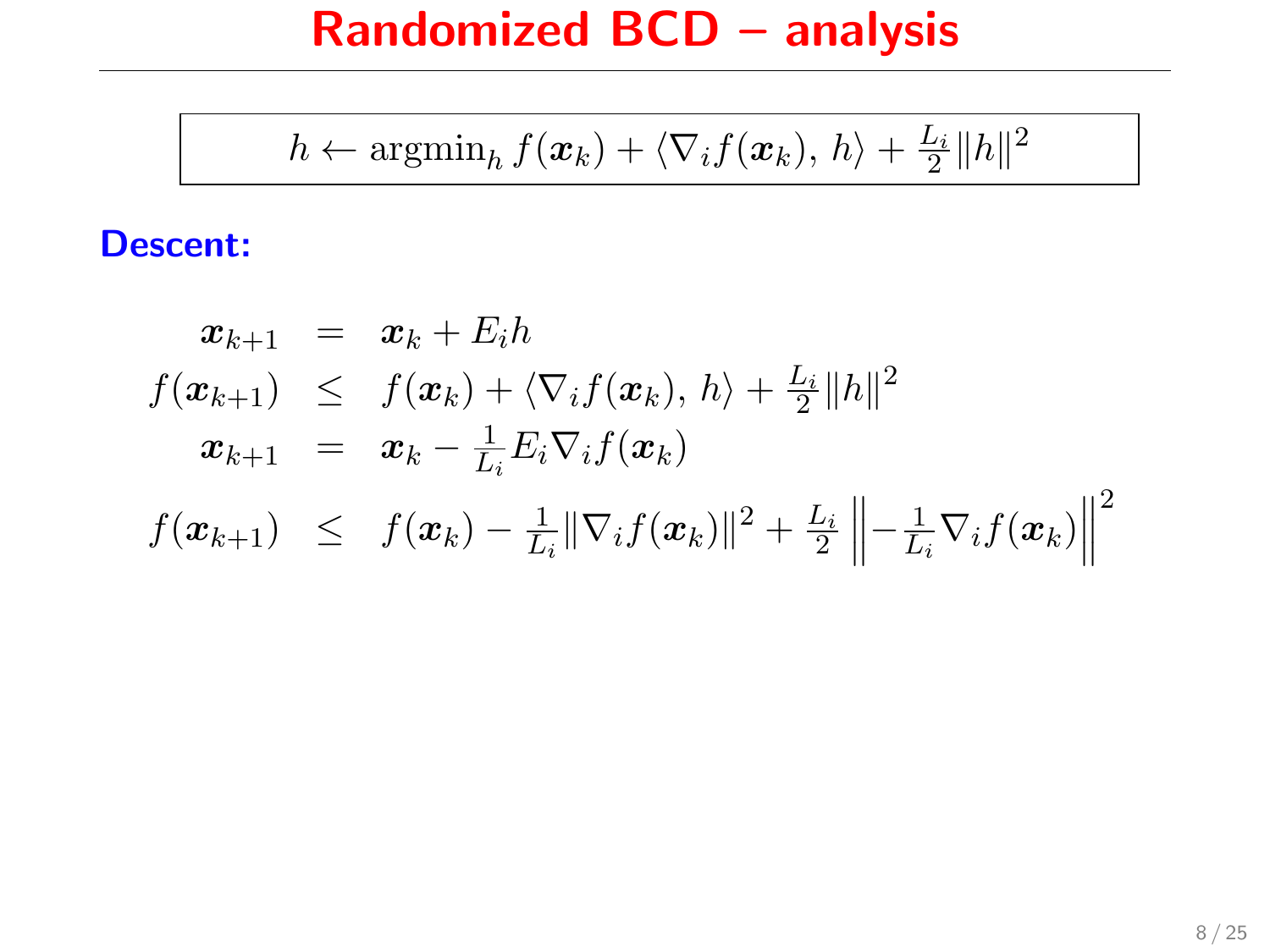$$
h \leftarrow \operatorname{argmin}_{h} f(\boldsymbol{x}_k) + \langle \nabla_i f(\boldsymbol{x}_k), h \rangle + \frac{L_i}{2} ||h||^2
$$

$$
x_{k+1} = x_k + E_i h
$$
  
\n
$$
f(x_{k+1}) \leq f(x_k) + \langle \nabla_i f(x_k), h \rangle + \frac{L_i}{2} ||h||^2
$$
  
\n
$$
x_{k+1} = x_k - \frac{1}{L_i} E_i \nabla_i f(x_k)
$$
  
\n
$$
f(x_{k+1}) \leq f(x_k) - \frac{1}{L_i} ||\nabla_i f(x_k)||^2 + \frac{L_i}{2} ||-\frac{1}{L_i} \nabla_i f(x_k)||^2
$$
  
\n
$$
f(x_{k+1}) \leq f(x_k) - \frac{1}{2L_i} ||\nabla_i f(x_k)||^2.
$$

$$
f(\boldsymbol{x}_k) - f(\boldsymbol{x}_{k+1}) \geq \tfrac{1}{2L_i}\|\nabla_i f(\boldsymbol{x}_k)\|^2
$$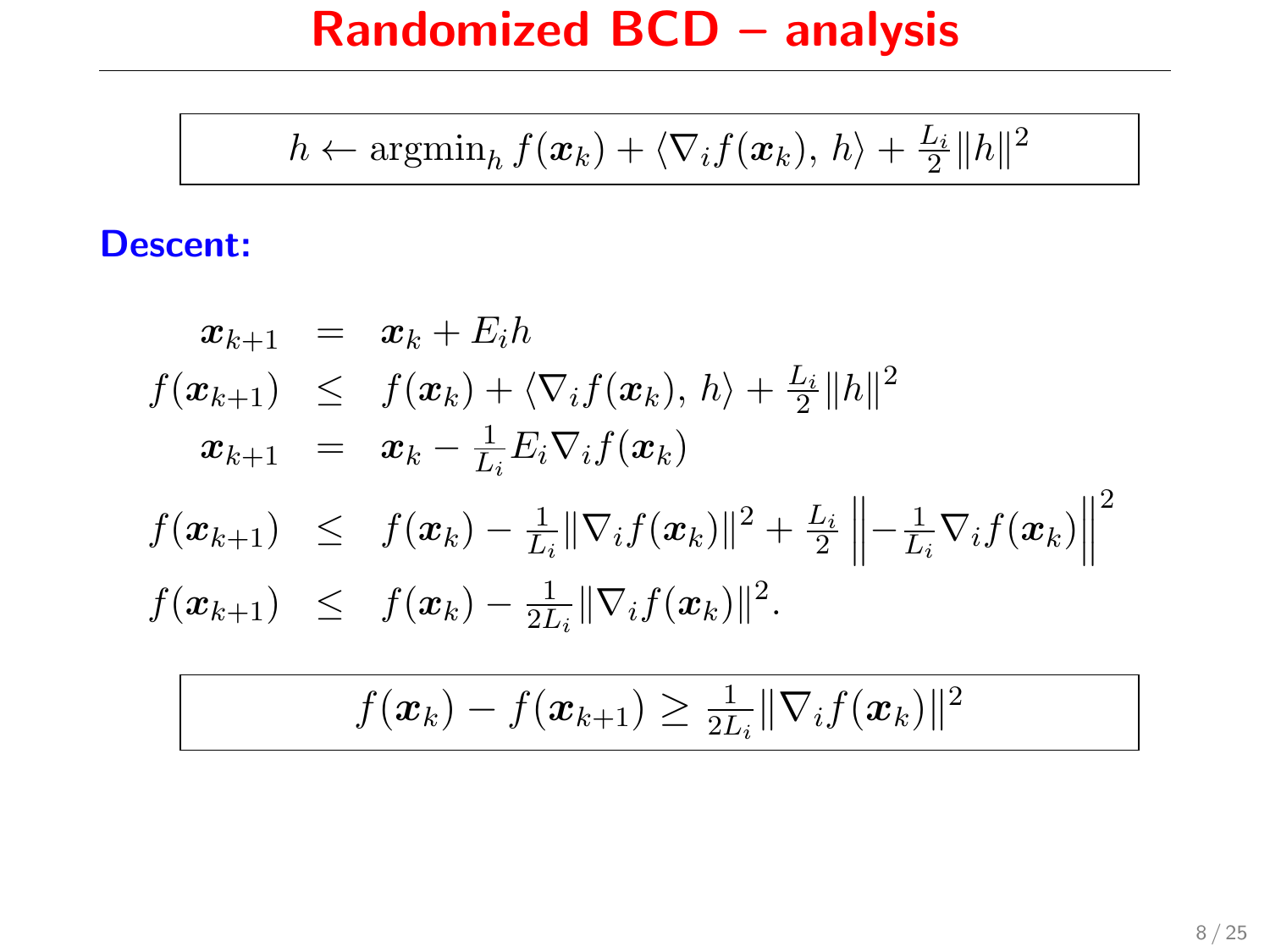$$
f(\boldsymbol{x}_k) - \mathbb{E}[f(\boldsymbol{x}_{k+1}|\boldsymbol{x}_k)] = \sum_{i=1}^n p_i \big(f(\boldsymbol{x}_k) - f(\boldsymbol{x}_k - \frac{1}{L_i}E_i\nabla_i f(\boldsymbol{x}_k))\big)
$$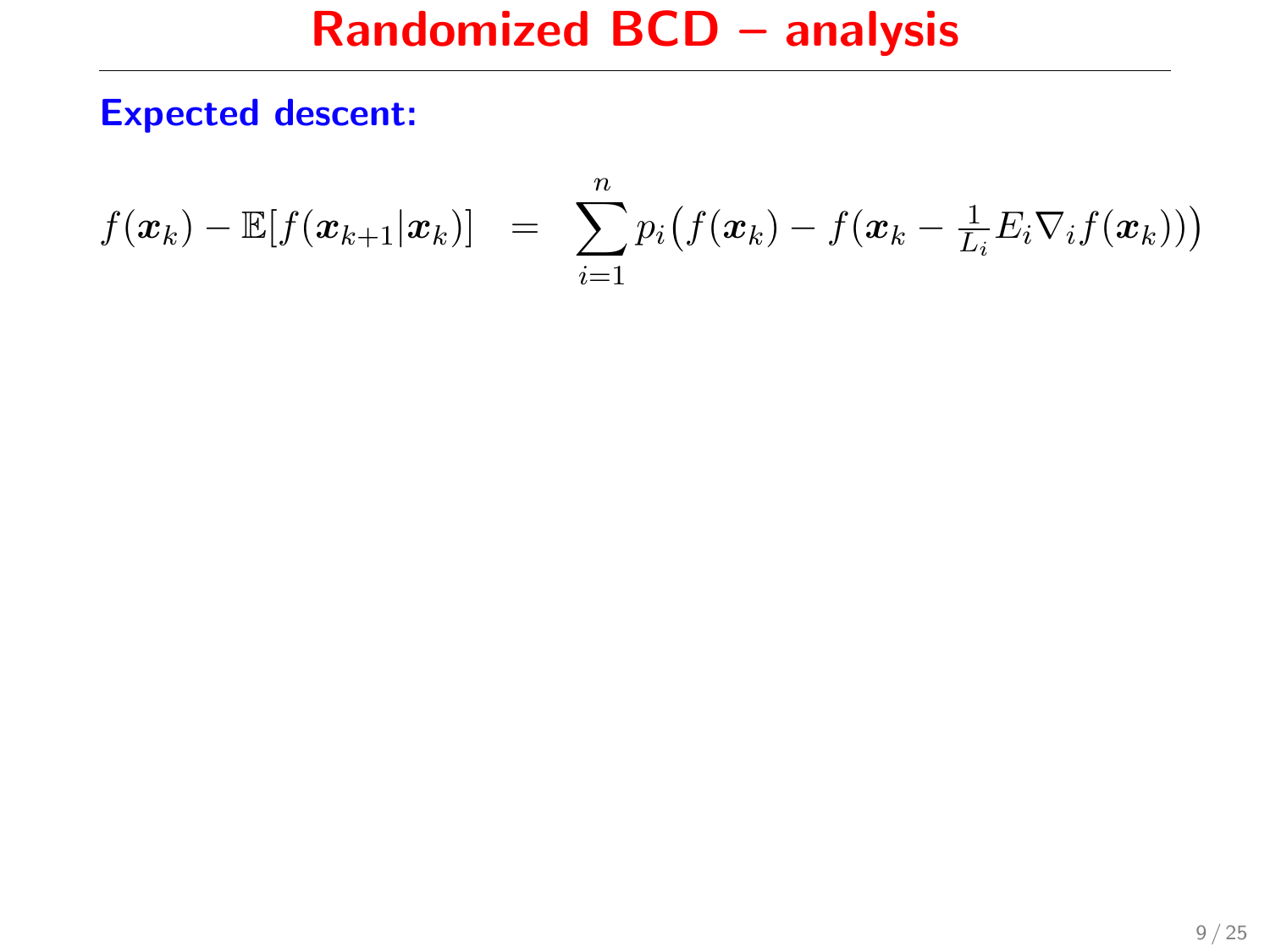$$
f(\boldsymbol{x}_k) - \mathbb{E}[f(\boldsymbol{x}_{k+1}|\boldsymbol{x}_k)] = \sum_{i=1}^n p_i (f(\boldsymbol{x}_k) - f(\boldsymbol{x}_k - \frac{1}{L_i} E_i \nabla_i f(\boldsymbol{x}_k)))
$$
  

$$
\geq \sum_{i=1}^n \frac{p_i}{2L_i} ||\nabla_i f(\boldsymbol{x}_k)||^2
$$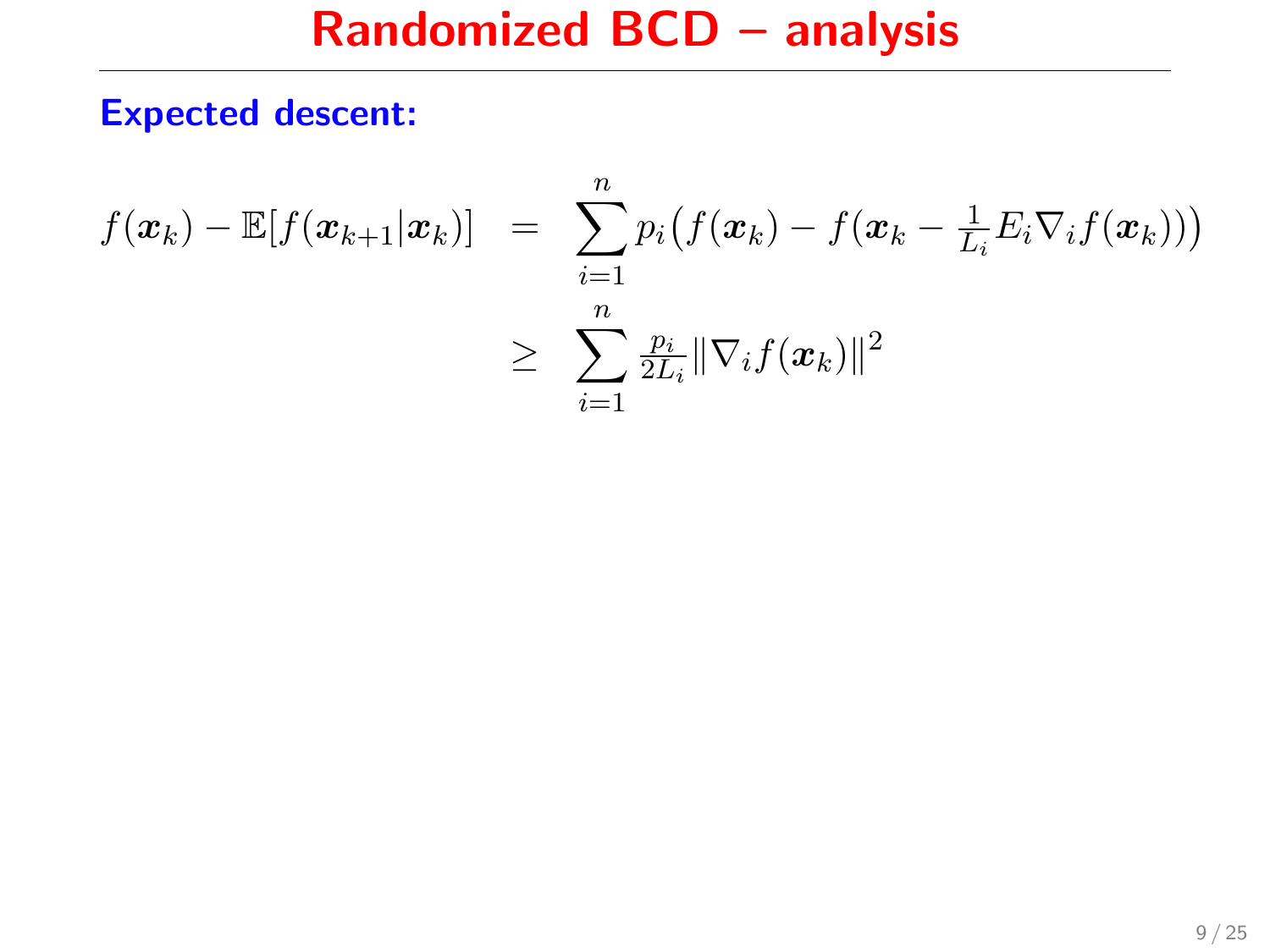$$
f(\boldsymbol{x}_k) - \mathbb{E}[f(\boldsymbol{x}_{k+1}|\boldsymbol{x}_k)] = \sum_{i=1}^n p_i (f(\boldsymbol{x}_k) - f(\boldsymbol{x}_k - \frac{1}{L_i} E_i \nabla_i f(\boldsymbol{x}_k)))
$$
  
\n
$$
\geq \sum_{i=1}^n \frac{p_i}{2L_i} ||\nabla_i f(\boldsymbol{x}_k)||^2
$$
  
\n
$$
= \frac{1}{2} ||\nabla f(\boldsymbol{x}_k)||_W^2 \quad \text{(suitable } W).
$$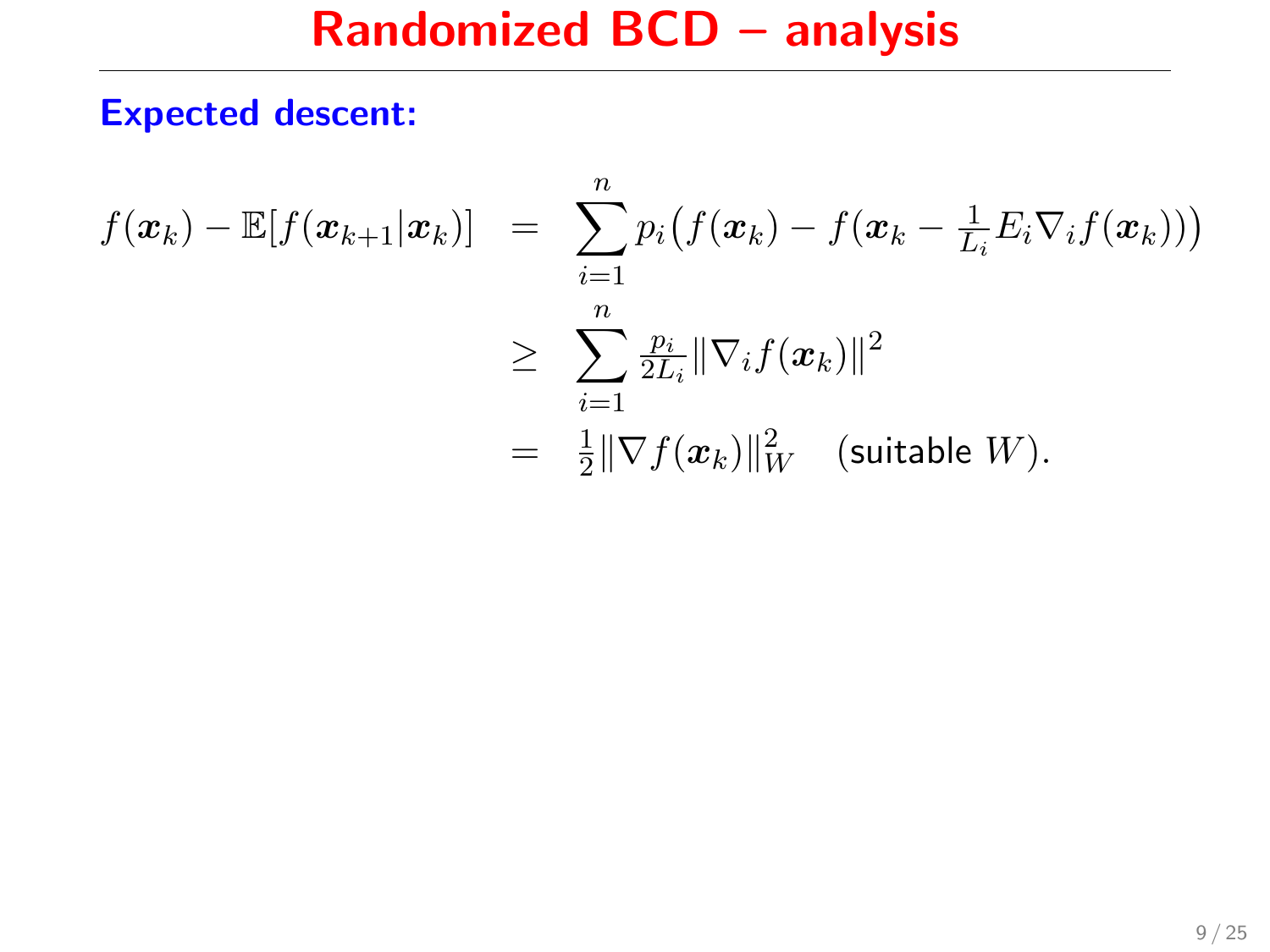$$
f(\boldsymbol{x}_k) - \mathbb{E}[f(\boldsymbol{x}_{k+1}|\boldsymbol{x}_k)] = \sum_{i=1}^n p_i (f(\boldsymbol{x}_k) - f(\boldsymbol{x}_k - \frac{1}{L_i} E_i \nabla_i f(\boldsymbol{x}_k)))
$$
  
\n
$$
\geq \sum_{i=1}^n \frac{p_i}{2L_i} ||\nabla_i f(\boldsymbol{x}_k)||^2
$$
  
\n
$$
= \frac{1}{2} ||\nabla f(\boldsymbol{x}_k)||_W^2 \quad \text{(suitable } W).
$$

Exercise: What is the expected descent with uniform probabilities?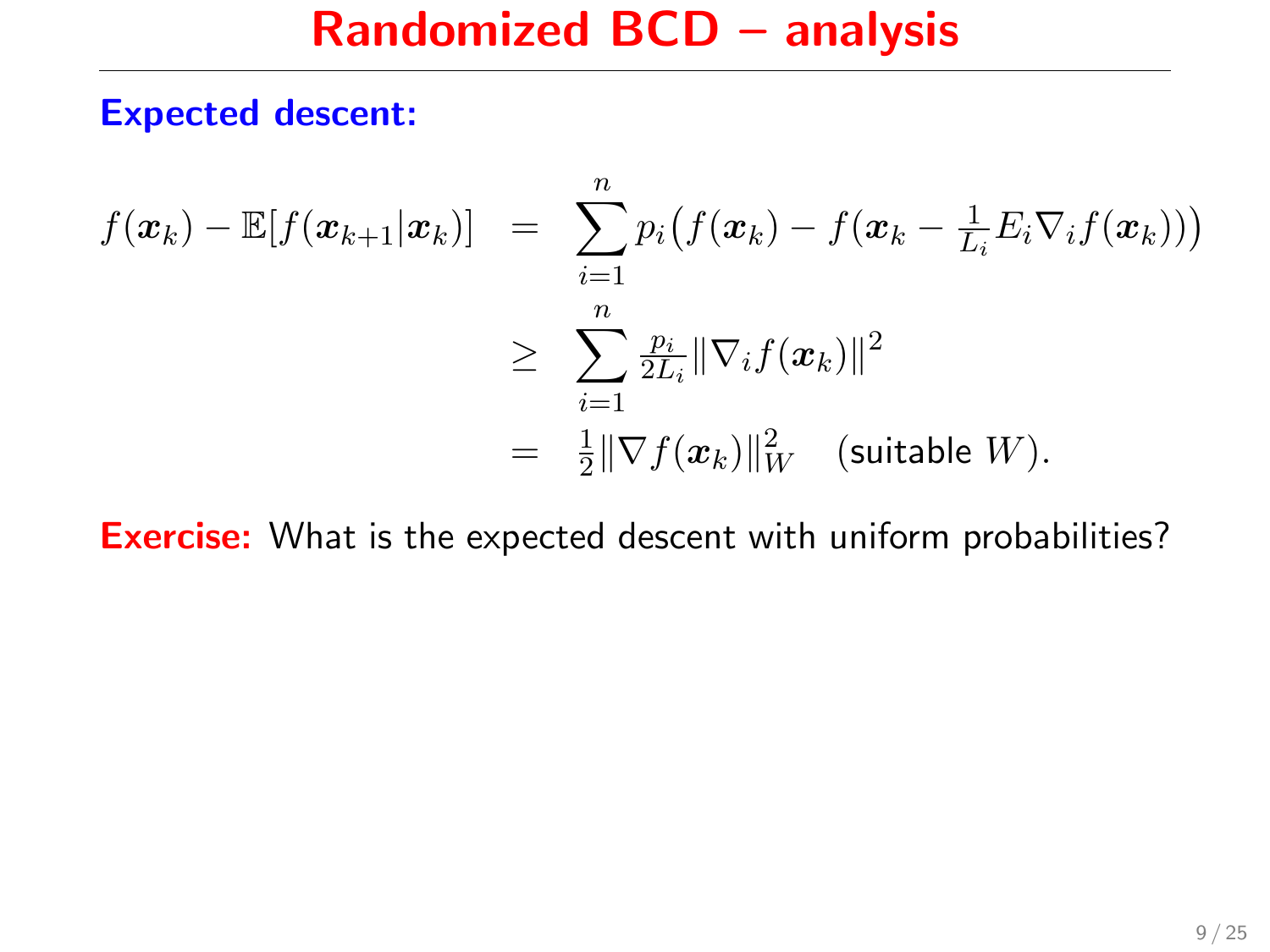$$
f(\boldsymbol{x}_k) - \mathbb{E}[f(\boldsymbol{x}_{k+1}|\boldsymbol{x}_k)] = \sum_{i=1}^n p_i (f(\boldsymbol{x}_k) - f(\boldsymbol{x}_k - \frac{1}{L_i} E_i \nabla_i f(\boldsymbol{x}_k)))
$$
  
\n
$$
\geq \sum_{i=1}^n \frac{p_i}{2L_i} \|\nabla_i f(\boldsymbol{x}_k)\|^2
$$
  
\n
$$
= \frac{1}{2} \|\nabla f(\boldsymbol{x}_k)\|_W^2 \quad \text{(suitable } W).
$$

**Exercise:** What is the expected descent with uniform probabilities?

Descent combined with some more notation and hard work yields

$$
O(\tfrac{n}{\epsilon} \sum_{i} L_i \|x_0^{(i)} - x_*^{(i)}\|^2)
$$

as the iteration complexity of obtaining  $\mathbb{E}[f(\boldsymbol{x}_k)] - f^* \leq \epsilon$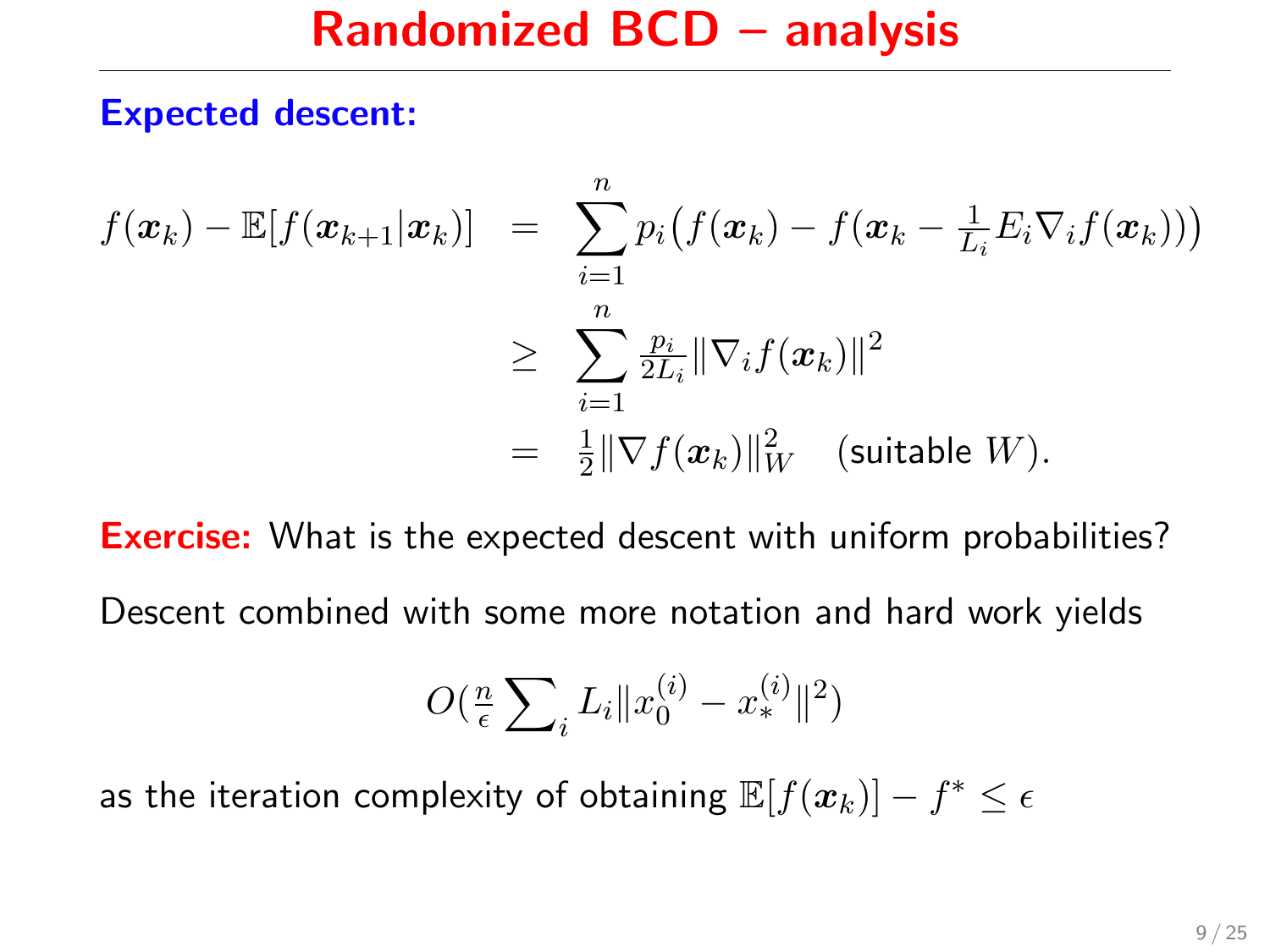## **Exercise**

- ► Recall Lasso problem:  $\min \frac{1}{2} ||Ax b||^2 + \lambda ||x||_1$
- $\blacktriangleright$  Here  $x \in \mathbb{R}^N$
- $\blacktriangleright$  Make  $n = N$  blocks
- $\triangleright$  Show what the Randomized BCD iterations look like
- $\blacktriangleright$  Notice, 1D prox operations for  $\lambda|\cdot|$  arise
- $\blacktriangleright$  Try to implement it as efficiently as you can (i.e., do not copy or update vectors / coordinates than necessary)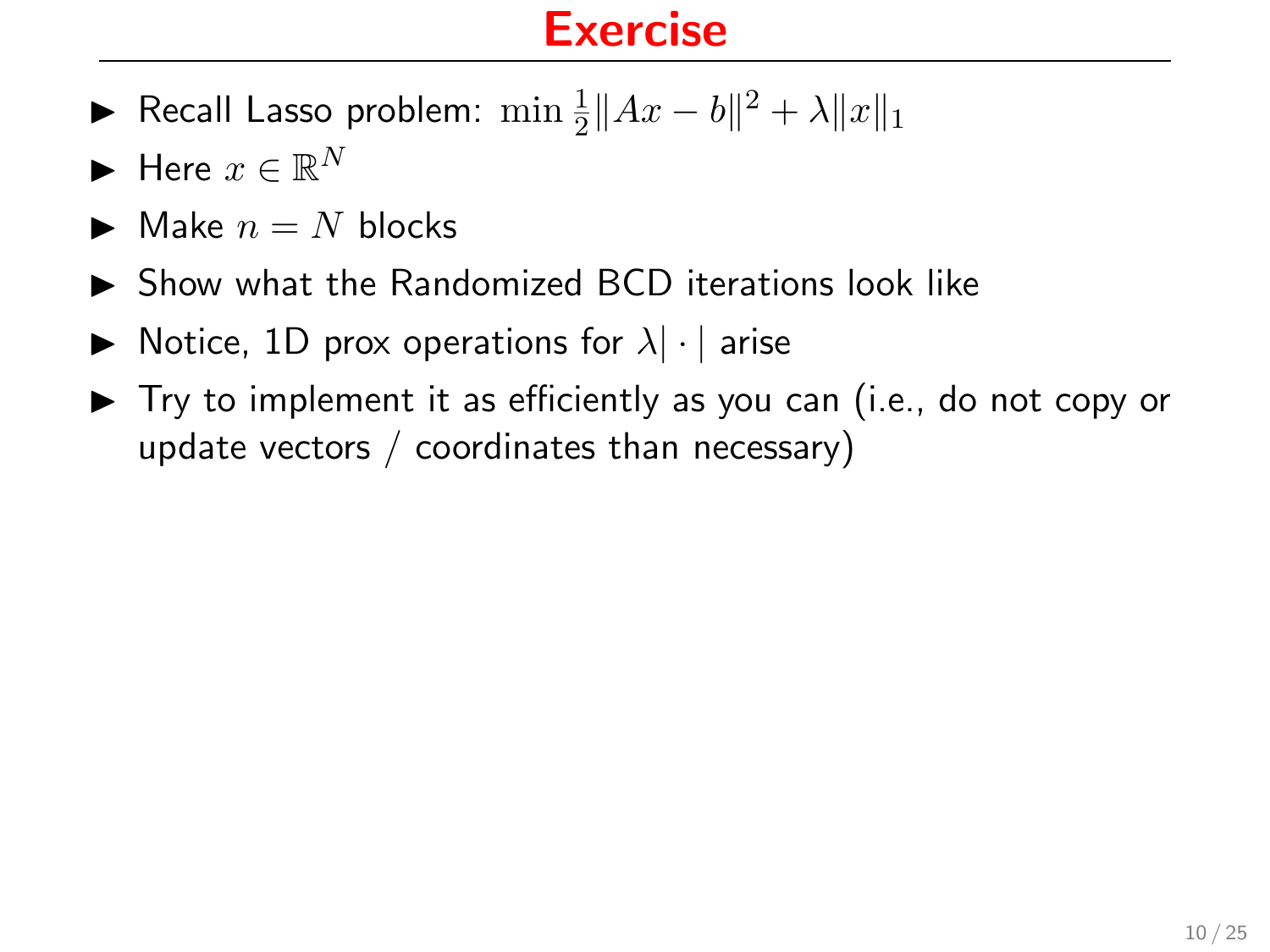## Exercise – details

Assuming  $n = N$  blocks, each update is scalar valued.

- $\triangleright$  Let  $x_0 = 0$ ;  $y_0 = Ax_0 b = -b$
- $\blacktriangleright$  For  $k \geq 0$ 
	- Pick random coordinate  $i$
	- Compute  $\alpha \leftarrow \langle a_j, y \rangle$  i.e.,  $\nabla_i f(\boldsymbol{x}_k)$
	- Min  $\alpha h + \frac{L_i}{2}h^2 + \lambda |h|$

$$
h = \text{prox}_{\lambda|\cdot|}(x_j - \frac{1}{L_j}\alpha)
$$
  

$$
h = \text{sgn}(x_j - \frac{1}{L_j}\alpha)\max(|x_j - \frac{1}{L_j}\alpha| - \lambda, 0)
$$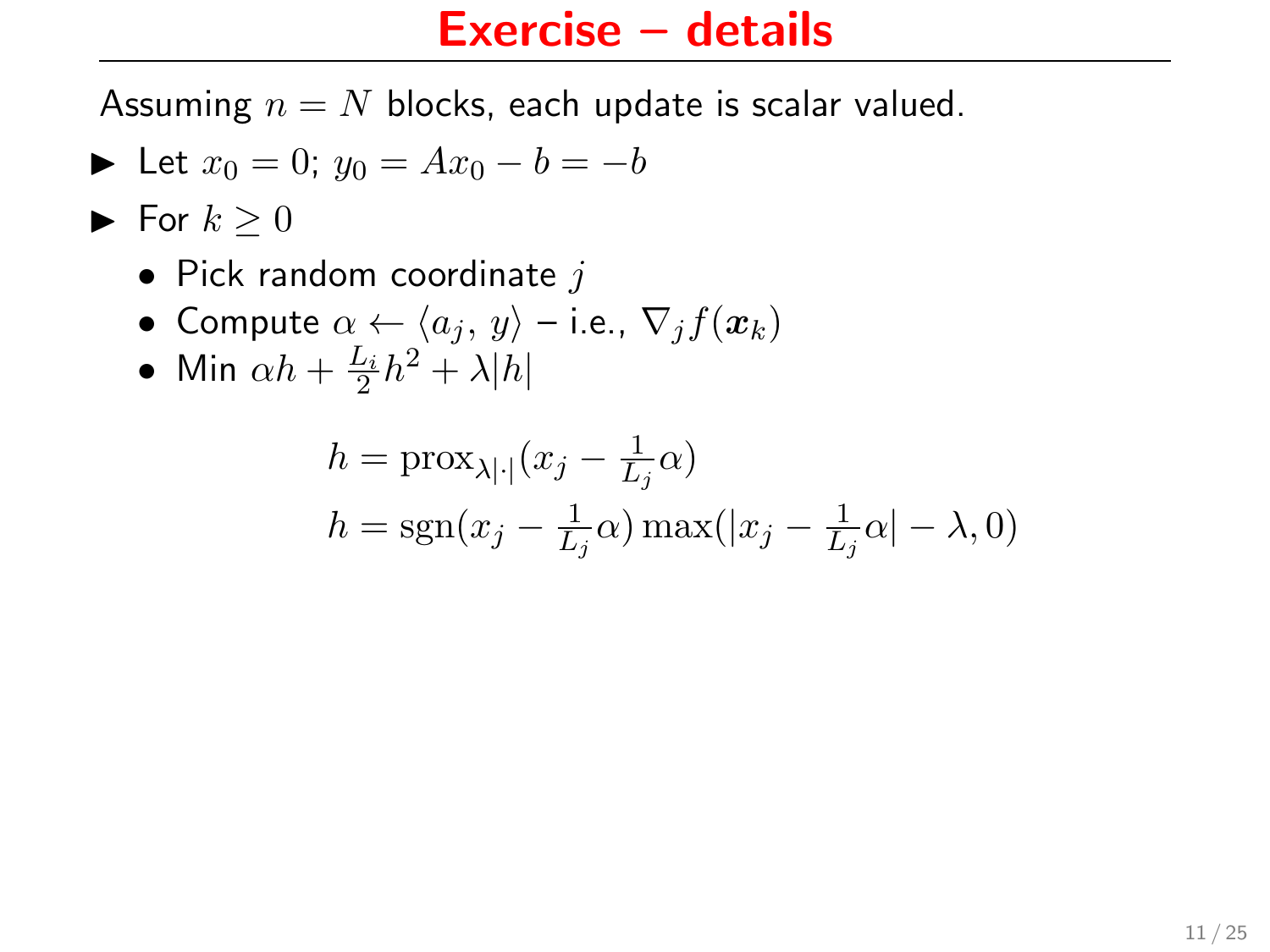## Exercise – details

Assuming  $n = N$  blocks, each update is scalar valued.

- $\triangleright$  Let  $x_0 = 0$ ;  $y_0 = Ax_0 b = -b$
- $\blacktriangleright$  For  $k \geq 0$ 
	- Pick random coordinate  $i$
	- Compute  $\alpha \leftarrow \langle a_j, y \rangle$  i.e.,  $\nabla_i f(\boldsymbol{x}_k)$
	- Min  $\alpha h + \frac{L_i}{2}h^2 + \lambda |h|$

$$
h = \text{prox}_{\lambda|\cdot|}(x_j - \frac{1}{L_j}\alpha)
$$
  

$$
h = \text{sgn}(x_j - \frac{1}{L_j}\alpha)\max(|x_j - \frac{1}{L_j}\alpha| - \lambda, 0)
$$

\n- Update: 
$$
x_{k+1} = x_k + he_j
$$
\n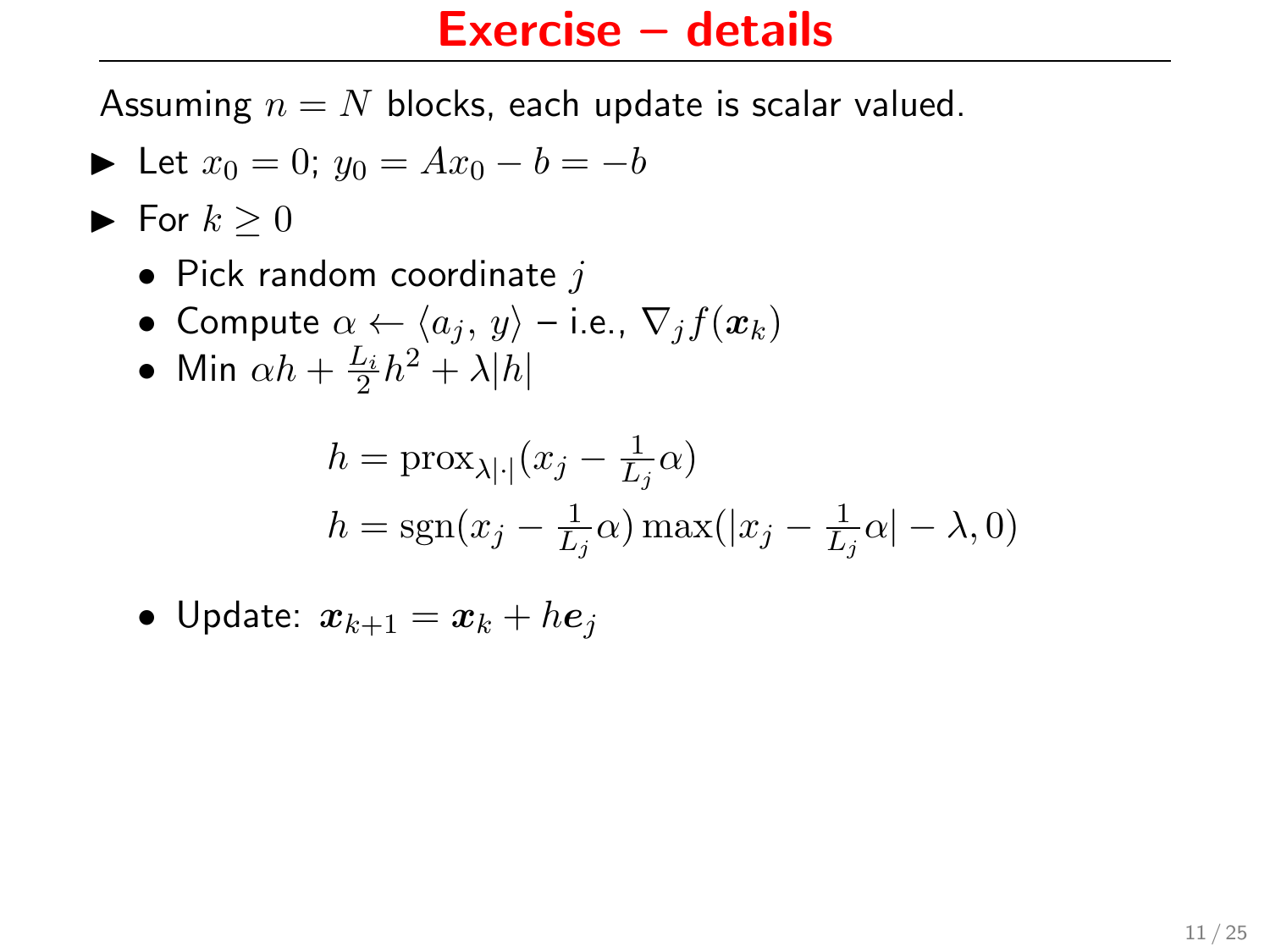## Exercise – details

Assuming  $n = N$  blocks, each update is scalar valued.

- $\triangleright$  Let  $x_0 = 0$ ;  $y_0 = Ax_0 b = -b$
- $\blacktriangleright$  For  $k \geq 0$ 
	- Pick random coordinate  $i$
	- Compute  $\alpha \leftarrow \langle a_i, y \rangle$  i.e.,  $\nabla_i f(\boldsymbol{x}_k)$
	- Min  $\alpha h + \frac{L_i}{2}h^2 + \lambda |h|$

$$
h = \text{prox}_{\lambda|\cdot|}(x_j - \frac{1}{L_j}\alpha)
$$
  

$$
h = \text{sgn}(x_j - \frac{1}{L_j}\alpha)\max(|x_j - \frac{1}{L_j}\alpha| - \lambda, 0)
$$

- Update:  $x_{k+1} = x_k + he_i$
- Update:  $y_{k+1} \leftarrow y_k + ha_i$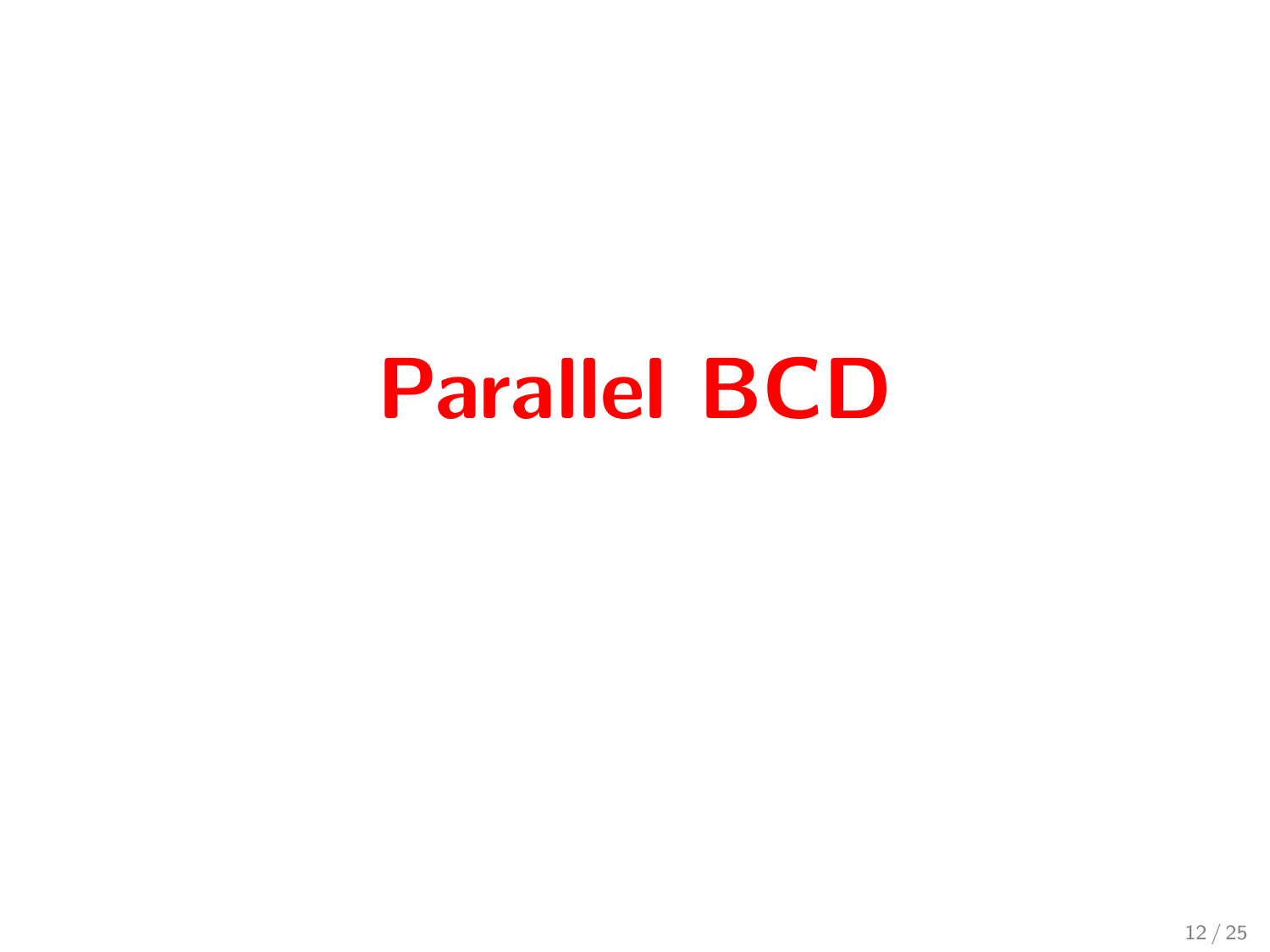$$
\min f(x) = f(x_1, \ldots, x_n)
$$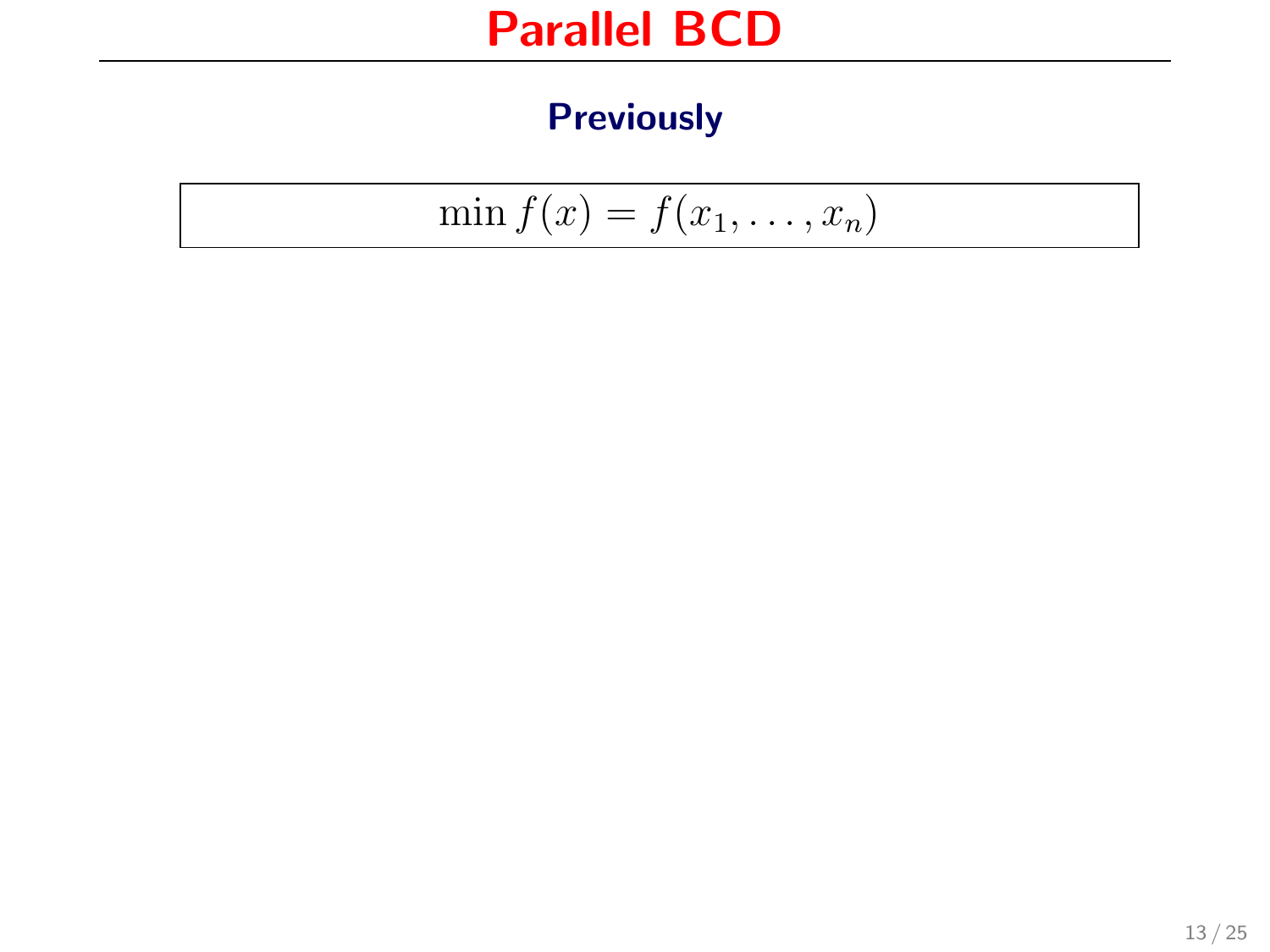$$
\min f(x) = f(x_1, \ldots, x_n)
$$

#### What if?

$$
\min f(x) = \sum_i f_i(x_i)
$$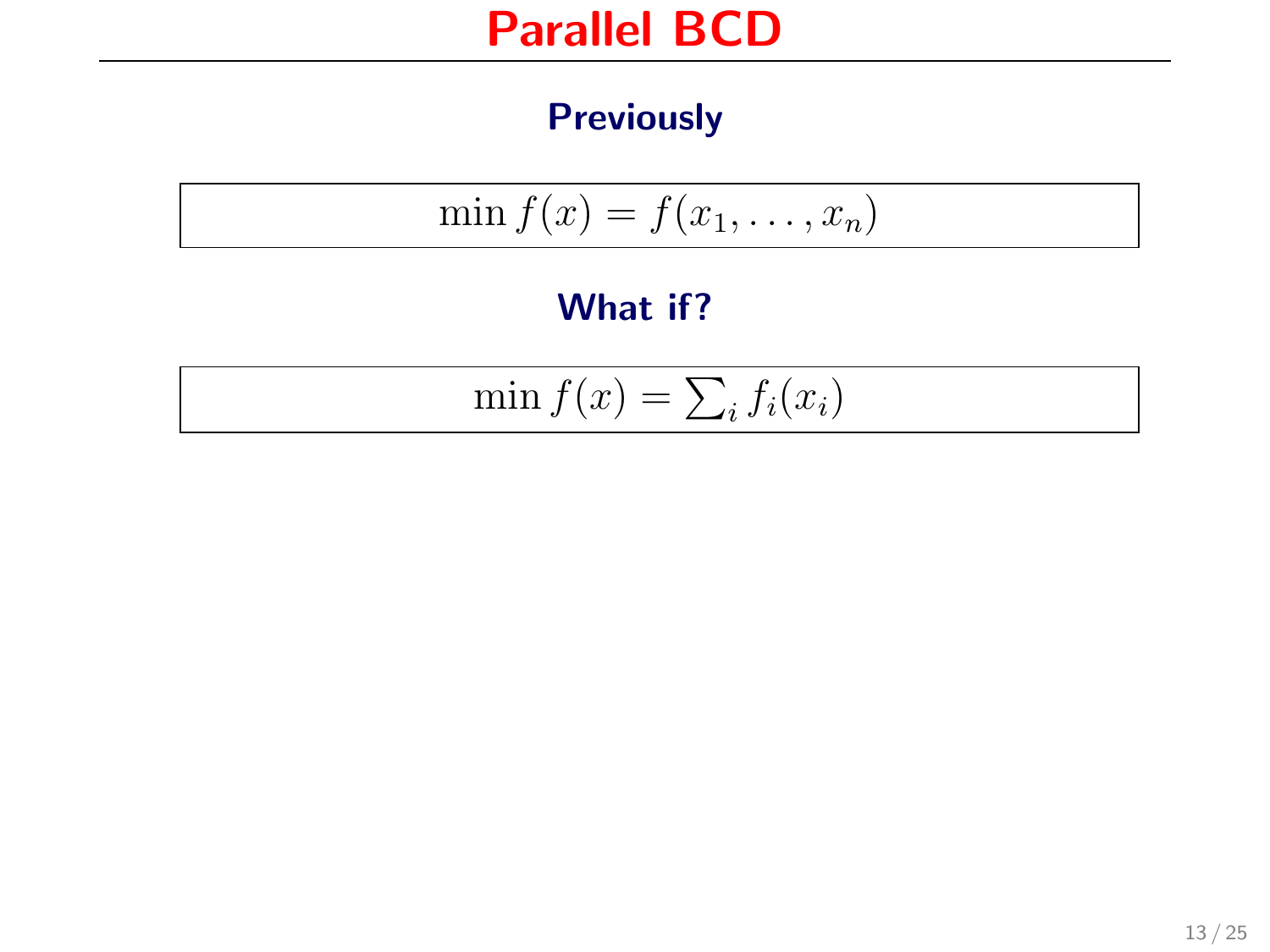$$
\min f(x) = f(x_1, \ldots, x_n)
$$

#### What if?

$$
\min f(x) = \sum_i f_i(x_i)
$$

- $\blacktriangleright$  Can solve all n problems **independently** in **parallel**
- In theory: *n* times speedup possible compared to serial case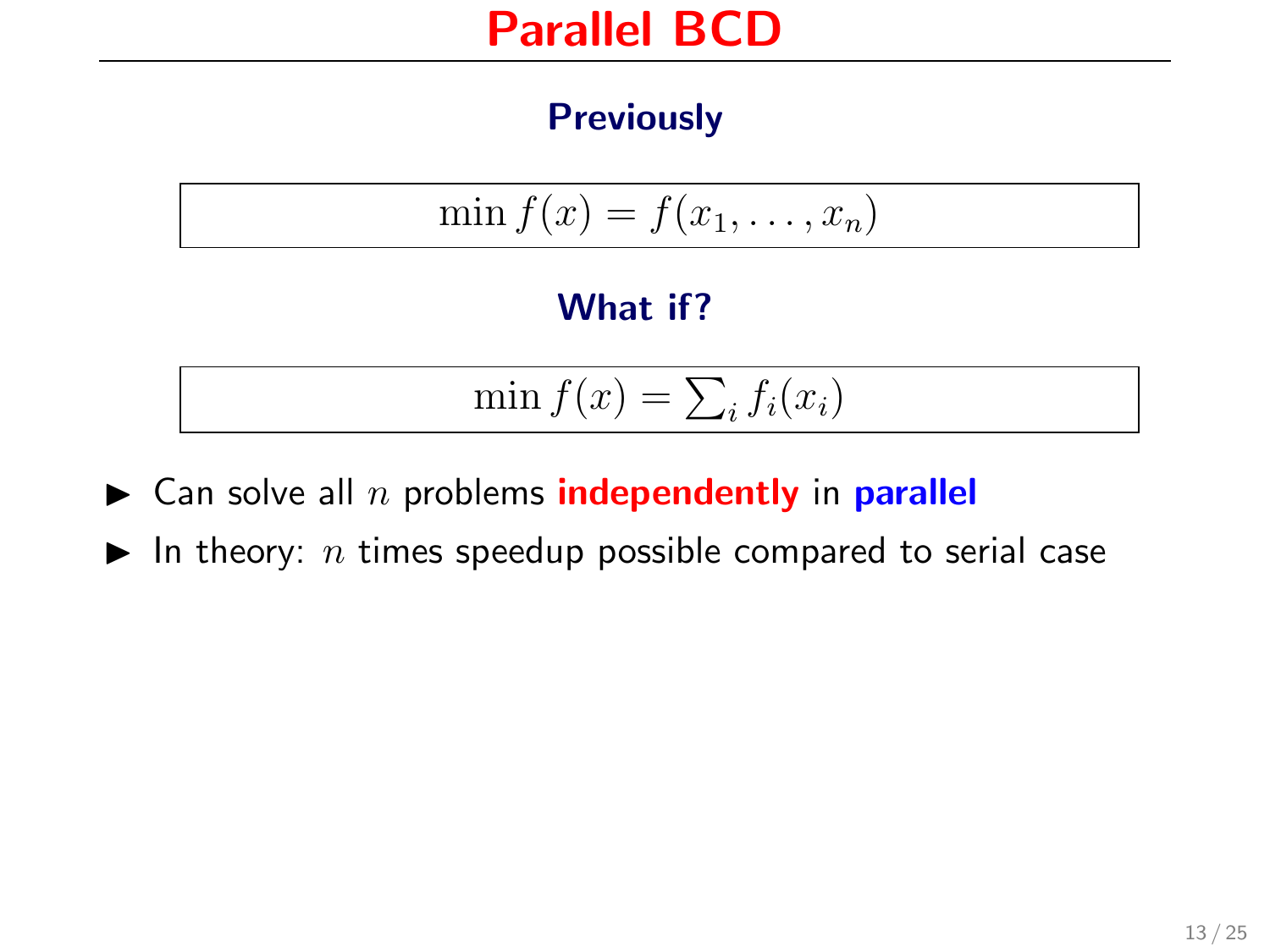$$
\min f(x) = f(x_1, \ldots, x_n)
$$

#### What if?

$$
\min f(x) = \sum_i f_i(x_i)
$$

- $\blacktriangleright$  Can solve all n problems **independently** in **parallel**
- In theory:  $n$  times speedup possible compared to serial case
- $\triangleright$  So if objective functions are "almost separable" we would still expect high speedup, diminished by amount of **separability**
- $\triangleright$  Big data problems often have this "almost separable" structure!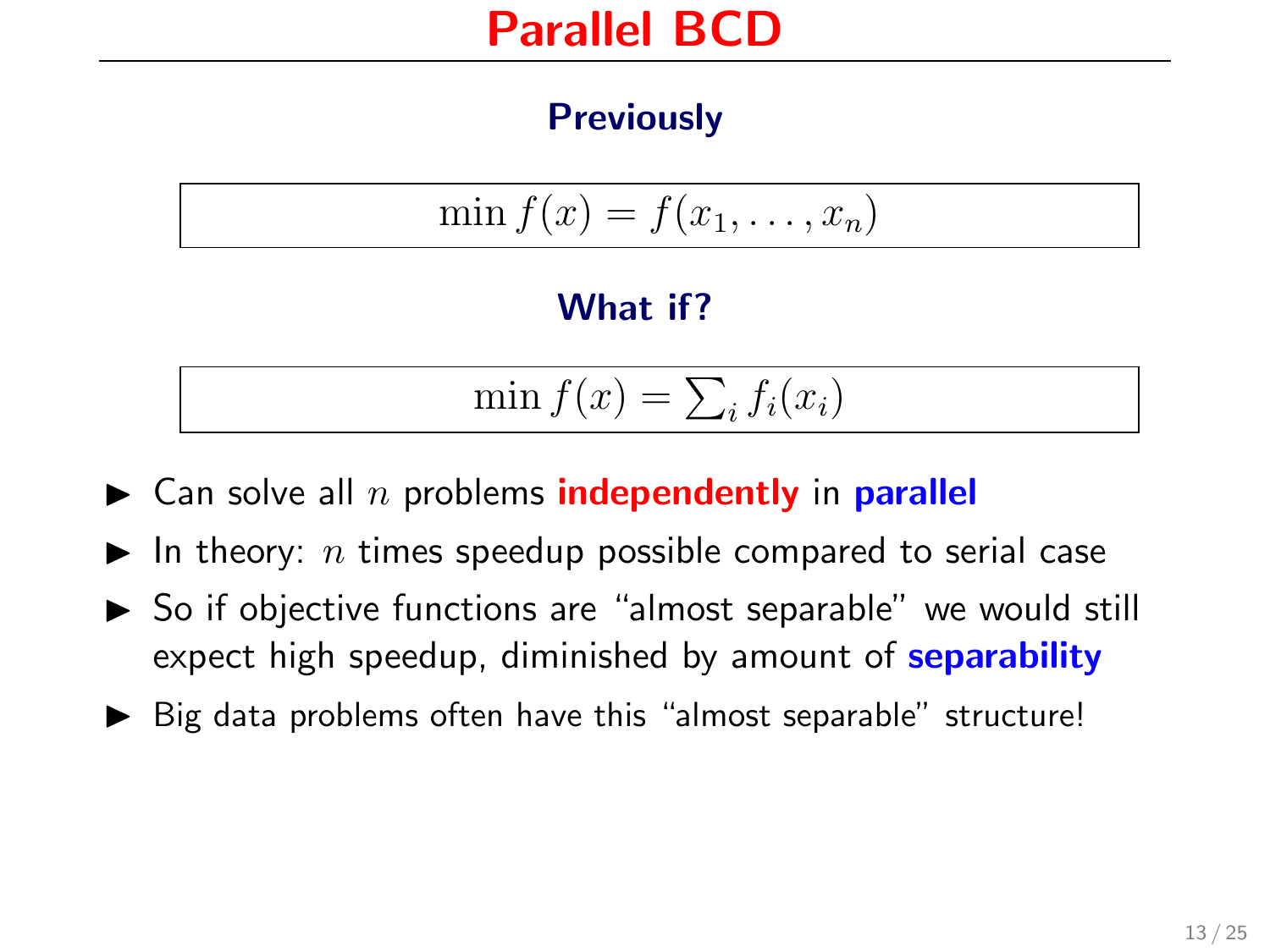Consider the **sparse** data matrix

$$
\begin{pmatrix} d_{11} & d_{12} & & \\ & d_{22} & d_{23} & \\ & & \ddots & \ddots \end{pmatrix} \in \mathbb{R}^{m \times n},
$$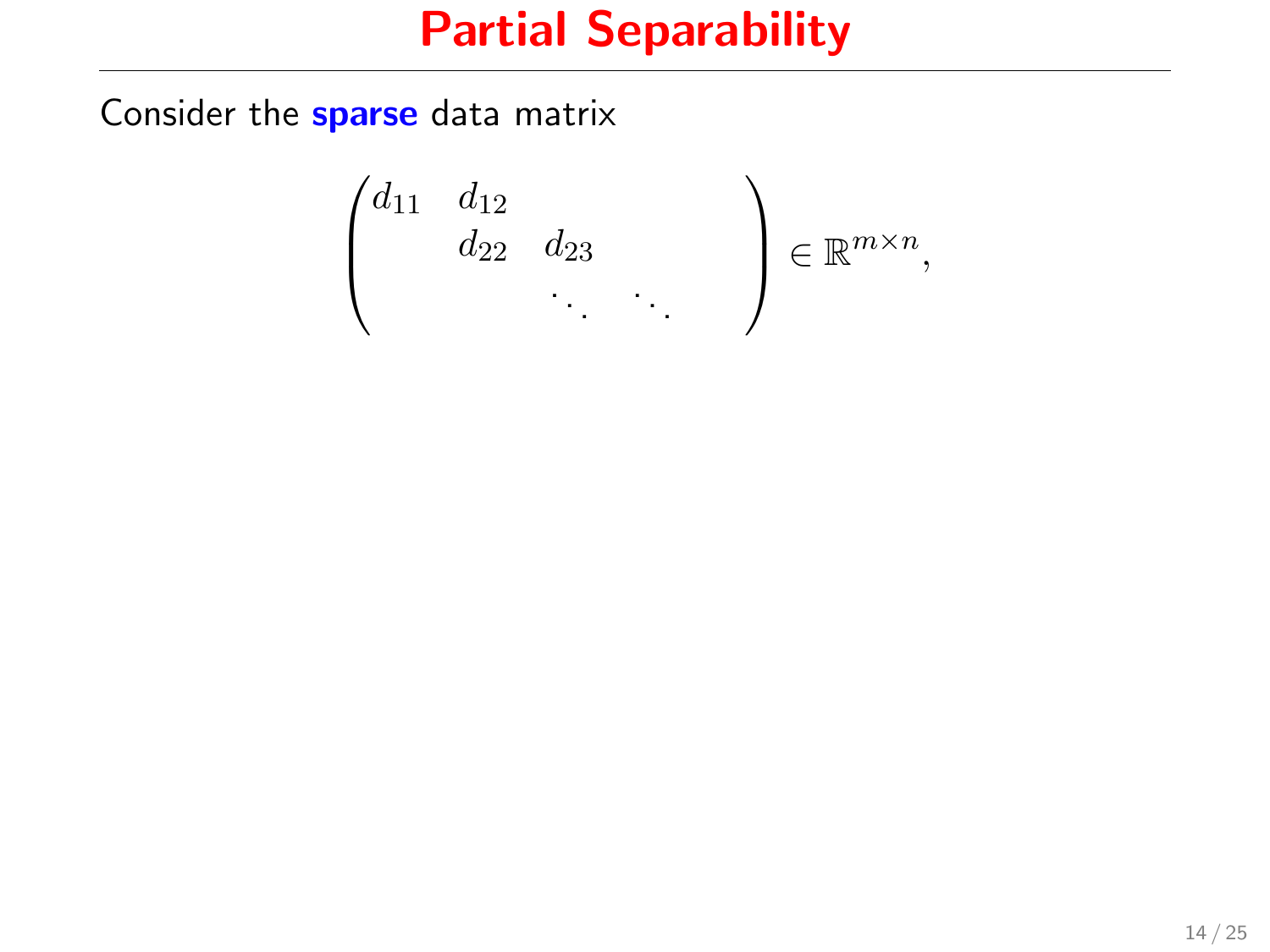Consider the **sparse** data matrix

$$
\begin{pmatrix} d_{11} & d_{12} & & \\ & d_{22} & d_{23} & \\ & & \ddots & \ddots \end{pmatrix} \in \mathbb{R}^{m \times n},
$$

- ► Objective  $f(x) = ||Dx b||_2^2 = \sum_{i=1}^m (d_i^T x b_i)^2$  also equals  $(d_{11}x_1 + d_{12}x_2 - b_1)^2 + (d_{22}x_2 + d_{23}x_3 - b_2)^2 + \cdots$
- $\blacktriangleright$  Each term depends on only 2 coordinates
- $\blacktriangleright$  Formally, we could write this as

$$
f(x) = \sum_{J \in \mathscr{J}} f_J(x),
$$

where  $\mathcal{J} = \{\{1,2\},\{2,3\},\cdots\}$ 

► Key point:  $f_J(x)$  depends only on  $x_j$  for  $j \in J$ .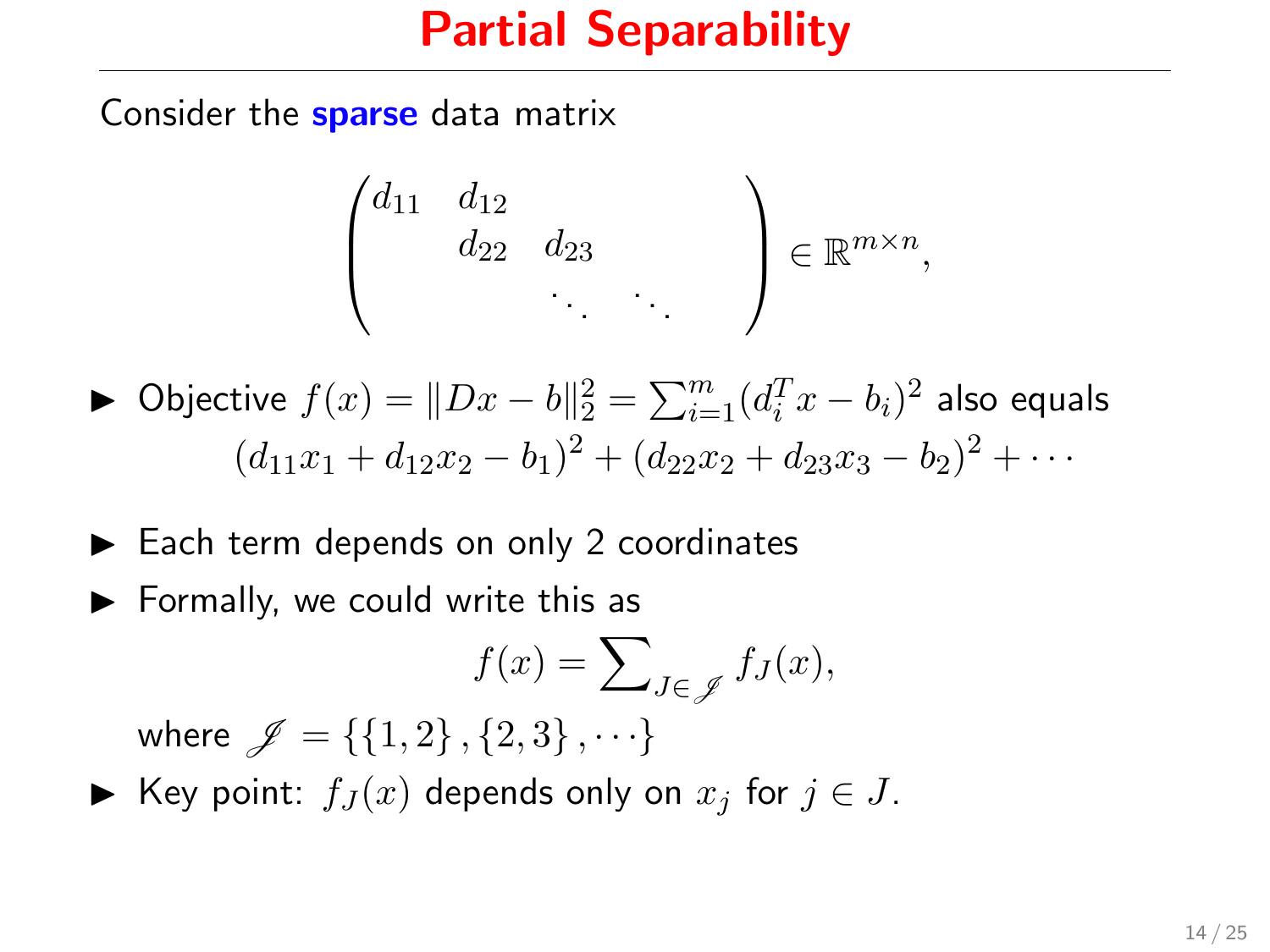$$
\min f(x) \text{ s.t. } x \in \mathbb{R}^n
$$

**Def.** Let  $\mathscr{J}$  be a collection of subsets of  $\{1, \ldots, n\}$ . We say f is **partially separable of degree**  $\omega$  if it can be written as  $f(x) = \sum$ J∈J  $f_J(x),$ where each  $f_J$  depends only on  $x_j$  for  $j \in J$ , and  $|J| \leq \omega \quad \forall J \in \mathscr{J}.$ 

**Example:** If  $D_{m \times n}$  is a sparse matrix, then  $\omega = \max_{1 \leq i \leq m} ||d_i^T||_0$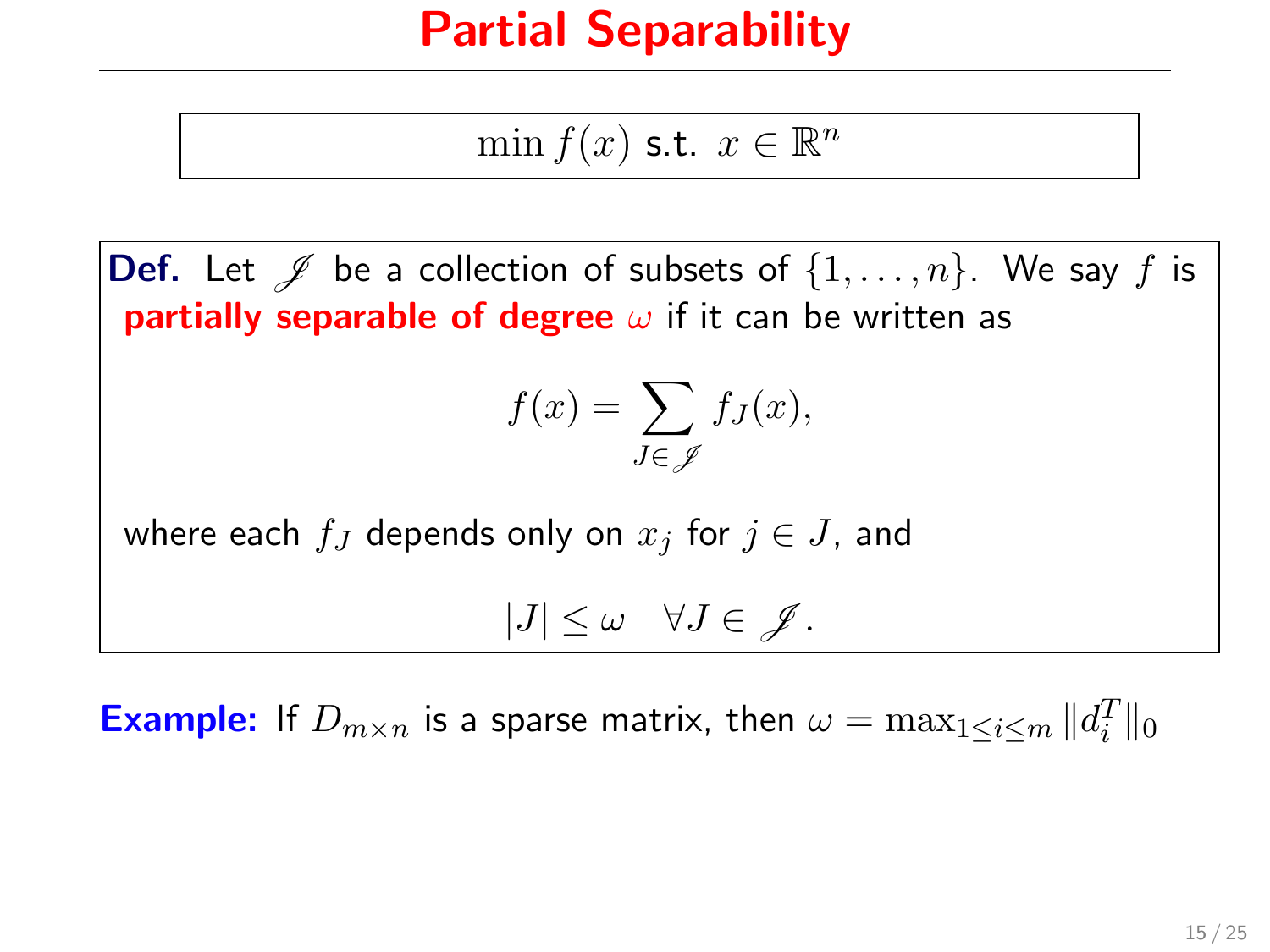$$
\min f(x) \text{ s.t. } x \in \mathbb{R}^n
$$

**Def.** Let  $\mathscr{J}$  be a collection of subsets of  $\{1, \ldots, n\}$ . We say f is **partially separable of degree**  $\omega$  if it can be written as  $f(x) = \sum$ J∈J  $f_J(x),$ where each  $f_J$  depends only on  $x_j$  for  $j \in J$ , and

 $|J| \leq \omega \quad \forall J \in \mathscr{J}.$ 

**Example:** If  $D_{m \times n}$  is a sparse matrix, then  $\omega = \max_{1 \leq i \leq m} ||d_i^T||_0$ **Exercise:** Extend this notion to  $\boldsymbol{x} = (x^{(1)}, \dots, x^{(n)})$ *Hint:* Now,  $f_J$  will depend only on  $x^{(j)}$  for  $j \in J$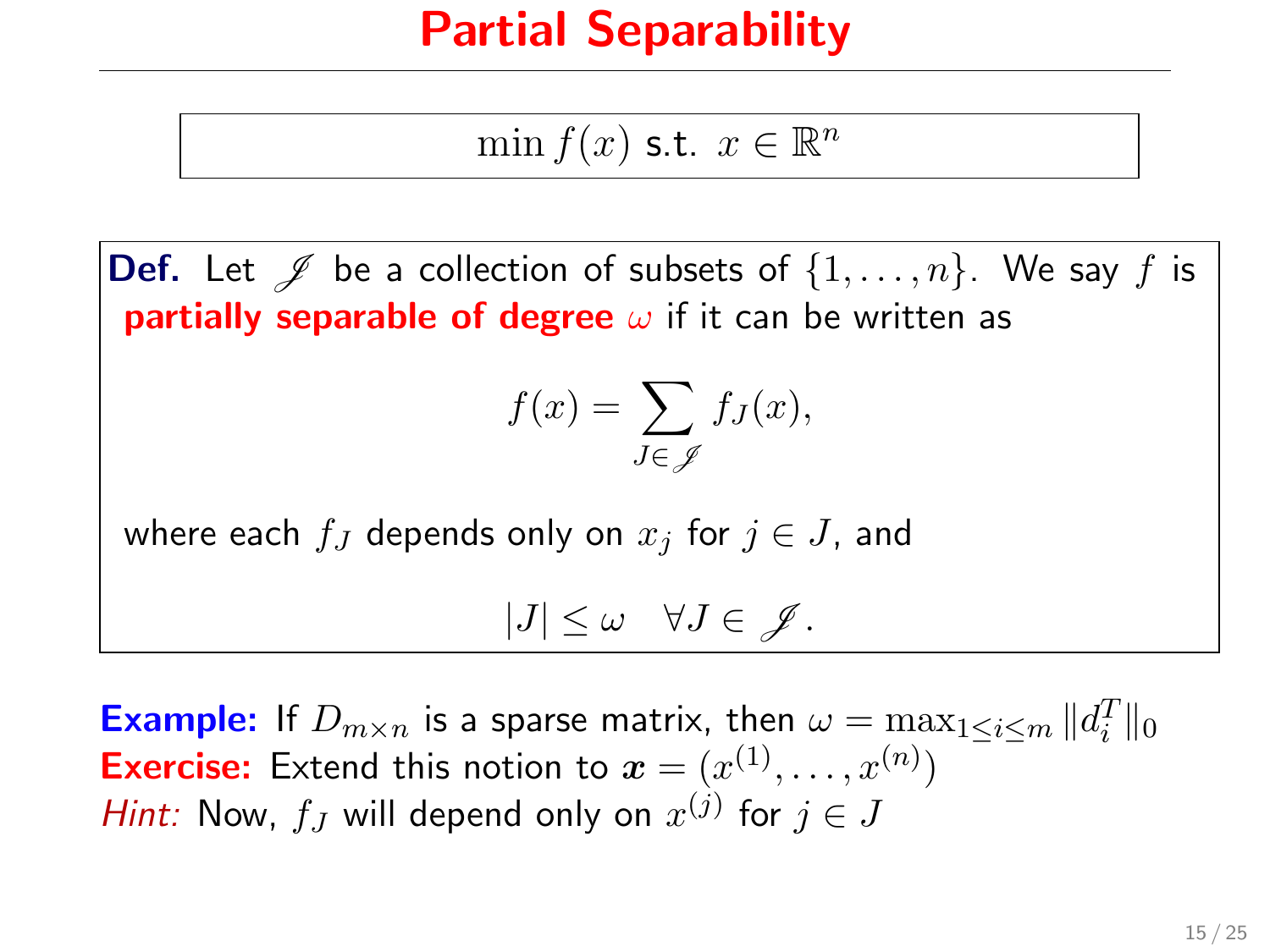Each core runs the computation:

- 1 Sample coordinates J from  $\{1, \ldots, n\}$  (all sets of variables)
- 2 Read current state of  $x_J$  from shared memory
- **3** For each individual coordinate  $j \in J$

 $x_j \leftarrow x_j - \alpha_k [\nabla f_J(x_J)]_j$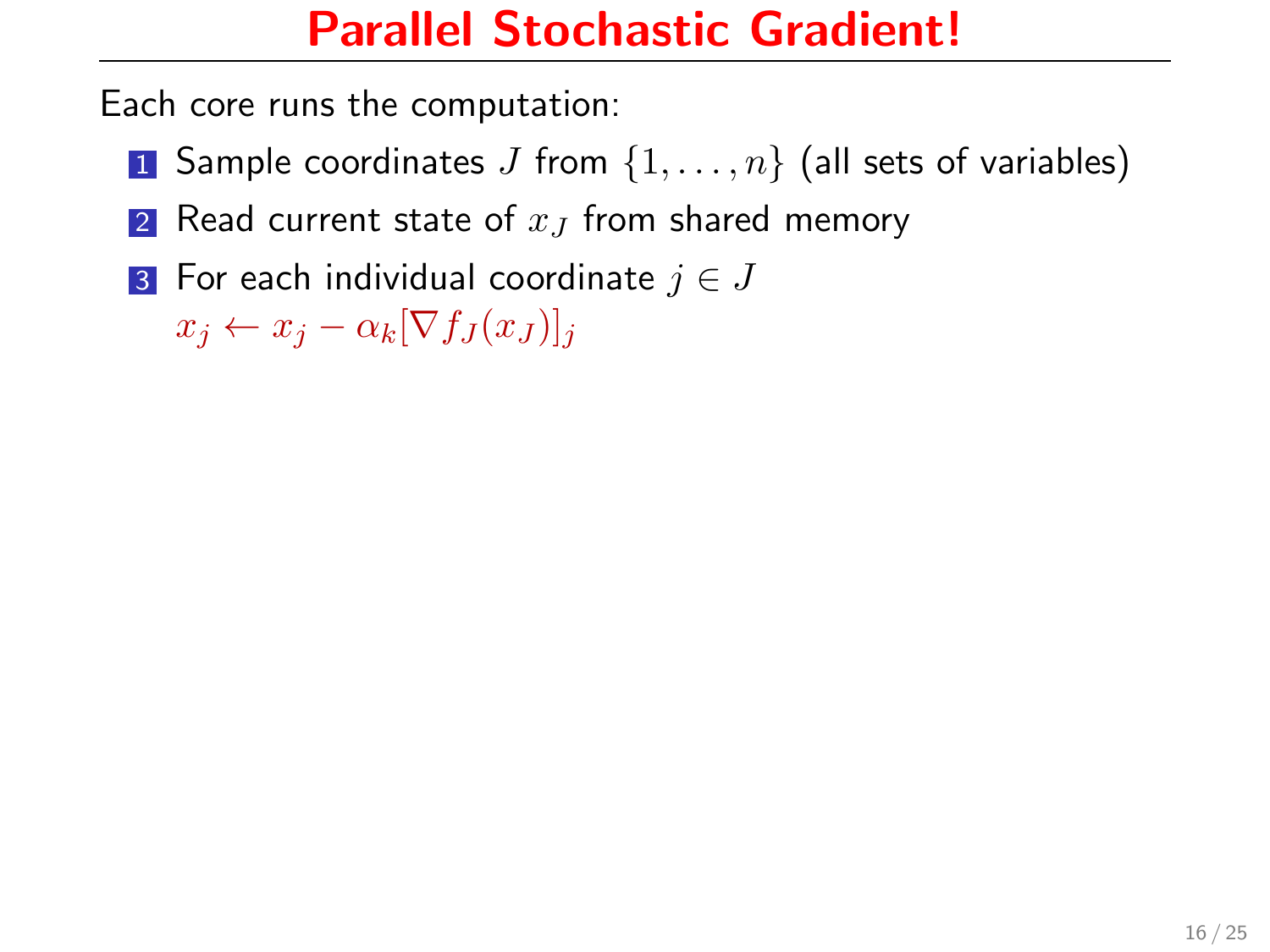Each core runs the computation:

- 1 Sample coordinates J from  $\{1, \ldots, n\}$  (all sets of variables)
- 2 Read current state of  $x_J$  from shared memory
- **3** For each individual coordinate  $j \in J$

 $x_i \leftarrow x_i - \alpha_k [\nabla f_J(x_J)]_i$ 

► Atomic update only for  $x_j \leftarrow x_j - a$  (not for gradient)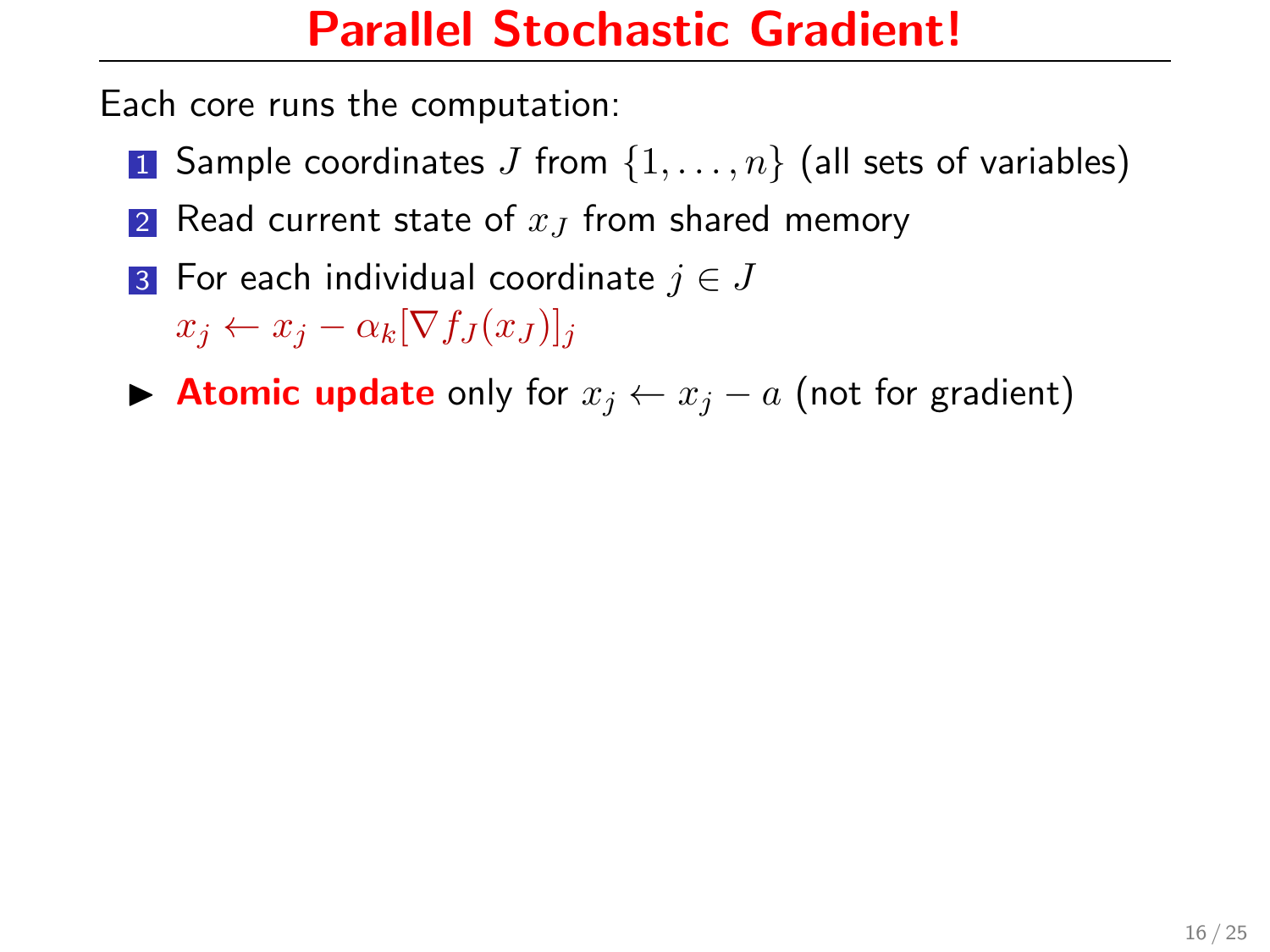Each core runs the computation:

- 1 Sample coordinates J from  $\{1, \ldots, n\}$  (all sets of variables)
- 2 Read current state of  $x_J$  from shared memory
- **3** For each individual coordinate  $j \in J$  $x_i \leftarrow x_i - \alpha_k [\nabla f_J(x_J)]_i$
- ► Atomic update only for  $x_j \leftarrow x_j a$  (not for gradient)
- $\blacktriangleright$  Since the actual coordinate j can arise in various J, processors can overwrite each others' work.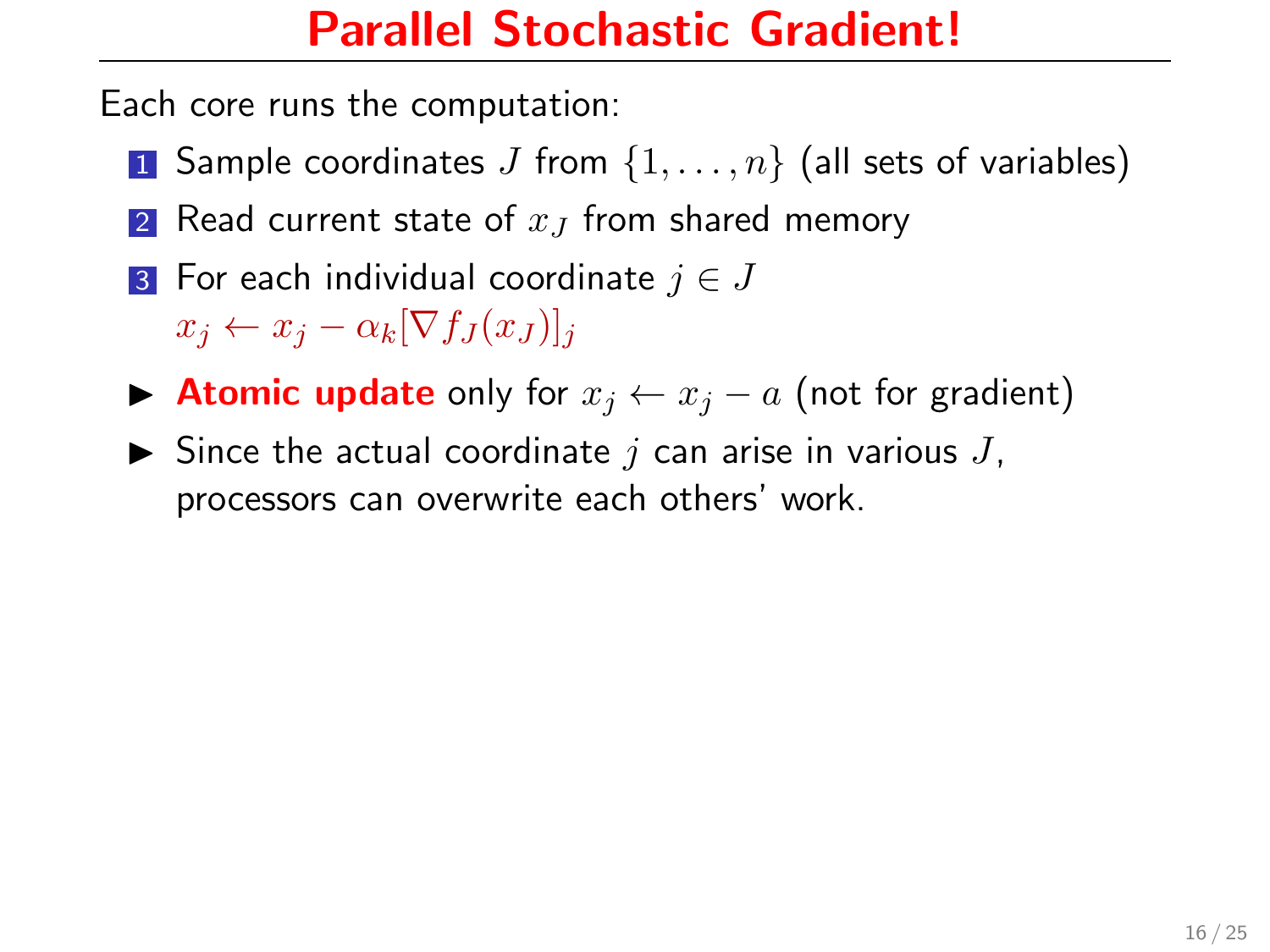Each core runs the computation:

- 1 Sample coordinates J from  $\{1, \ldots, n\}$  (all sets of variables)
- 2 Read current state of  $x_J$  from shared memory
- **3** For each individual coordinate  $j \in J$  $x_i \leftarrow x_i - \alpha_k [\nabla f_J(x_J)]_i$
- ► Atomic update only for  $x_j \leftarrow x_j a$  (not for gradient)
- $\triangleright$  Since the actual coordinate j can arise in various J, processors can overwrite each others' work.
- $\triangleright$  But if **partial overlaps (separability)**, coordinate j does not appear in too many different subsets  $J$ , method works fine!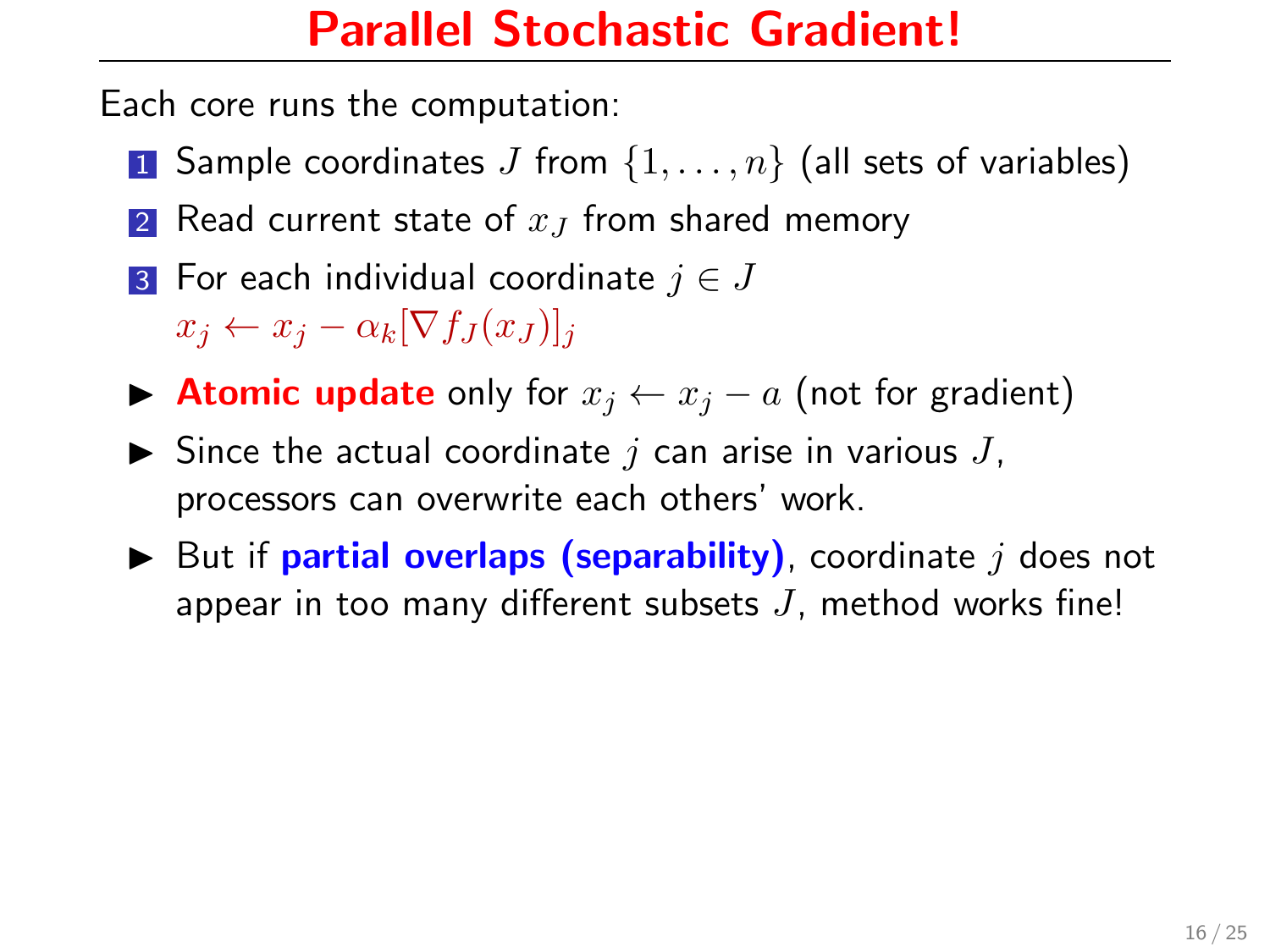${\bf 1}$  Choose initial point  $x_0\in\mathbb{R}^N$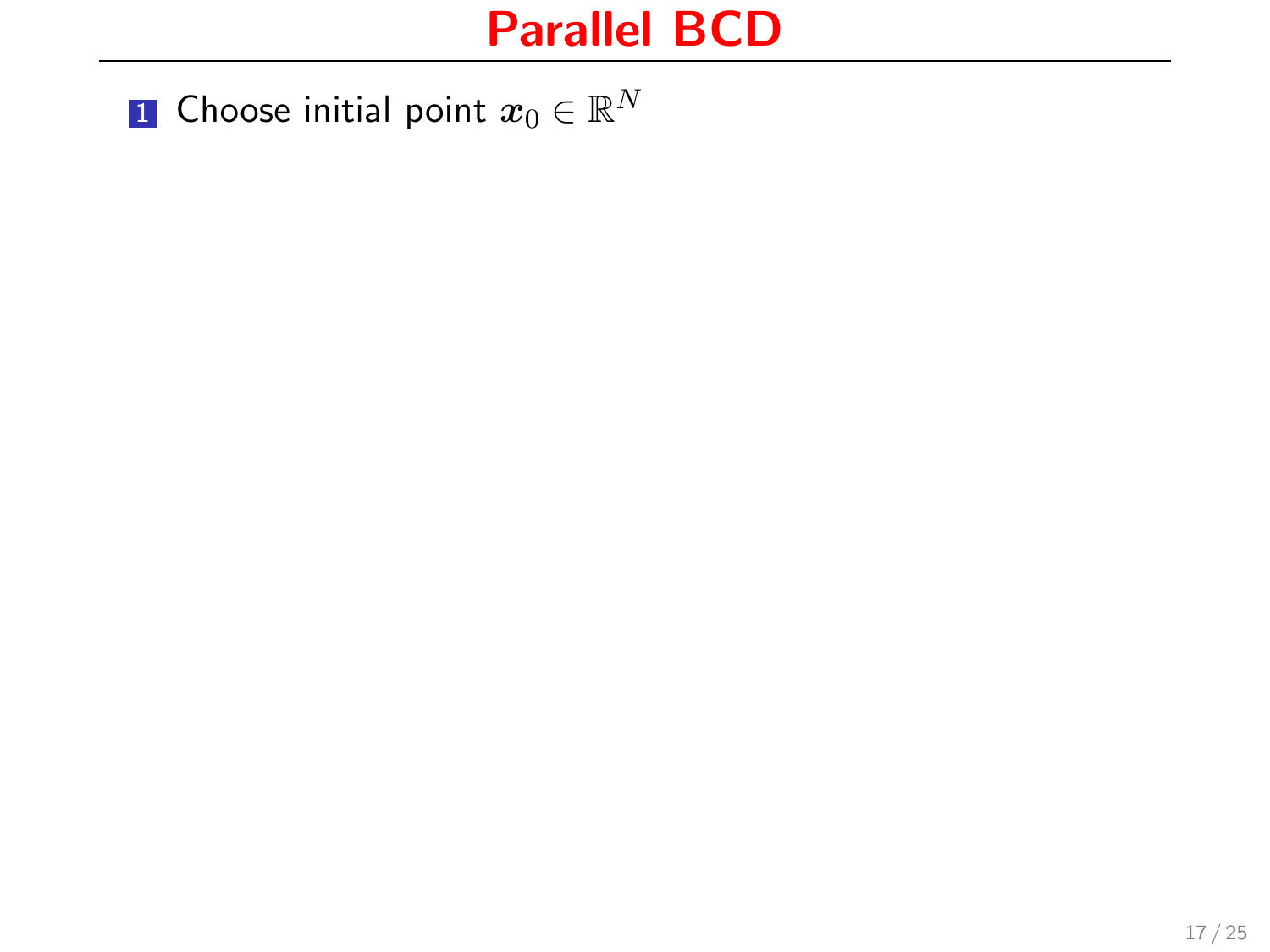${\bf 1}$  Choose initial point  $x_0\in\mathbb{R}^N$ 

2 For  $k \geq 0$ 

• Randomly pick (in parallel) a set of blocks  $S_k \subset \{1, \ldots, n\}$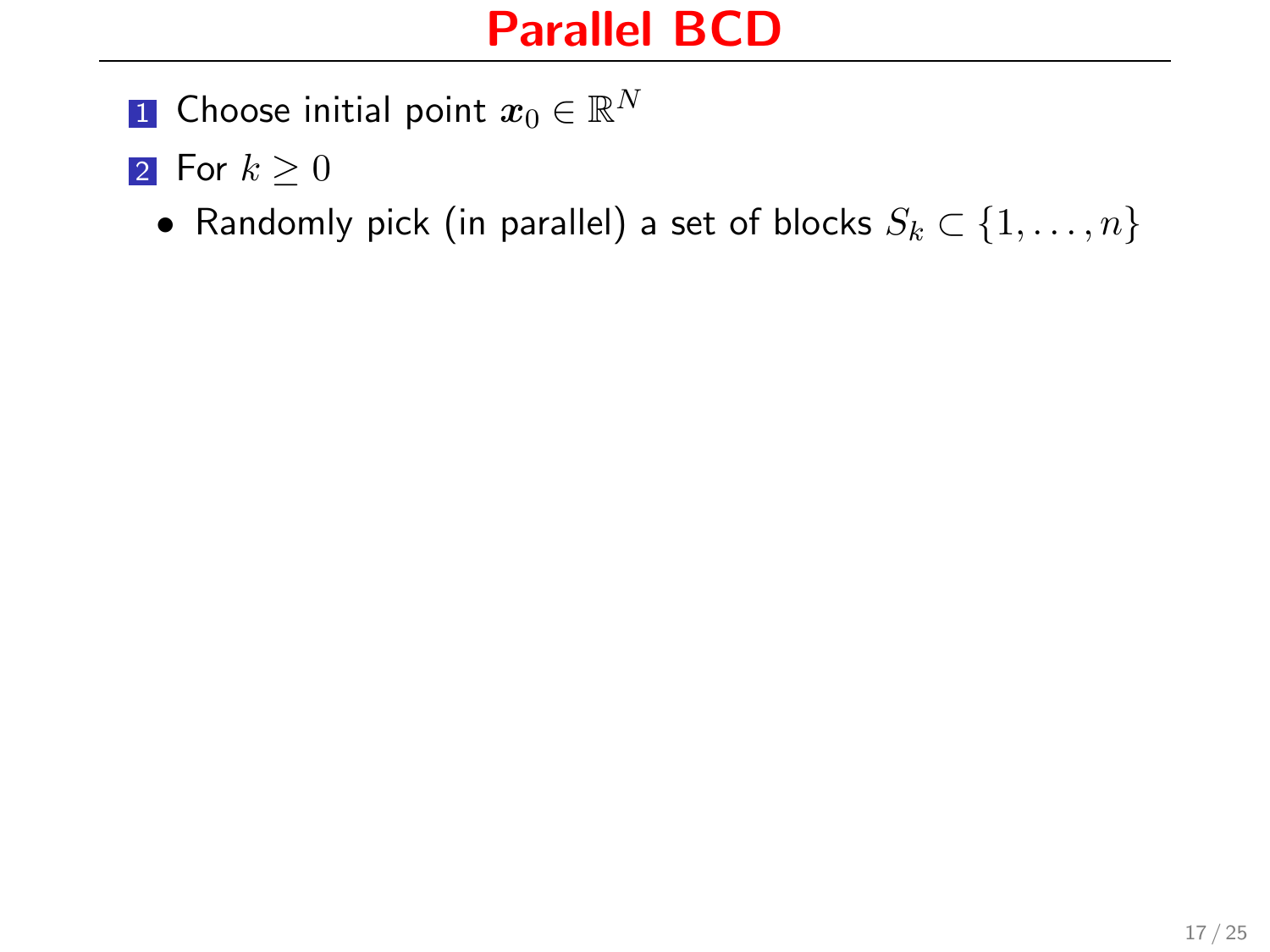${\bf 1}$  Choose initial point  $x_0\in\mathbb{R}^N$ 

2 For  $k \geq 0$ 

- Randomly pick (in parallel) a set of blocks  $S_k \subset \{1, \ldots, n\}$
- Perform BCD updates (in parallel) for  $i \in S_k$

$$
\boldsymbol{x}_{k+1}^{(i)} \leftarrow \boldsymbol{x}_k^{(i)} - \frac{1}{\beta w_i} \nabla_i f(\boldsymbol{x}_k)
$$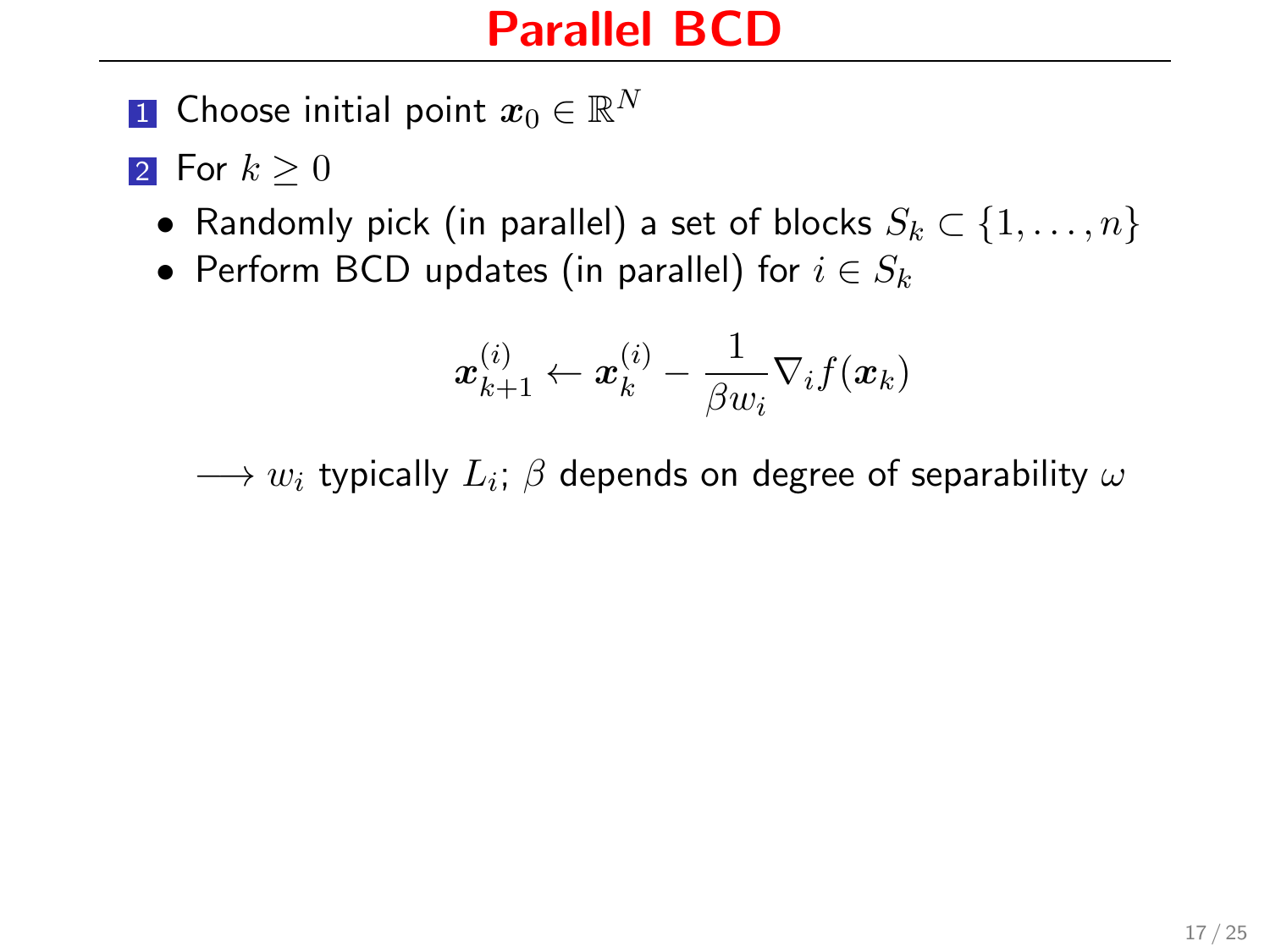${\bf 1}$  Choose initial point  $x_0\in\mathbb{R}^N$ 

2 For  $k \geq 0$ 

- Randomly pick (in parallel) a set of blocks  $S_k \subset \{1, \ldots, n\}$
- Perform BCD updates (in parallel) for  $i \in S_k$

$$
\boldsymbol{x}_{k+1}^{(i)} \leftarrow \boldsymbol{x}_k^{(i)} - \frac{1}{\beta w_i} \nabla_i f(\boldsymbol{x}_k)
$$

- ♠ Uniform sampling of blocks (or just coordinates)
- ♠ More careful sampling leads to better guarantees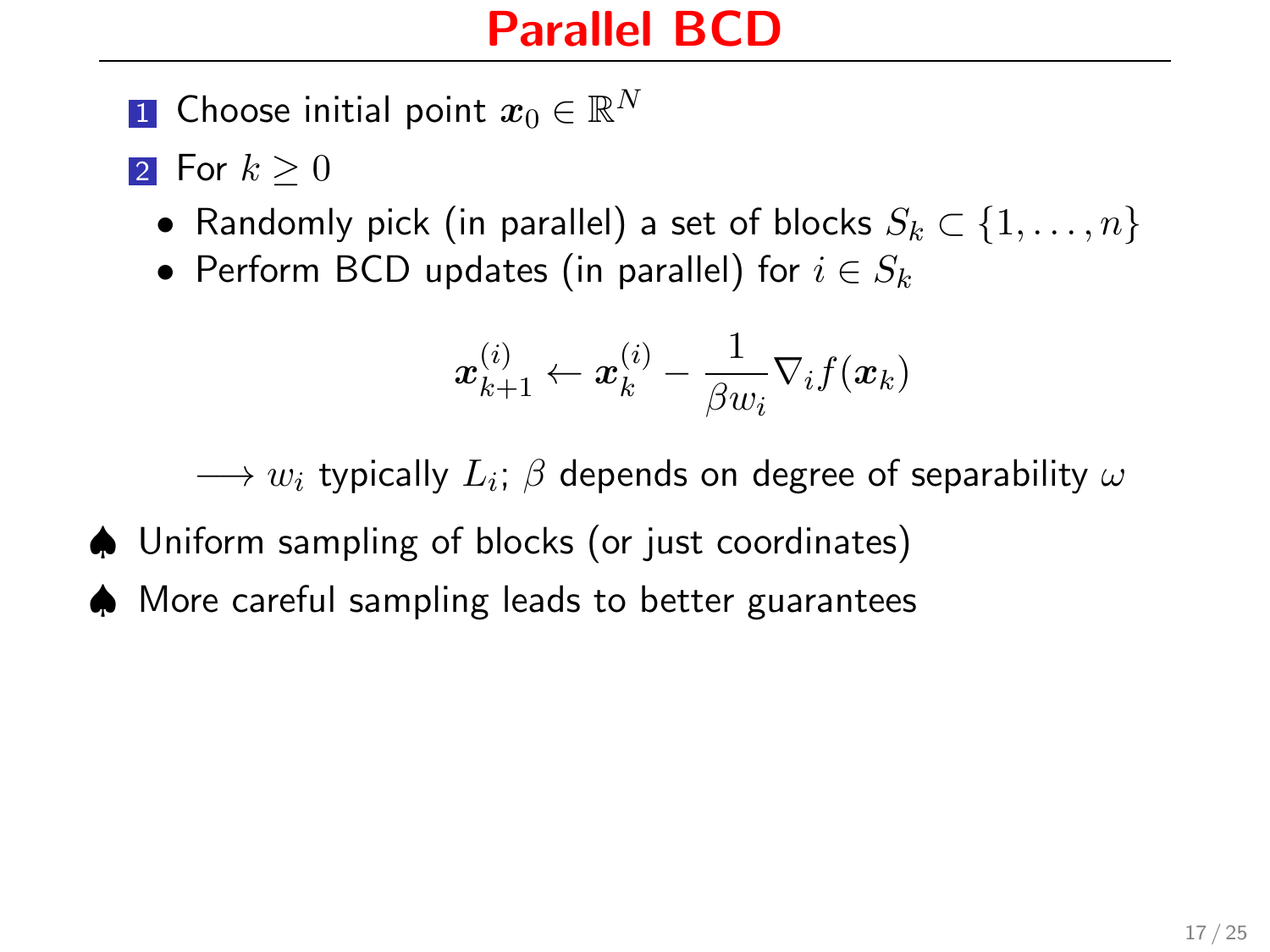${\bf 1}$  Choose initial point  $x_0\in\mathbb{R}^N$ 

2 For  $k \geq 0$ 

- Randomly pick (in parallel) a set of blocks  $S_k \subset \{1, \ldots, n\}$
- Perform BCD updates (in parallel) for  $i \in S_k$

$$
\boldsymbol{x}_{k+1}^{(i)} \leftarrow \boldsymbol{x}_k^{(i)} - \frac{1}{\beta w_i} \nabla_i f(\boldsymbol{x}_k)
$$

- ♠ Uniform sampling of blocks (or just coordinates)
- ♠ More careful sampling leads to better guarantees
- ♦ Theory requires atomic updates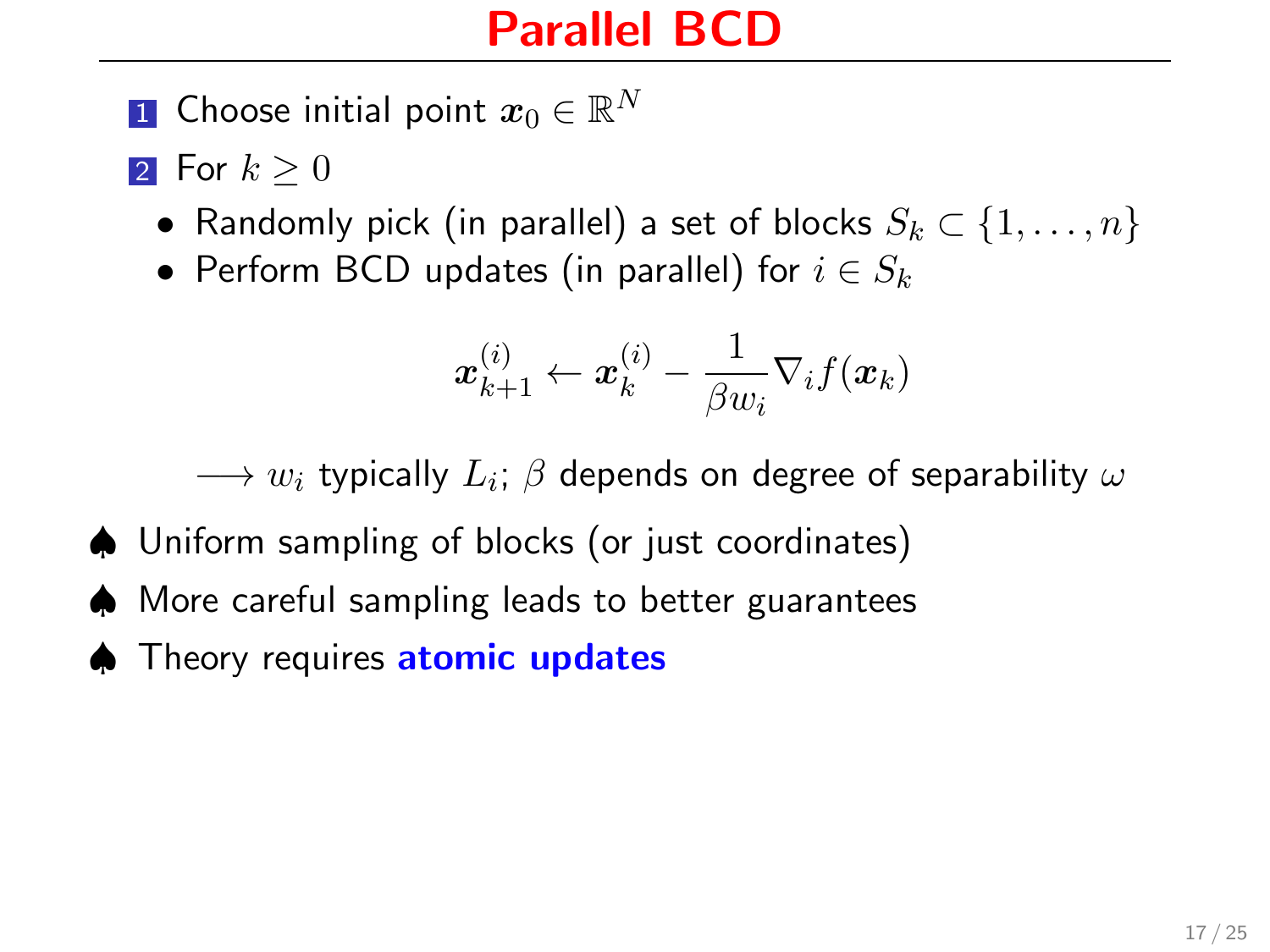${\bf 1}$  Choose initial point  $x_0\in\mathbb{R}^N$ 

2 For  $k \geq 0$ 

- Randomly pick (in parallel) a set of blocks  $S_k \subset \{1, \ldots, n\}$
- Perform BCD updates (in parallel) for  $i \in S_k$

$$
\boldsymbol{x}_{k+1}^{(i)} \leftarrow \boldsymbol{x}_k^{(i)} - \frac{1}{\beta w_i} \nabla_i f(\boldsymbol{x}_k)
$$

- ♠ Uniform sampling of blocks (or just coordinates)
- ♠ More careful sampling leads to better guarantees
- ♦ Theory requires atomic updates
- ♦ Useful to implement asynchronously (i.e., use whatever latest  $x^{\left(i\right)}$  a given core has access to)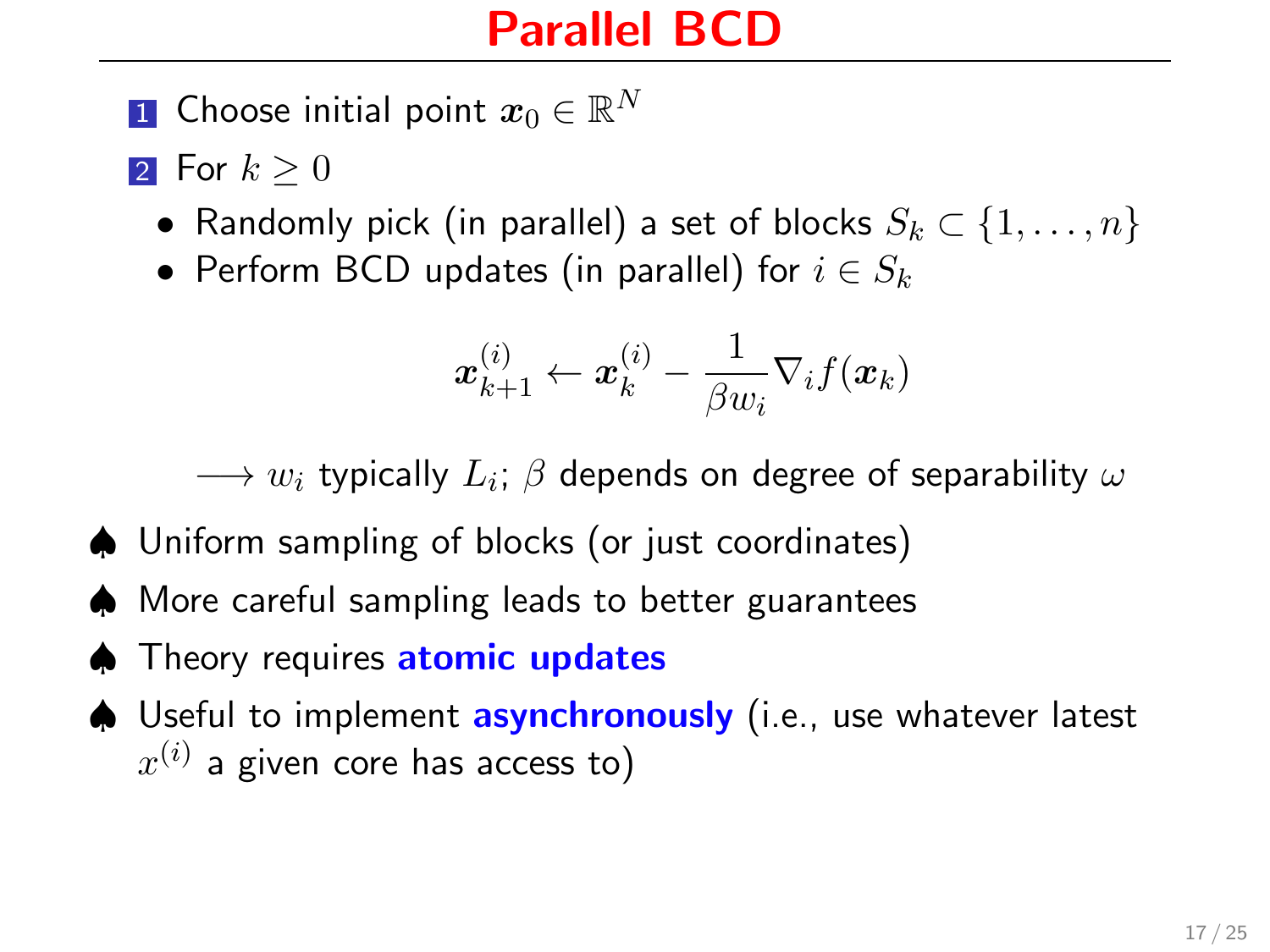- ${\bf 1}$  Choose initial point  $x_0\in\mathbb{R}^N$
- 2 For  $k \geq 0$ 
	- Randomly pick (in parallel) a set of blocks  $S_k \subset \{1, \ldots, n\}$
	- Perform BCD updates (in parallel) for  $i \in S_k$

$$
\boldsymbol{x}_{k+1}^{(i)} \leftarrow \boldsymbol{x}_k^{(i)} - \frac{1}{\beta w_i} \nabla_i f(\boldsymbol{x}_k)
$$

- ♠ Uniform sampling of blocks (or just coordinates)
- ♠ More careful sampling leads to better guarantees
- ♦ Theory requires atomic updates
- ♦ Useful to implement asynchronously (i.e., use whatever latest  $x^{\left(i\right)}$  a given core has access to)
- ♦ Theory of above method requires **guaranteed descent**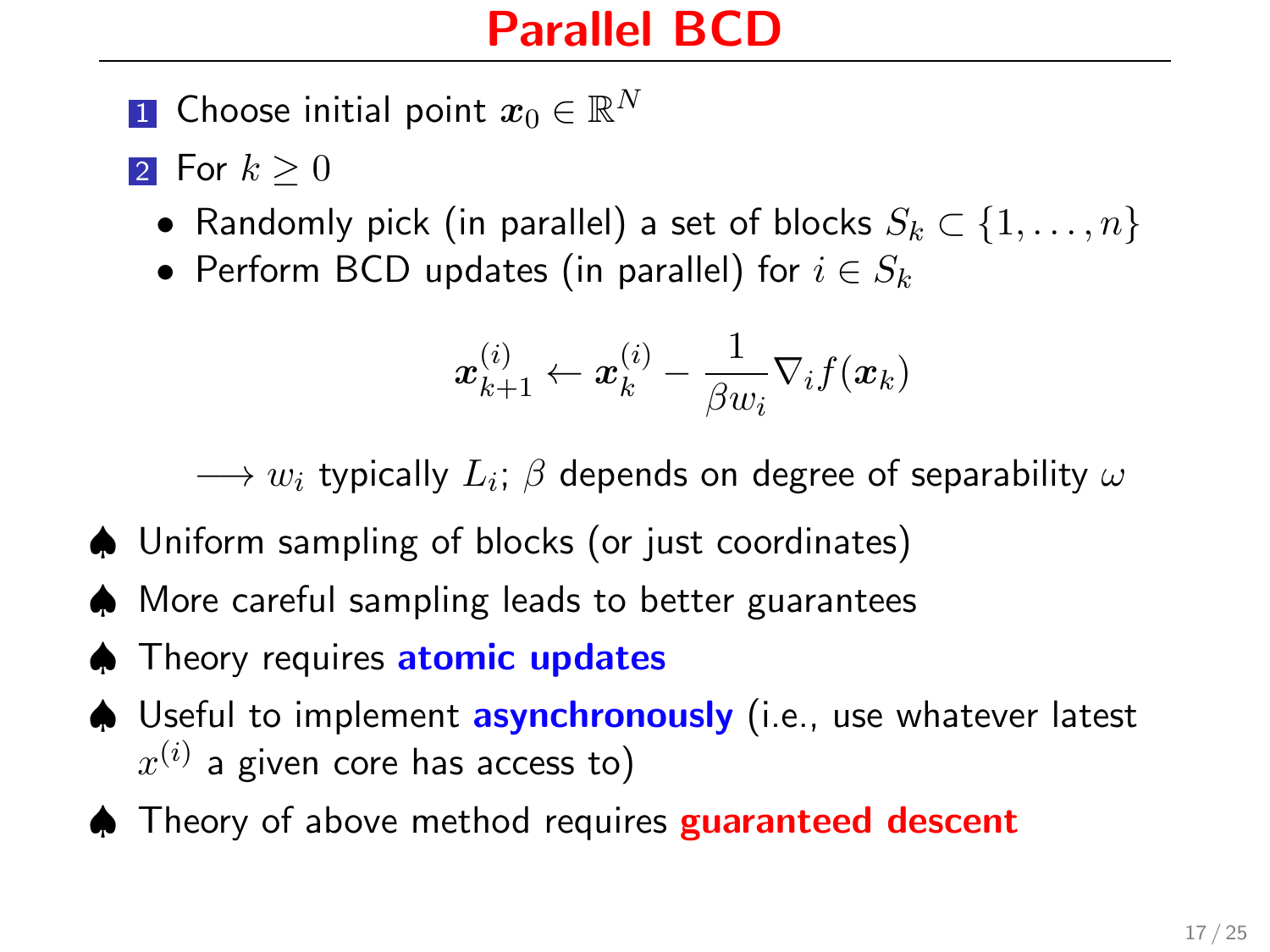# ADMM & Co.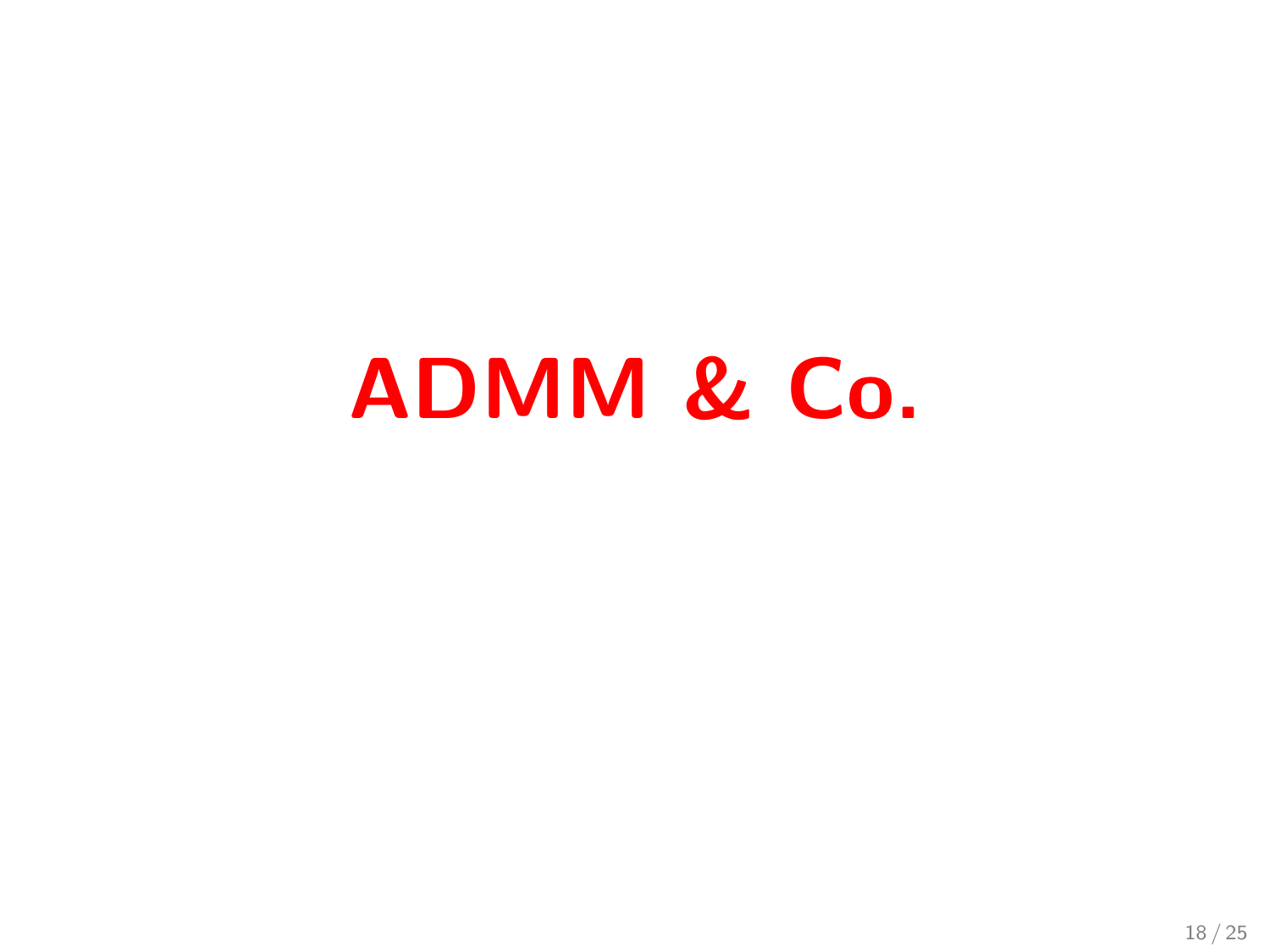min  $f(x)$ s.t.  $Ax = b$ .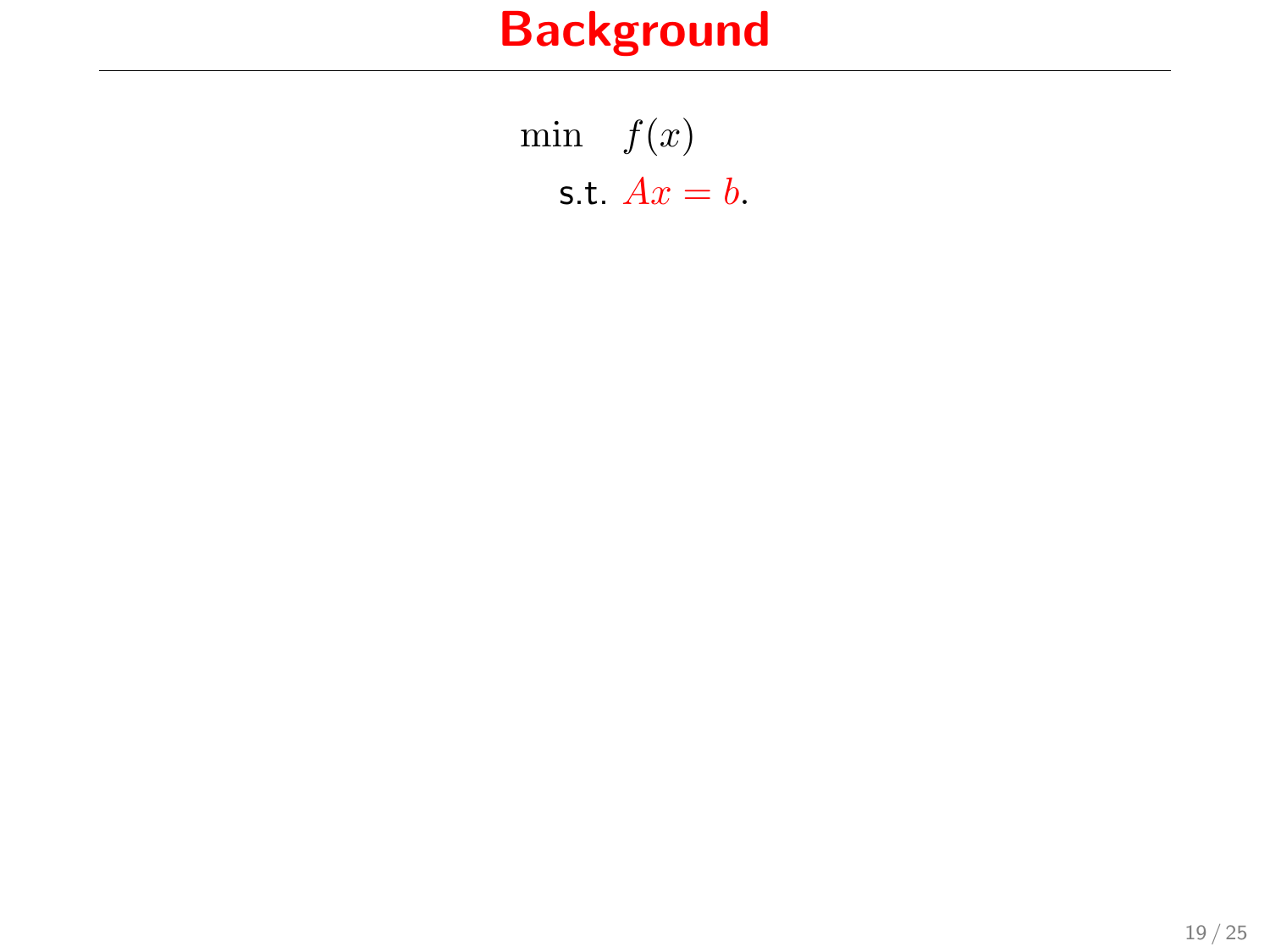min  $f(x)$ s.t.  $Ax = b$ .

#### Typical approach:

♣ Form the *Lagrangian*:  $L(x,y) = f(x) + y^T(Ax - b)$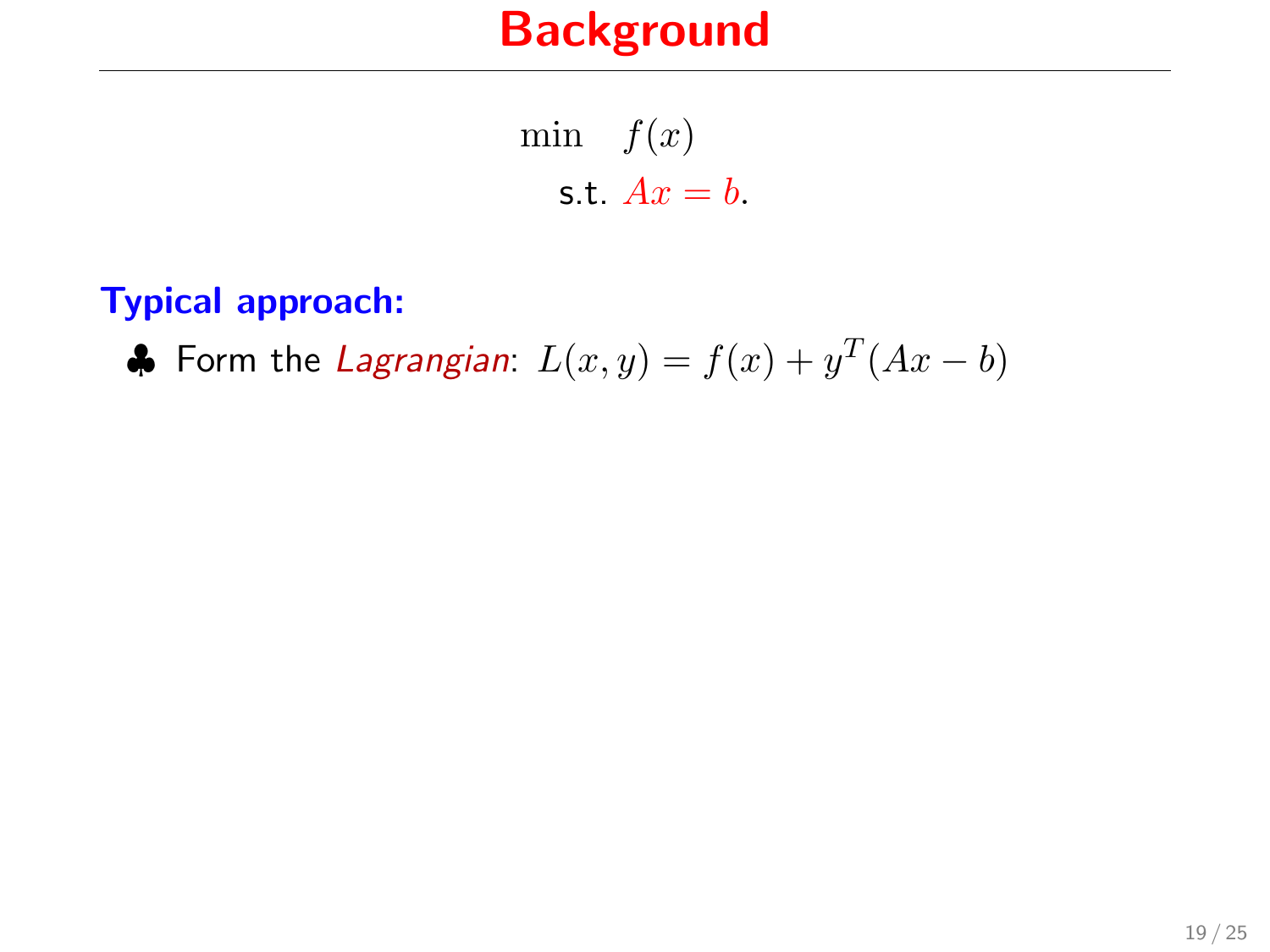min  $f(x)$ s.t.  $Ax = b$ .

### Typical approach:

♣ Form the *Lagrangian*:  $L(x,y) = f(x) + y^T(Ax - b)$ 

♣ Compute dual function

$$
g(y) := \min_{x} \ L(x, y)
$$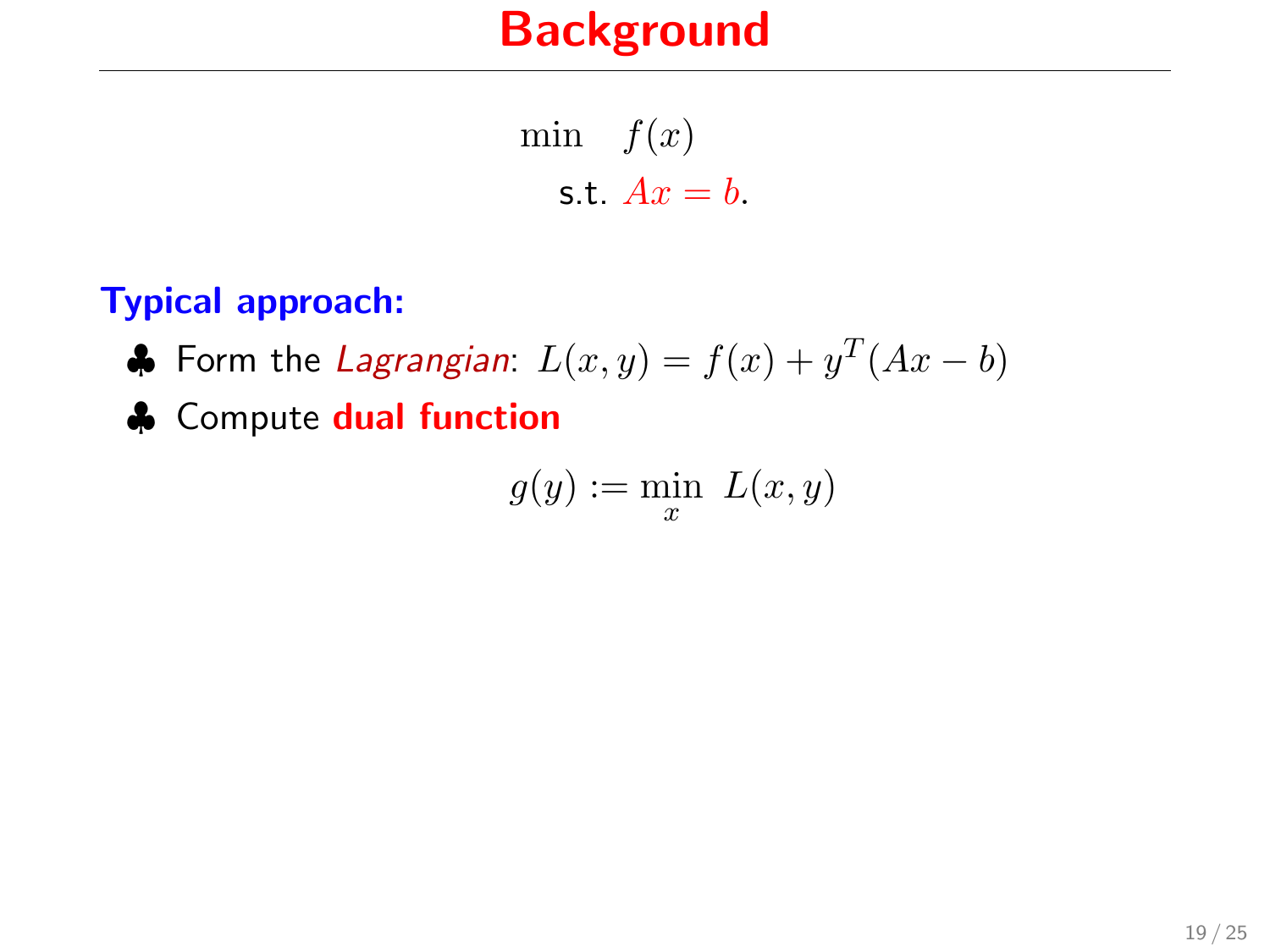min  $f(x)$ s.t.  $Ax = b$ .

### Typical approach:

♣ Form the *Lagrangian*:  $L(x,y) = f(x) + y^T(Ax - b)$ 

♣ Compute dual function

$$
g(y) := \min_{x} \ L(x, y)
$$

♣ Solve dual problem:  $\max_y g(y)$  to get  $y^*$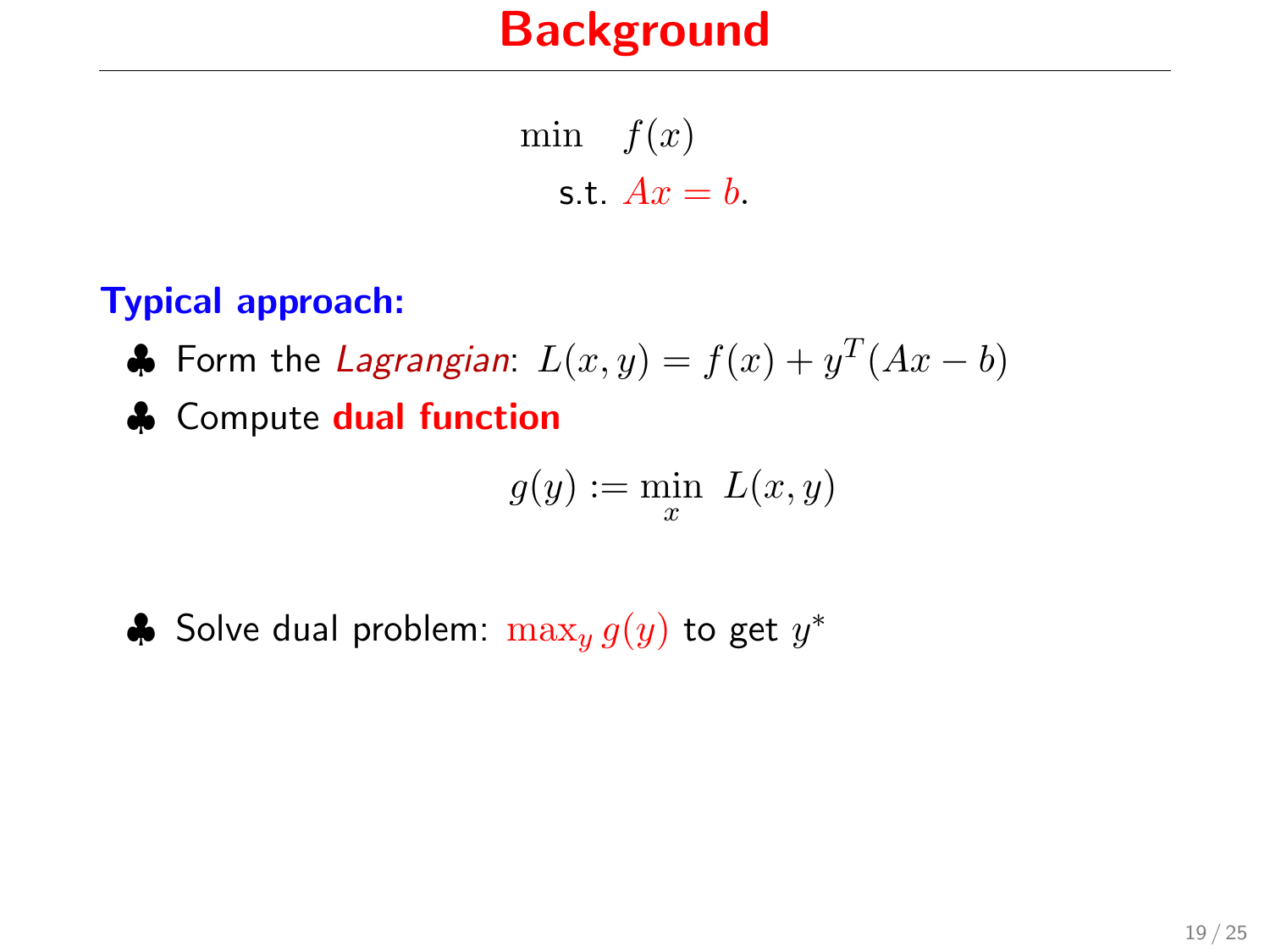min  $f(x)$ s.t.  $Ax = b$ .

### Typical approach:

♣ Form the *Lagrangian*:  $L(x,y) = f(x) + y^T(Ax - b)$ 

♣ Compute dual function

$$
g(y) := \min_{x} \ L(x, y)
$$

- ♣ Solve dual problem:  $\max_y g(y)$  to get  $y^*$
- ♦ Recover primal solution:  $x^* = \operatorname{argmin} L(x, y^*)$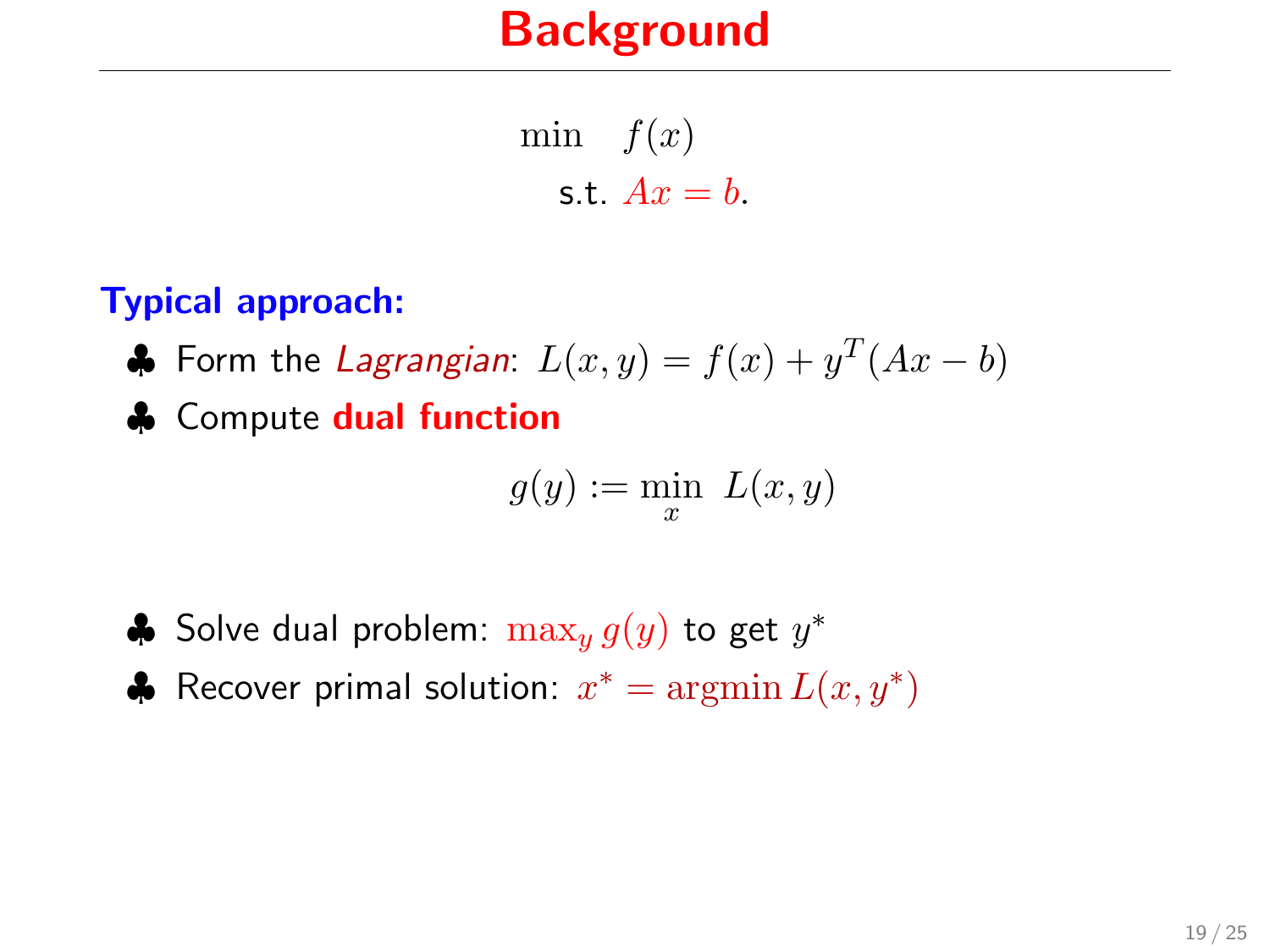Use some gradient method on dual!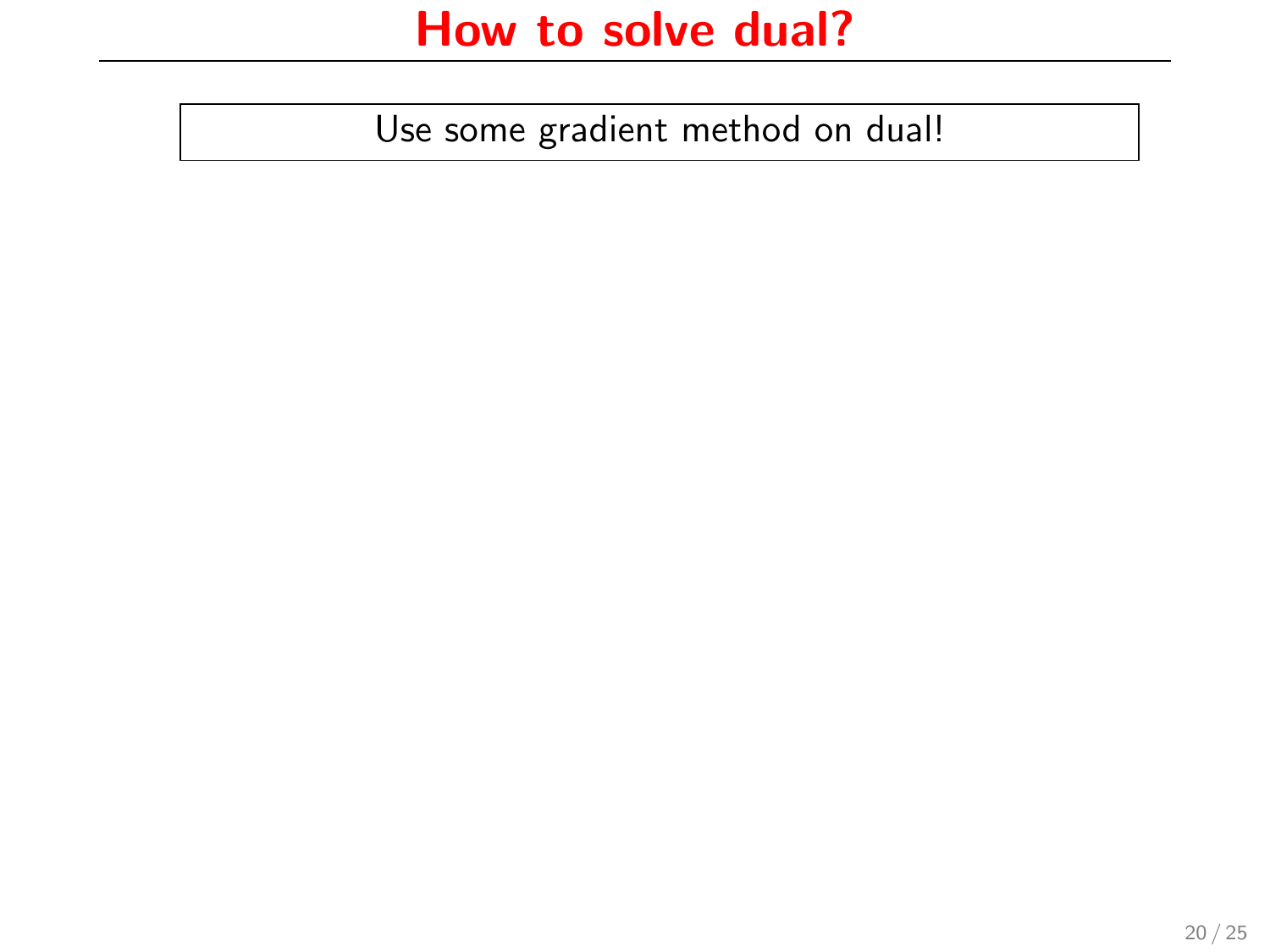### How to solve dual?

Use some gradient method on dual!

$$
y_{k+1} = y_k + \alpha_k \nabla g(y_k)
$$

(notice  $+\alpha_k$  since we are doing ascent)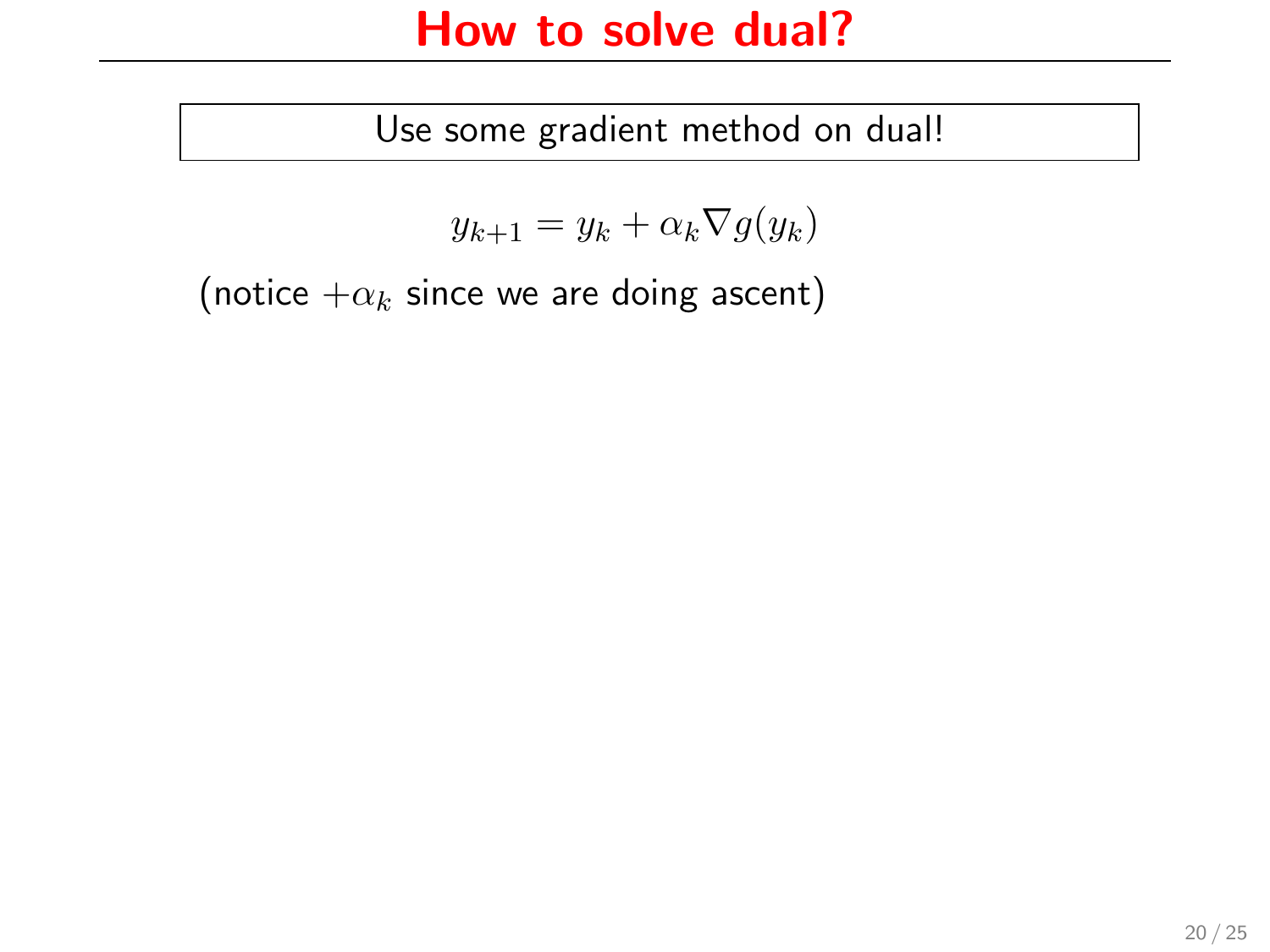### How to solve dual?

Use some gradient method on dual!

$$
y_{k+1} = y_k + \alpha_k \nabla g(y_k)
$$

(notice  $+\alpha_k$  since we are doing ascent)

But what is  $\nabla g(y)$ ?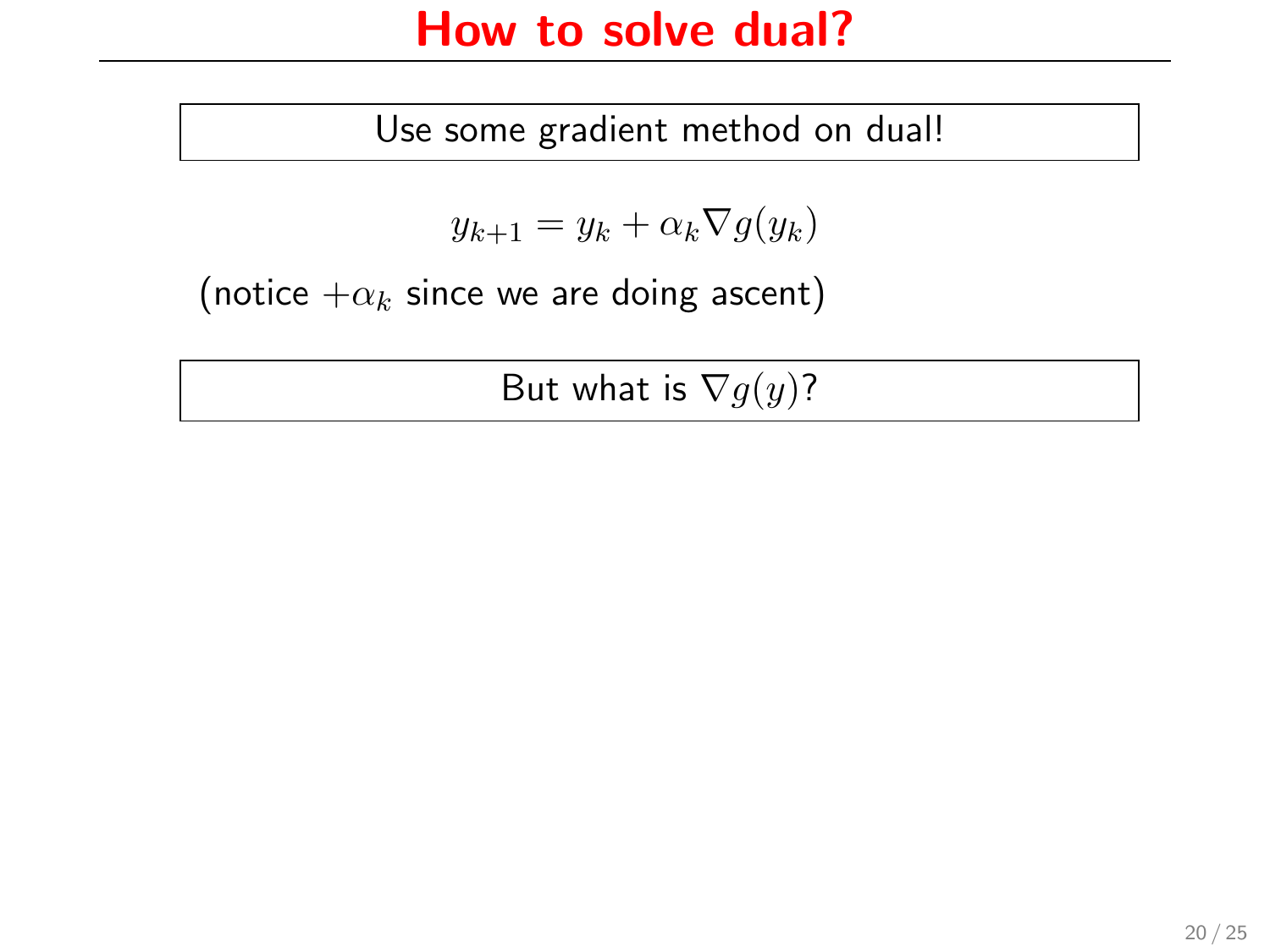### How to solve dual?

Use some gradient method on dual!

$$
y_{k+1} = y_k + \alpha_k \nabla g(y_k)
$$

(notice  $+\alpha_k$  since we are doing ascent)

But what is  $\nabla g(y)$ ?

$$
g(y) = \min_{x} f(x) + y^{T} (Ax - b)
$$
  
\n
$$
\nabla g(y_k) = A\overline{x} - b
$$
  
\n
$$
\overline{x} = \operatorname{argmin}_{x} L(x, y_k)
$$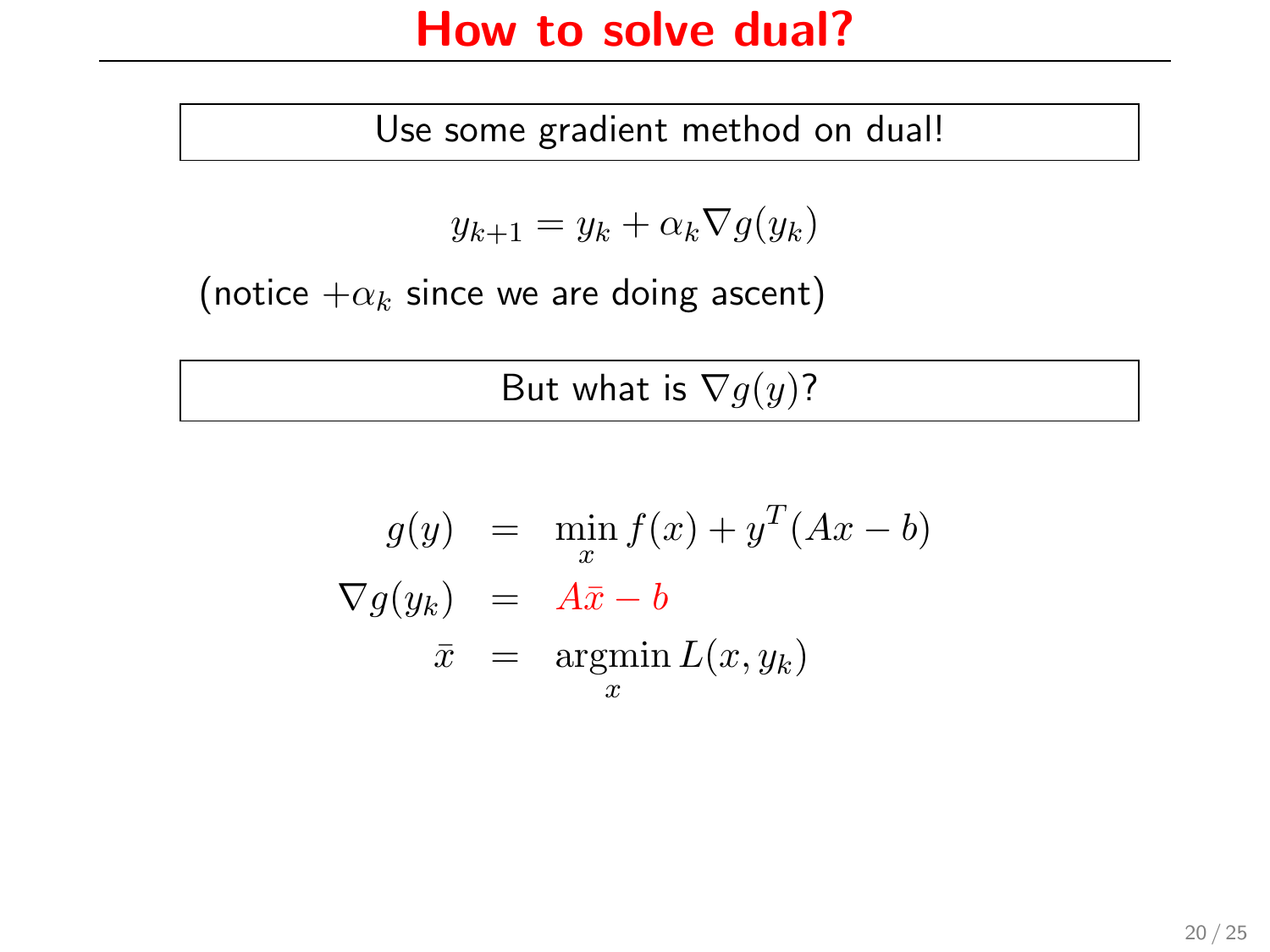## Dual ascent method

$$
x_{k+1} = \operatorname{argmin} L(x, y_k)
$$
  

$$
y_{k+1} = y_k + \alpha_k (Ax_{k+1} - b)
$$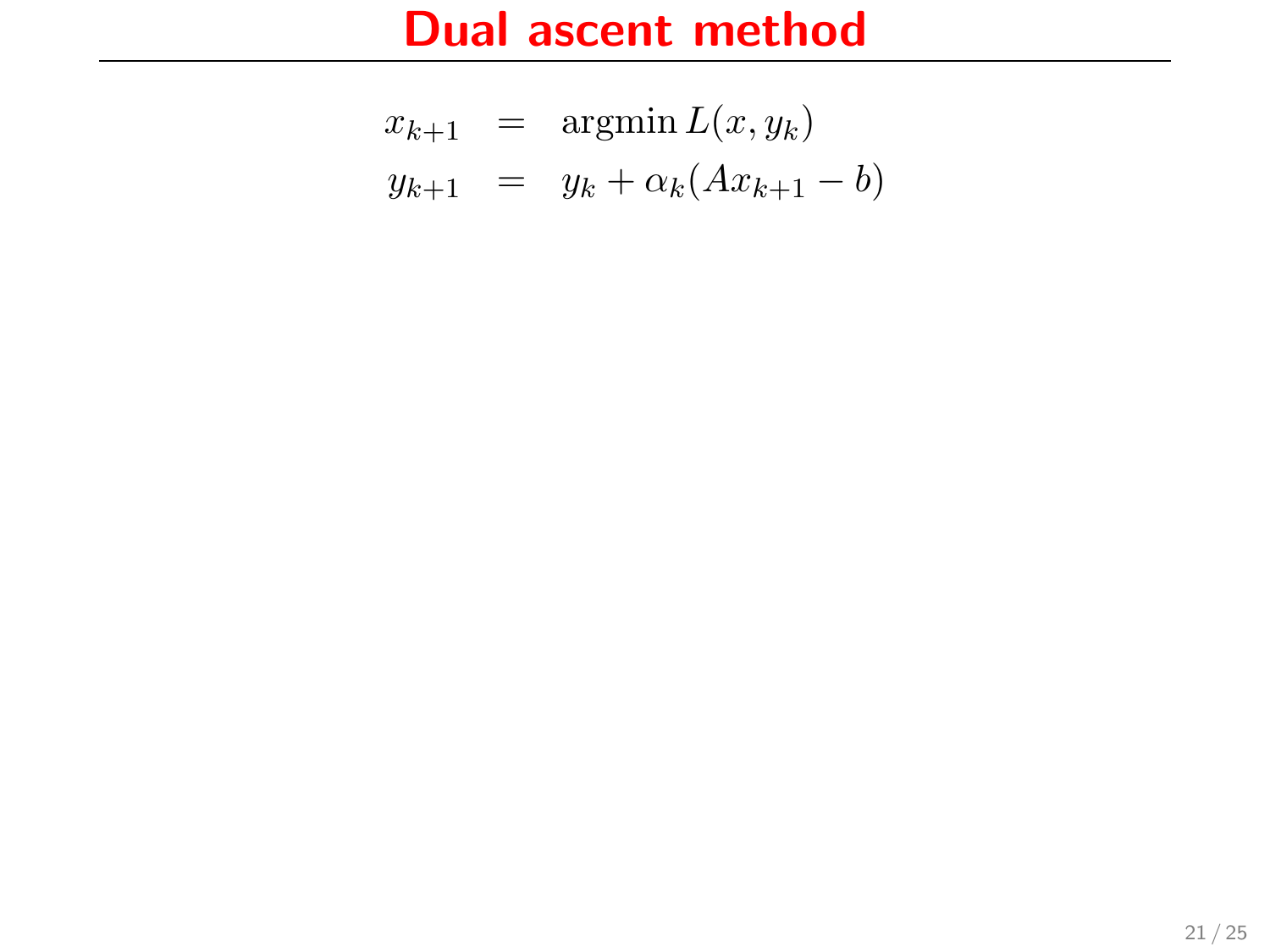## Dual ascent method

$$
x_{k+1} = \operatorname{argmin} L(x, y_k)
$$
  

$$
y_{k+1} = y_k + \alpha_k (Ax_{k+1} - b)
$$

Works, but expensive; needs strong technical assumptions on  $f(x)$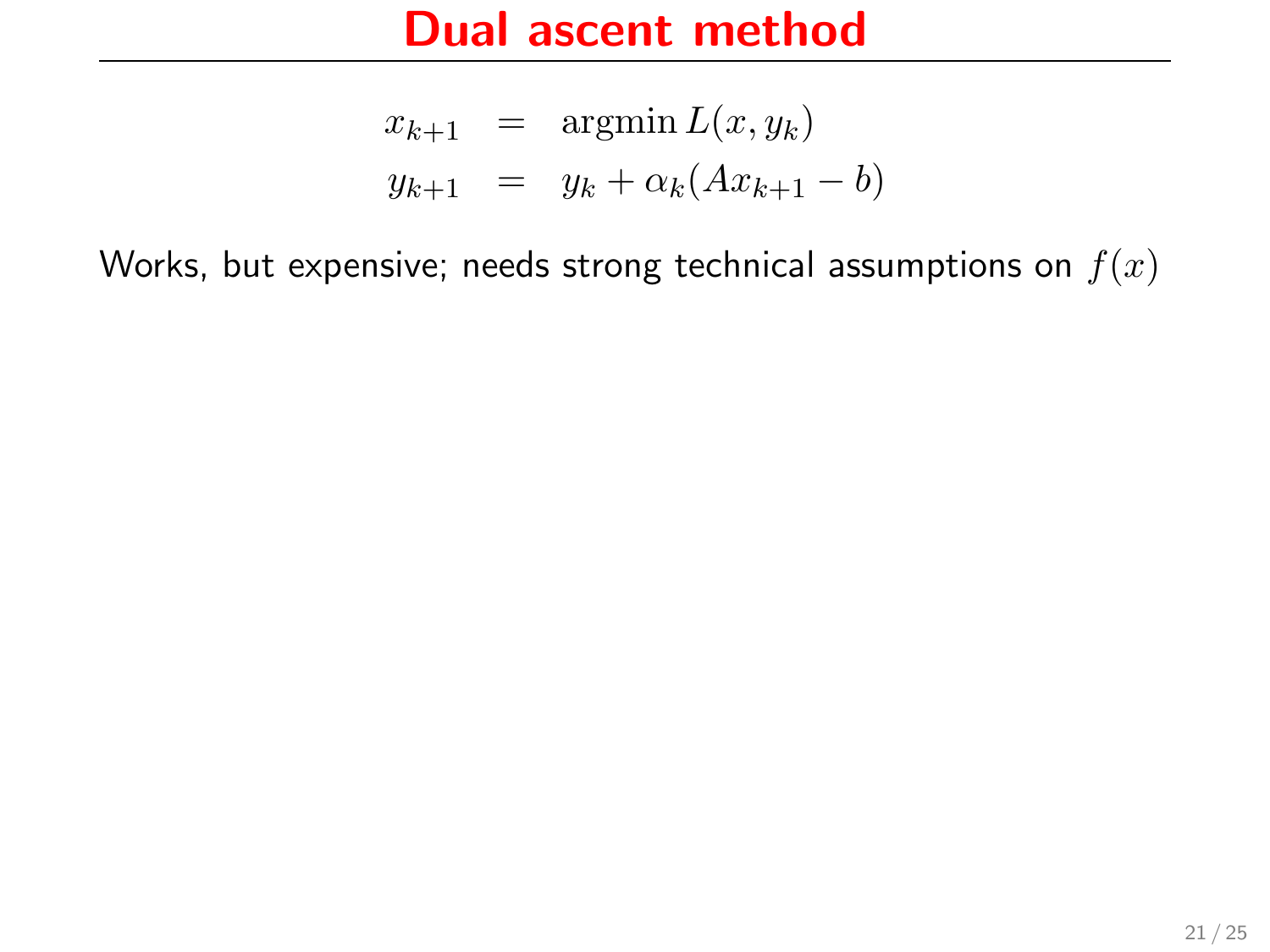## Dual ascent method

$$
x_{k+1} = \operatorname{argmin} L(x, y_k)
$$
  

$$
y_{k+1} = y_k + \alpha_k (Ax_{k+1} - b)
$$

Works, but expensive; needs strong technical assumptions on  $f(x)$ 

What if fully separable  $f$  $f(x) = \sum_i f_i(x_i)$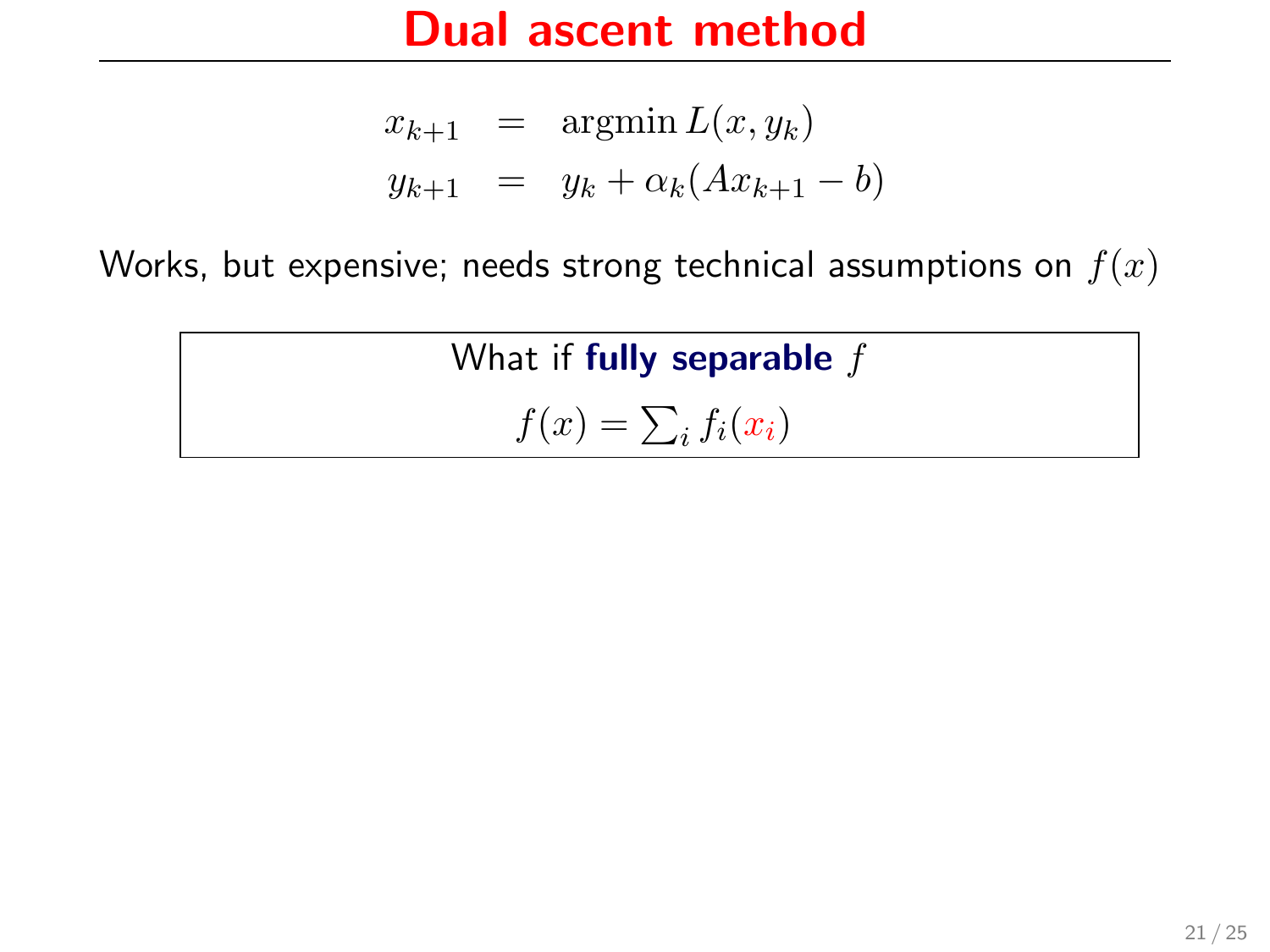## Dual ascent – fully separable

For fully separable  $f$ , the Lagrangian is also fully separable

$$
L(x,y) = \sum_{i} (f_i(x_i) + y^T A_i x_i) - y^T b
$$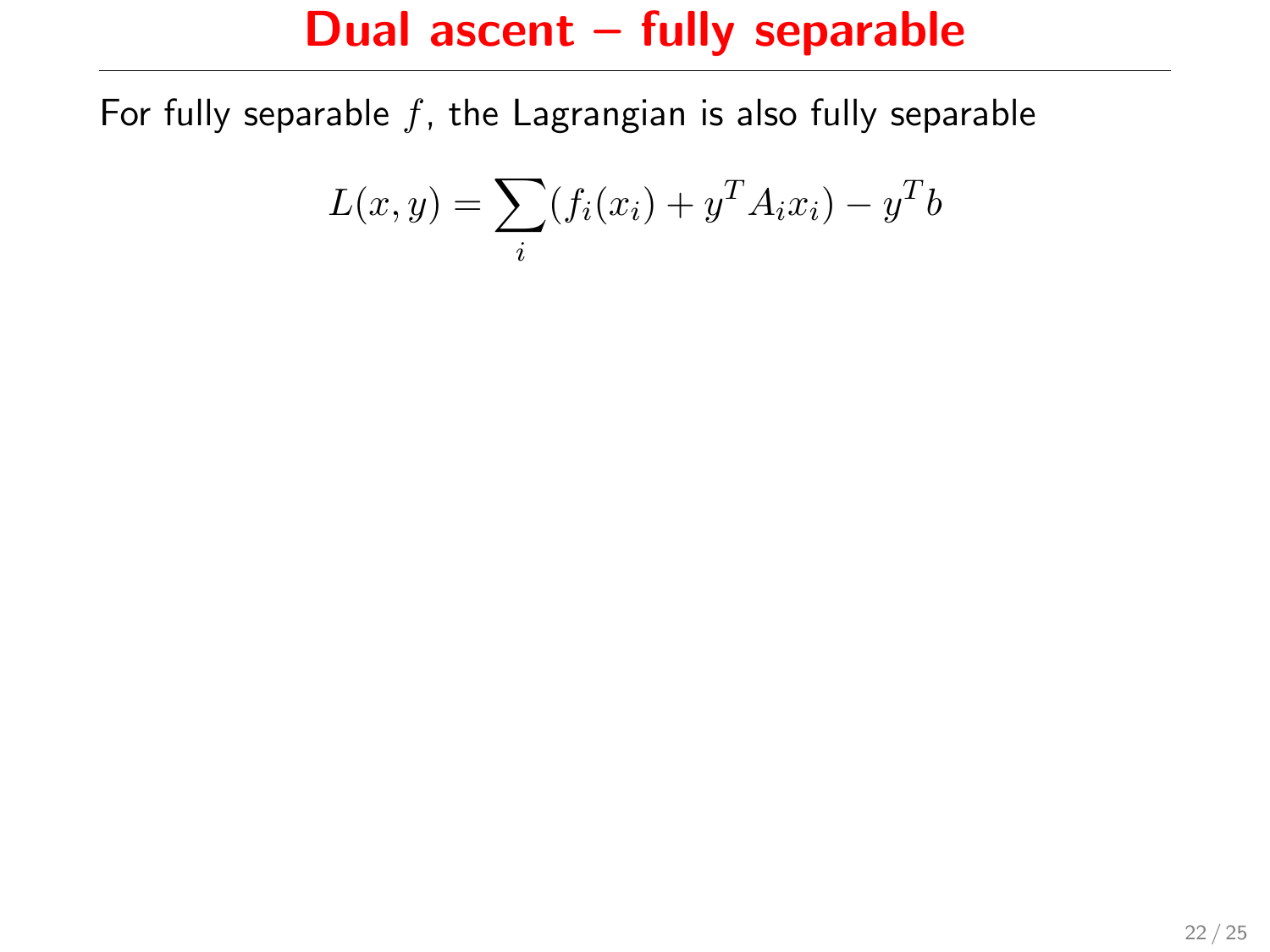## Dual ascent – fully separable

For fully separable  $f$ , the Lagrangian is also fully separable

$$
L(x, y) = \sum_{i} (f_i(x_i) + y^T A_i x_i) - y^T b
$$

Thus,  $\operatorname{argmin} L(x, y_k)$  splits into *n* separate minimizations

$$
(x_i)_{k+1} = \underset{x_i}{\text{argmin}}(f_i(x_i) + y^T A_i x_i)
$$

 $\ddot{\cdot}$ All can be done in parallel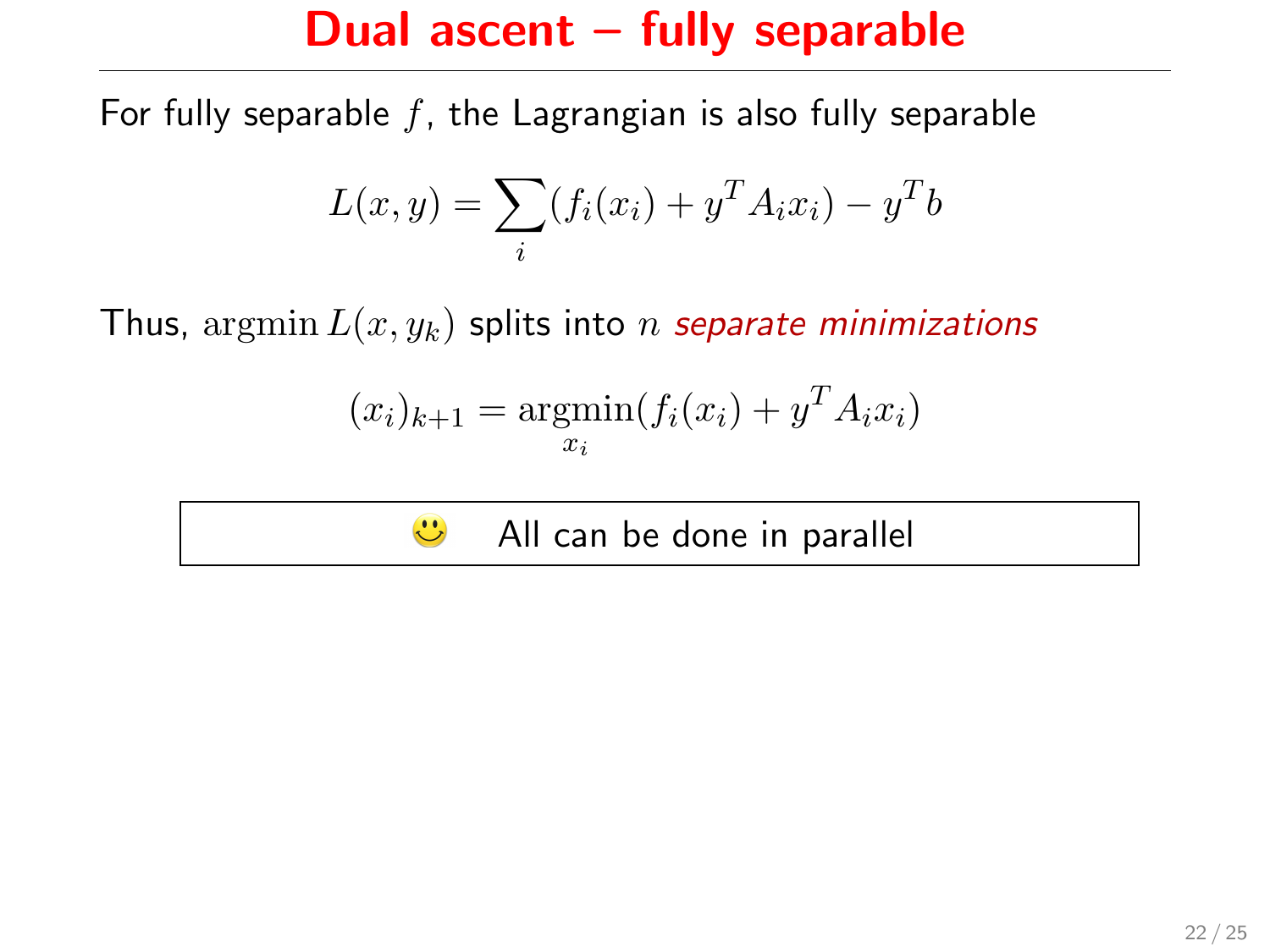The above idea leads to *dual decomposition*—classic idea from the 60s (Everett, Danzig, Wolfe, Benders, ...)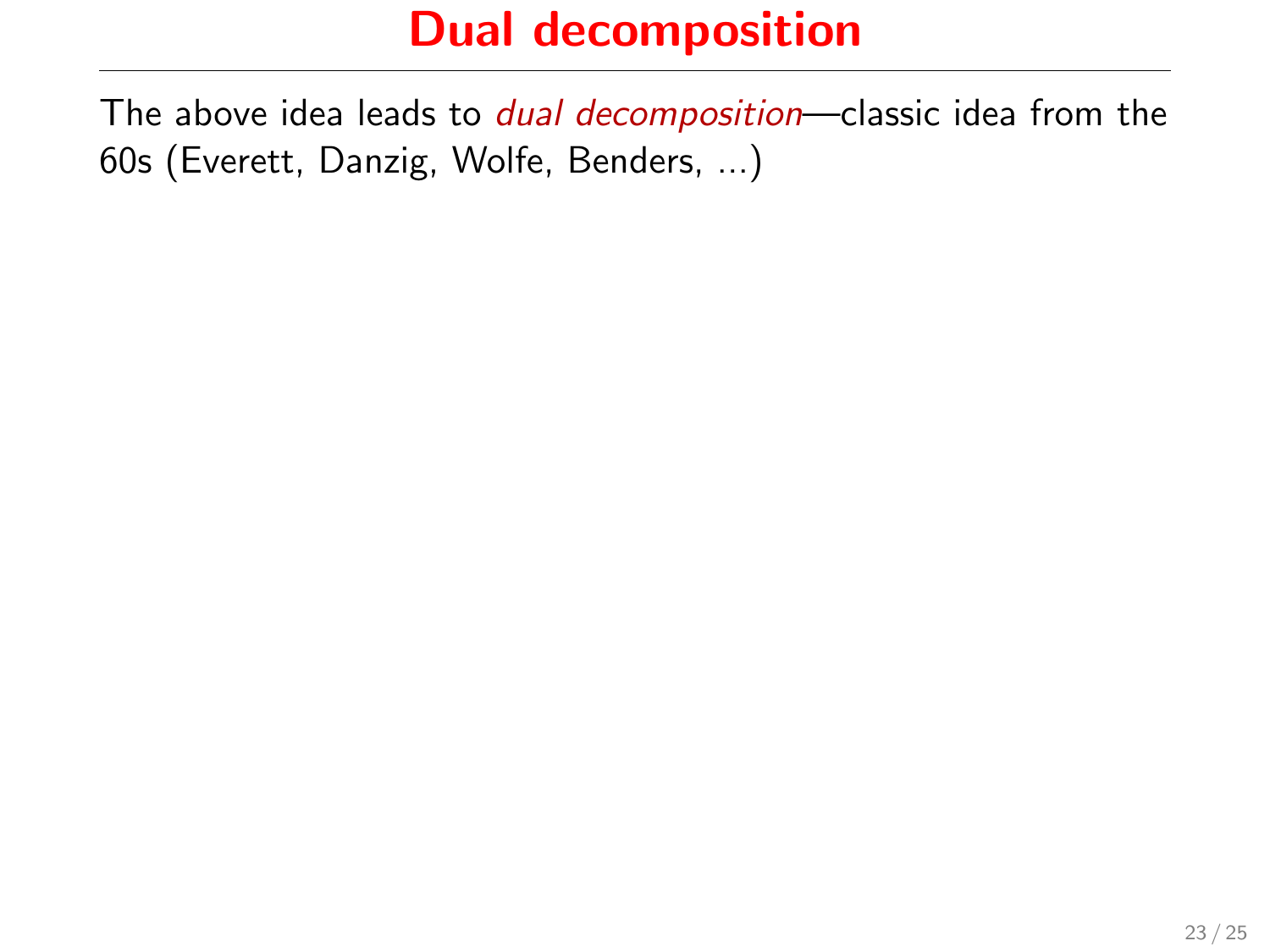The above idea leads to *dual decomposition*—classic idea from the 60s (Everett, Danzig, Wolfe, Benders, ...)

$$
[x_i]_{k+1} = \underset{x_i}{\text{argmin}} (f_i(x_i) + y^T A_i x_i) \quad i = 1, ..., n
$$
  

$$
y_{k+1} = y_k + \alpha_k (\sum_{i=1}^n A_i [x_i]_{k+1} - b)
$$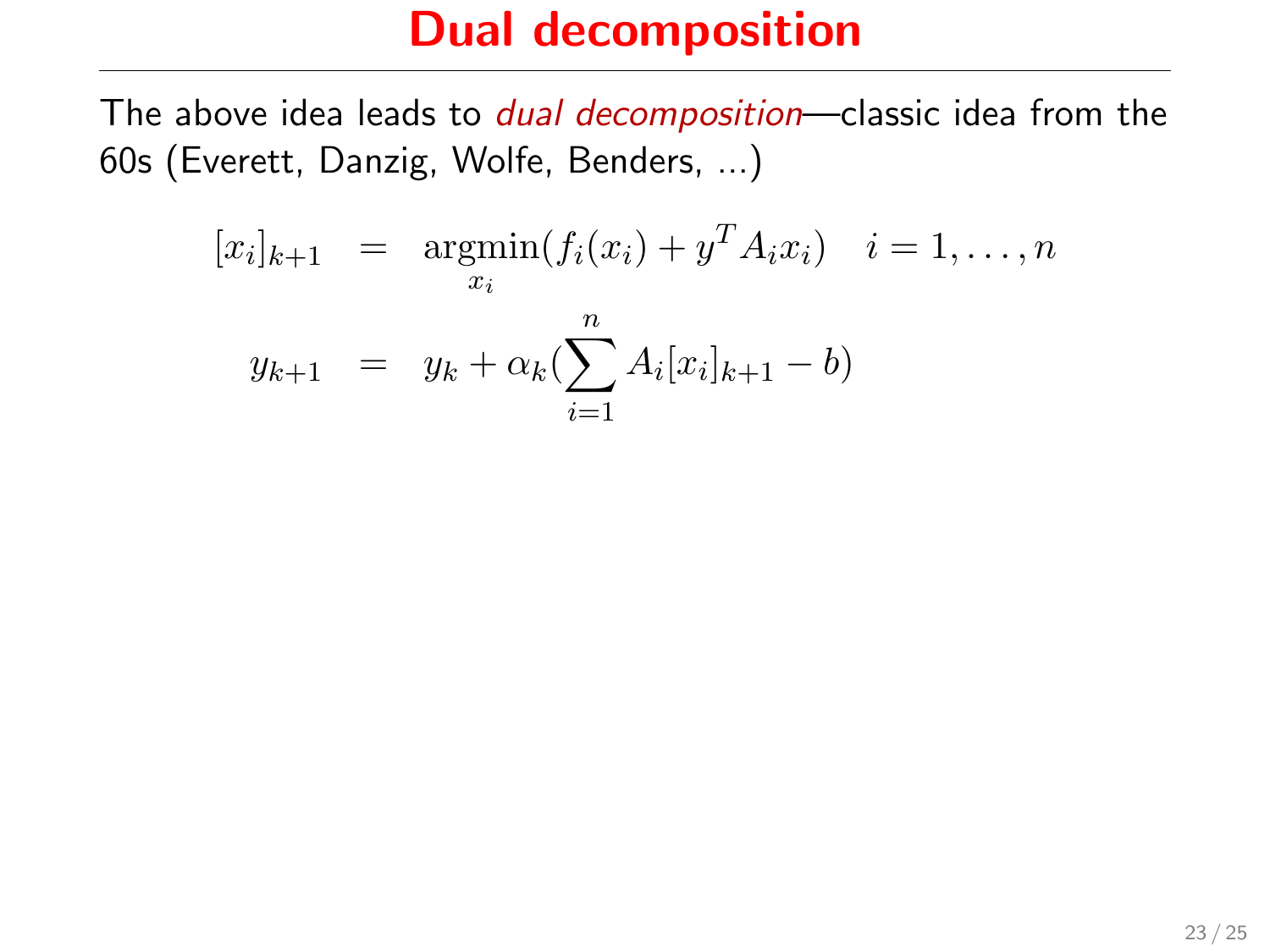The above idea leads to *dual decomposition*—classic idea from the 60s (Everett, Danzig, Wolfe, Benders, ...)

$$
[x_i]_{k+1} = \underset{x_i}{\text{argmin}} (f_i(x_i) + y^T A_i x_i) \quad i = 1, ..., n
$$

$$
y_{k+1} = y_k + \alpha_k (\sum_{i=1}^n A_i [x_i]_{k+1} - b)
$$

### distributed processing

 $\blacktriangleright$  distribute  $y_k$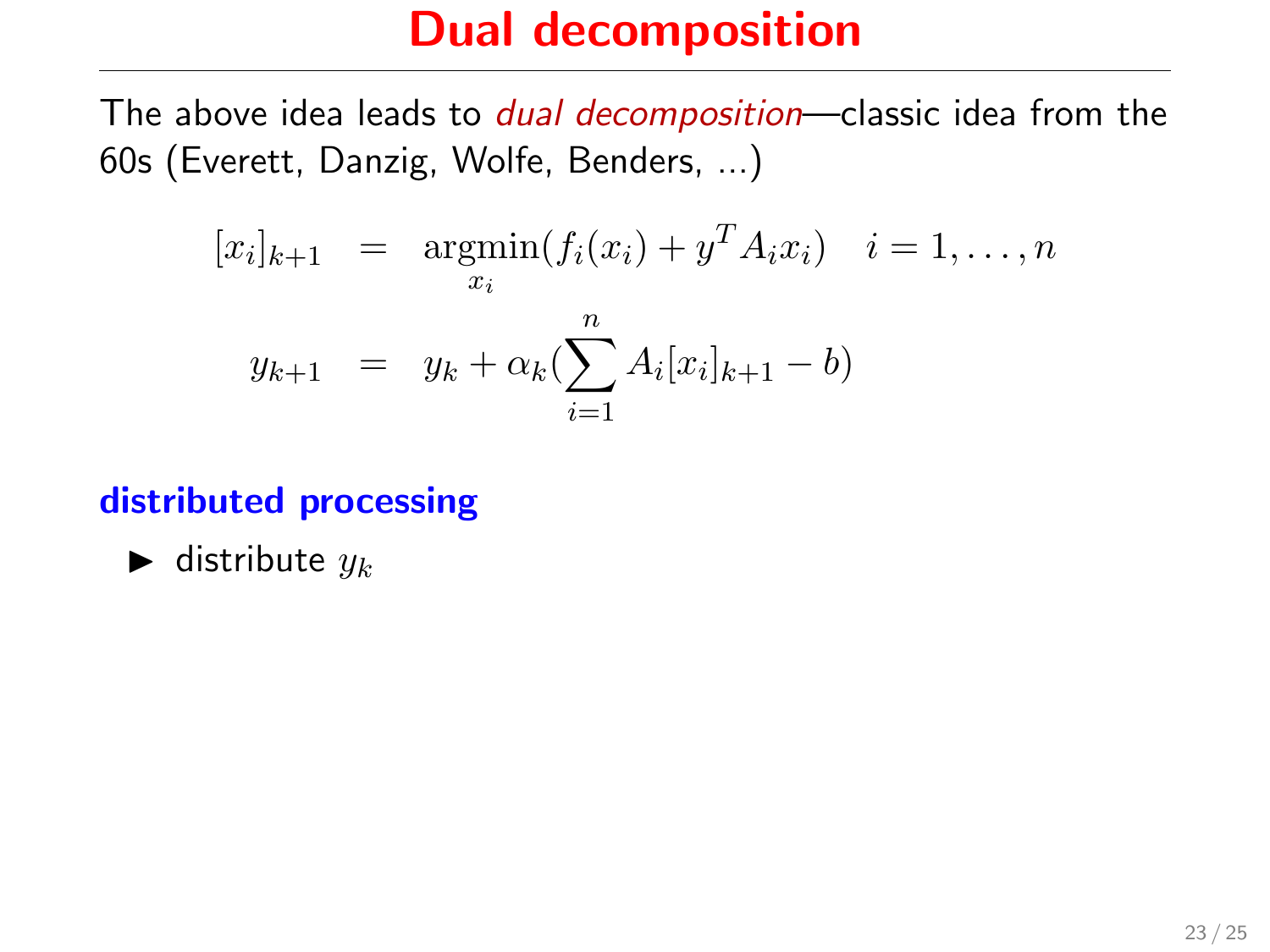The above idea leads to *dual decomposition*—classic idea from the 60s (Everett, Danzig, Wolfe, Benders, ...)

$$
[x_i]_{k+1} = \underset{x_i}{\text{argmin}} (f_i(x_i) + y^T A_i x_i) \quad i = 1, ..., n
$$

$$
y_{k+1} = y_k + \alpha_k (\sum_{i=1}^n A_i [x_i]_{k+1} - b)
$$

### distributed processing

- $\blacktriangleright$  distribute  $y_k$
- $\blacktriangleright$  compute  $(x_i)_{k+1}$  (simultaneously)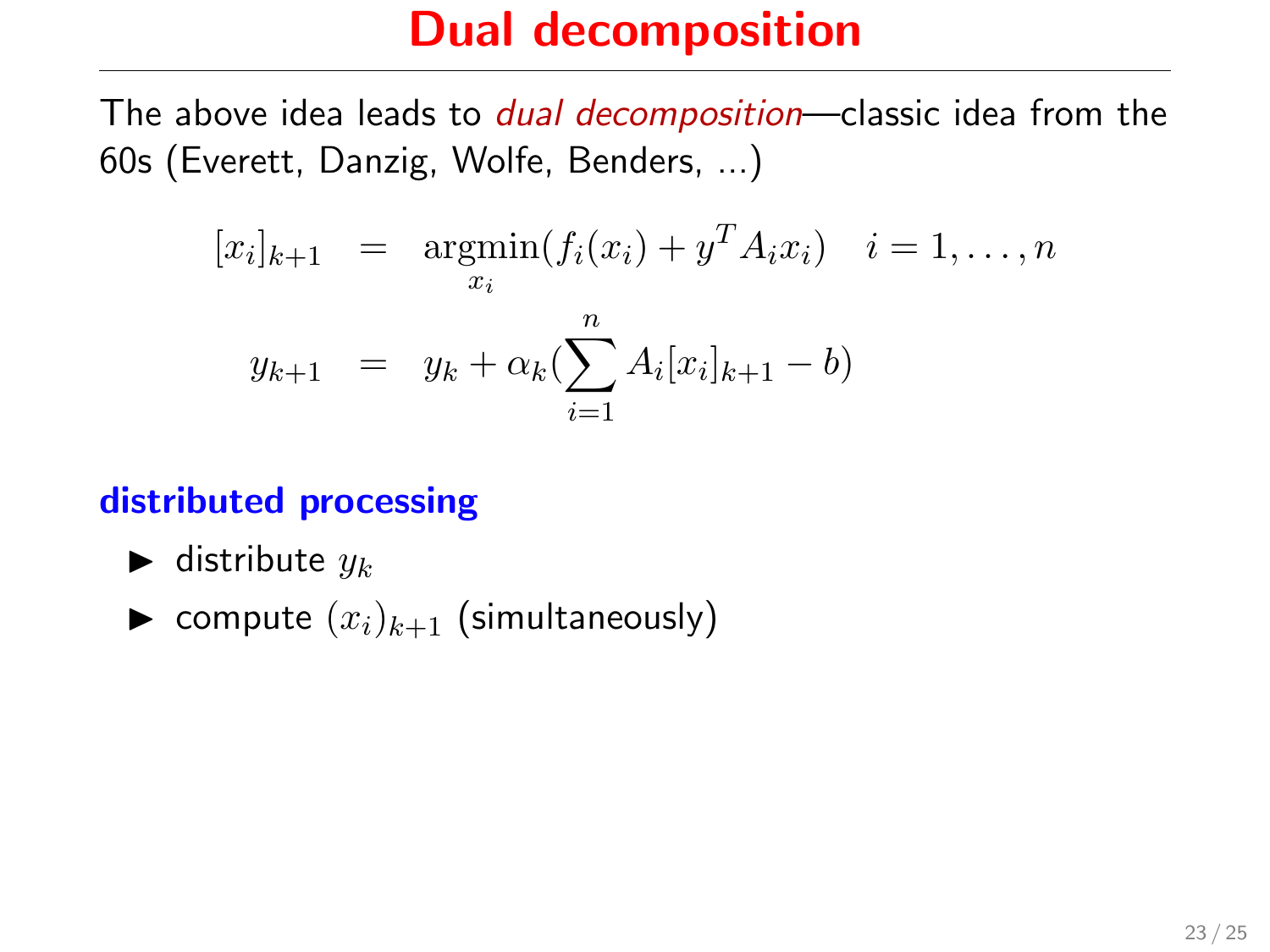The above idea leads to *dual decomposition*—classic idea from the 60s (Everett, Danzig, Wolfe, Benders, ...)

$$
[x_i]_{k+1} = \underset{x_i}{\text{argmin}} (f_i(x_i) + y^T A_i x_i) \quad i = 1, ..., n
$$

$$
y_{k+1} = y_k + \alpha_k (\sum_{i=1}^n A_i [x_i]_{k+1} - b)
$$

### distributed processing

- $\blacktriangleright$  distribute  $y_k$
- $\blacktriangleright$  compute  $(x_i)_{k+1}$  (simultaneously)
- ightharpoonup collect updated values  $A_i(x_i)_{k+1}$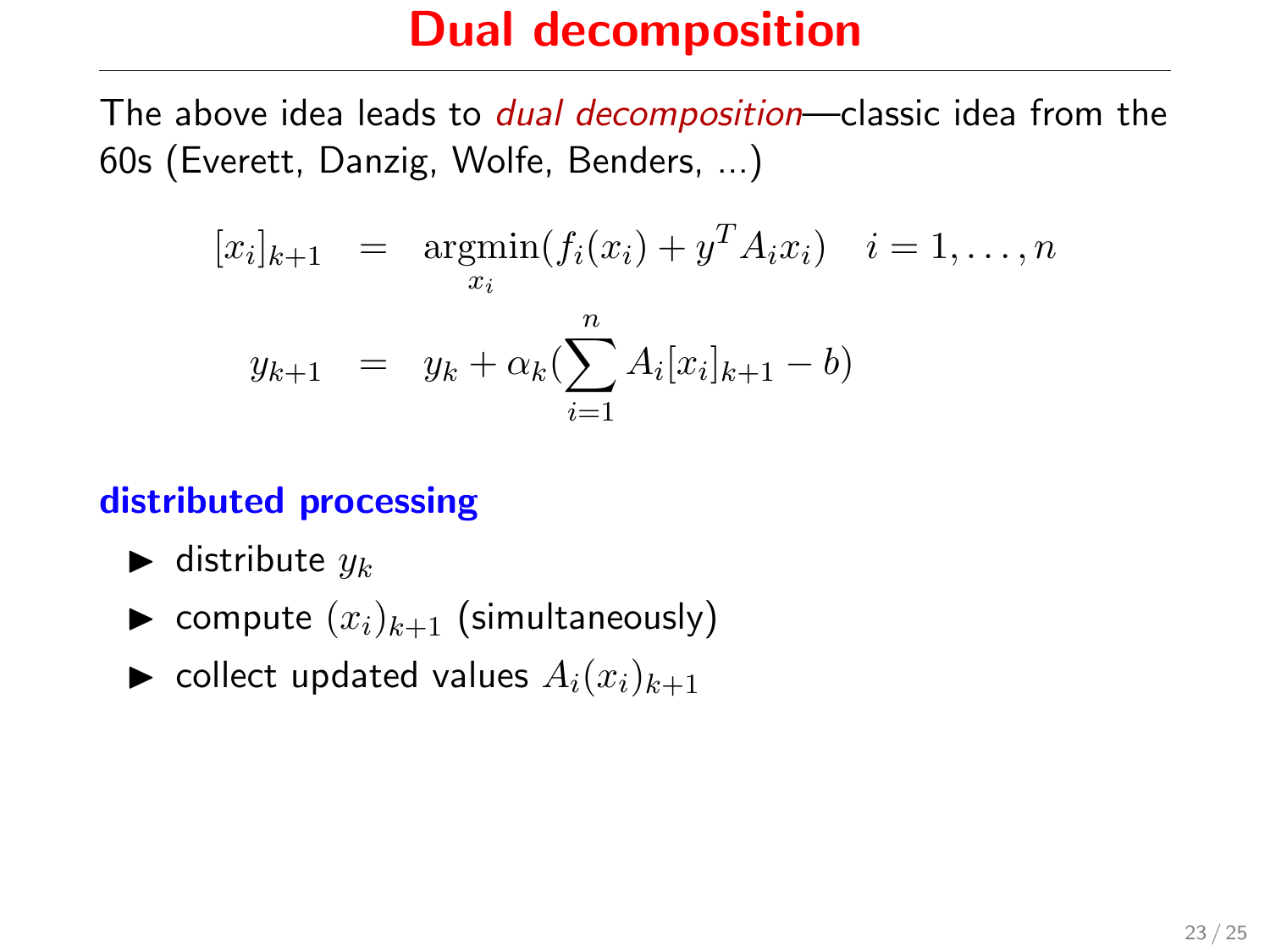The above idea leads to *dual decomposition*—classic idea from the 60s (Everett, Danzig, Wolfe, Benders, ...)

$$
[x_i]_{k+1} = \underset{x_i}{\text{argmin}} (f_i(x_i) + y^T A_i x_i) \quad i = 1, ..., n
$$

$$
y_{k+1} = y_k + \alpha_k (\sum_{i=1}^n A_i [x_i]_{k+1} - b)
$$

### distributed processing

- $\blacktriangleright$  distribute  $y_k$
- $\blacktriangleright$  compute  $(x_i)_{k+1}$  (simultaneously)
- ightharpoonup collect updated values  $A_i(x_i)_{k+1}$
- $\blacktriangleright$  centralize to compute  $y_{k+1}$

This method works but can be often very slow.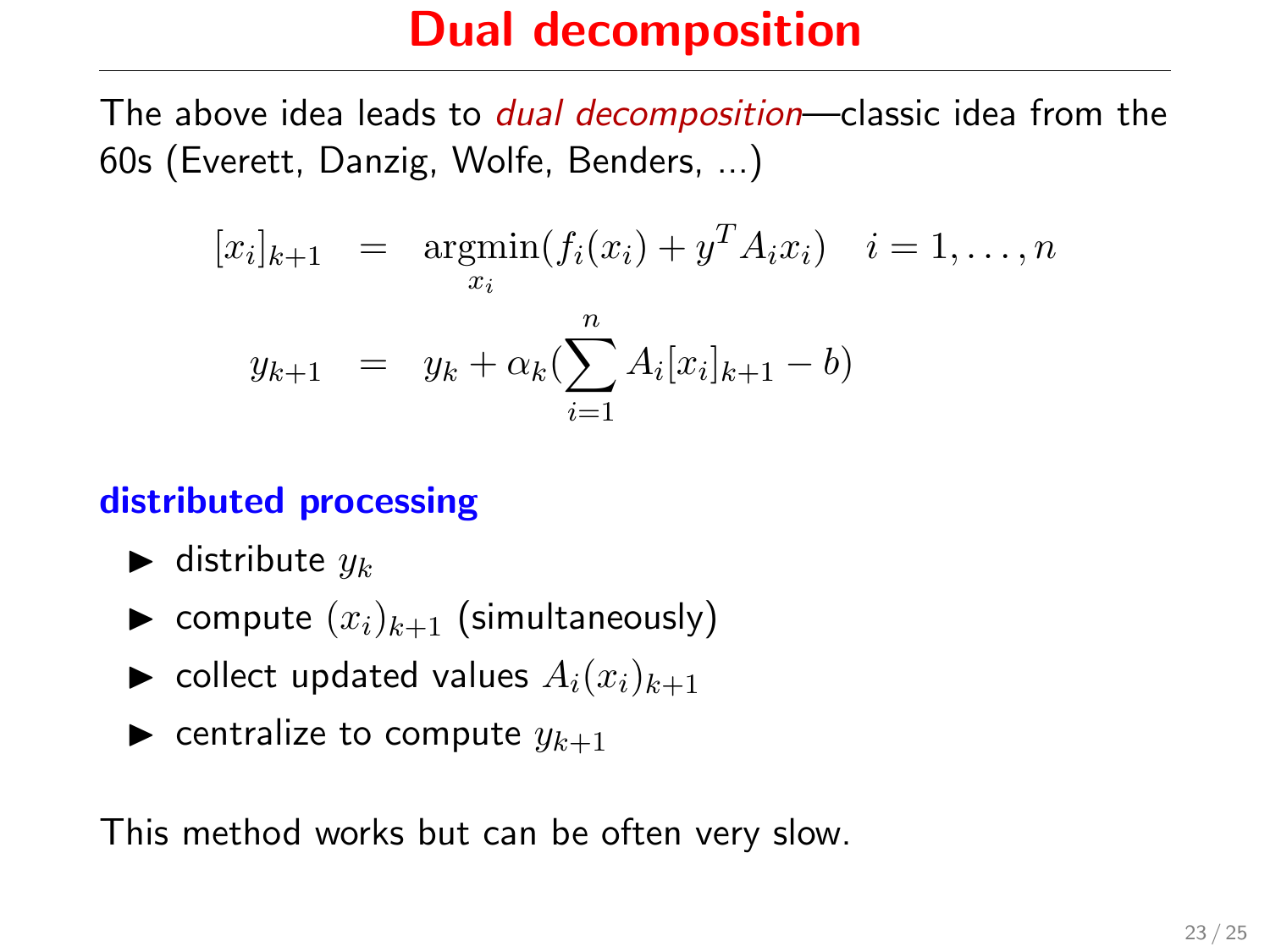# Next time

- $\blacktriangleright$  ADMM for distributed computation
- $\blacktriangleright$  Basic methods in distributed optimization